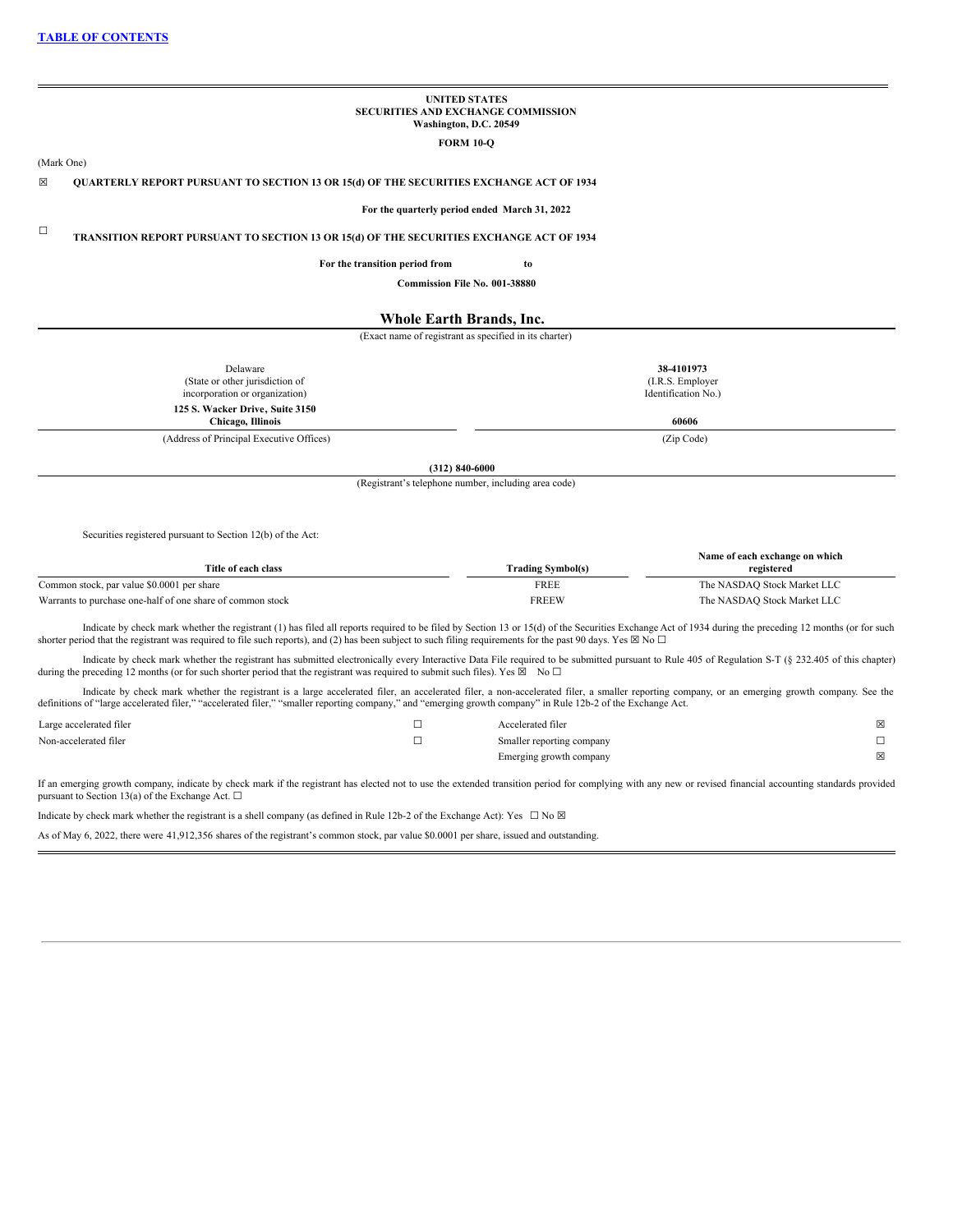# **WHOLE EARTH BRANDS, INC.**

# **Quarterly Report on Form 10-Q**

# **TABLE OF CONTENTS**

<span id="page-1-0"></span>

|                   |                                                                                       | Page             |
|-------------------|---------------------------------------------------------------------------------------|------------------|
|                   | <b>PART I - FINANCIAL INFORMATION</b>                                                 |                  |
| Item 1.           | <b>Financial Statements</b>                                                           | $\overline{4}$   |
| Item 2.           | Management's Discussion and Analysis of Financial Condition and Results of Operations | 23               |
| Item 3.           | Quantitative and Qualitative Disclosures About Market Risk                            | $\overline{29}$  |
| Item 4.           | <b>Controls and Procedures</b>                                                        | 29               |
|                   | <b>PART II - OTHER INFORMATION</b>                                                    |                  |
| Item 1.           | <b>Legal Proceedings</b>                                                              | $\underline{30}$ |
| Item 1A.          | <b>Risk Factors</b>                                                                   | 30               |
| Item 2.           | Unregistered Sales of Equity Securities and Use of Proceeds                           | 30               |
| Item 3.           | <b>Defaults Upon Senior Securities</b>                                                | $\frac{30}{2}$   |
| Item 4.           | <b>Mine Safety Disclosures</b>                                                        | 30               |
| Item 5.           | Other Information                                                                     | $\frac{30}{2}$   |
| Item 6.           | Exhibits                                                                              | $\frac{31}{2}$   |
| <b>Signatures</b> |                                                                                       | 32               |
|                   |                                                                                       |                  |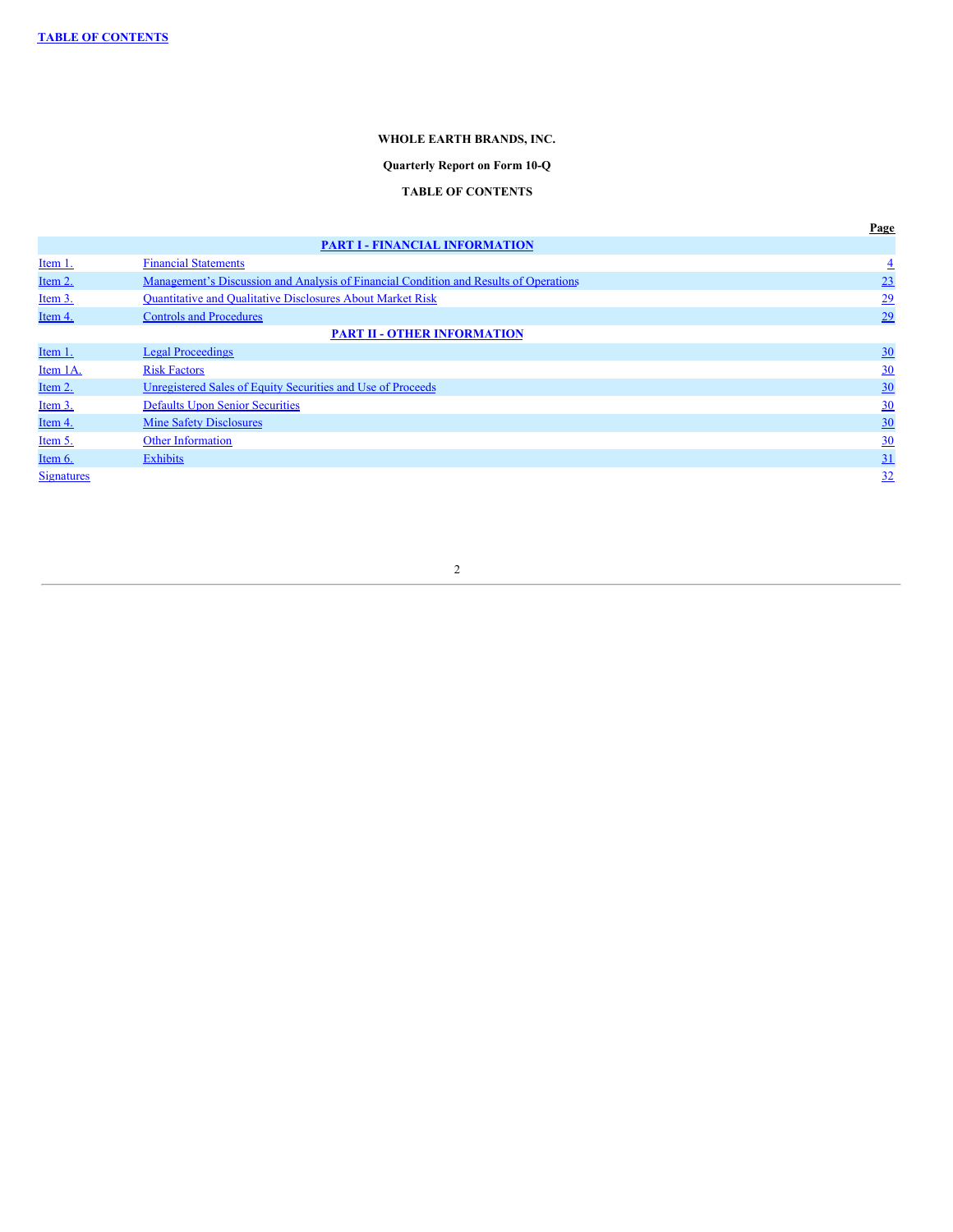# **PART I - FINANCIAL INFORMATION**

# <span id="page-2-0"></span>**Item 1. Financial Statements.**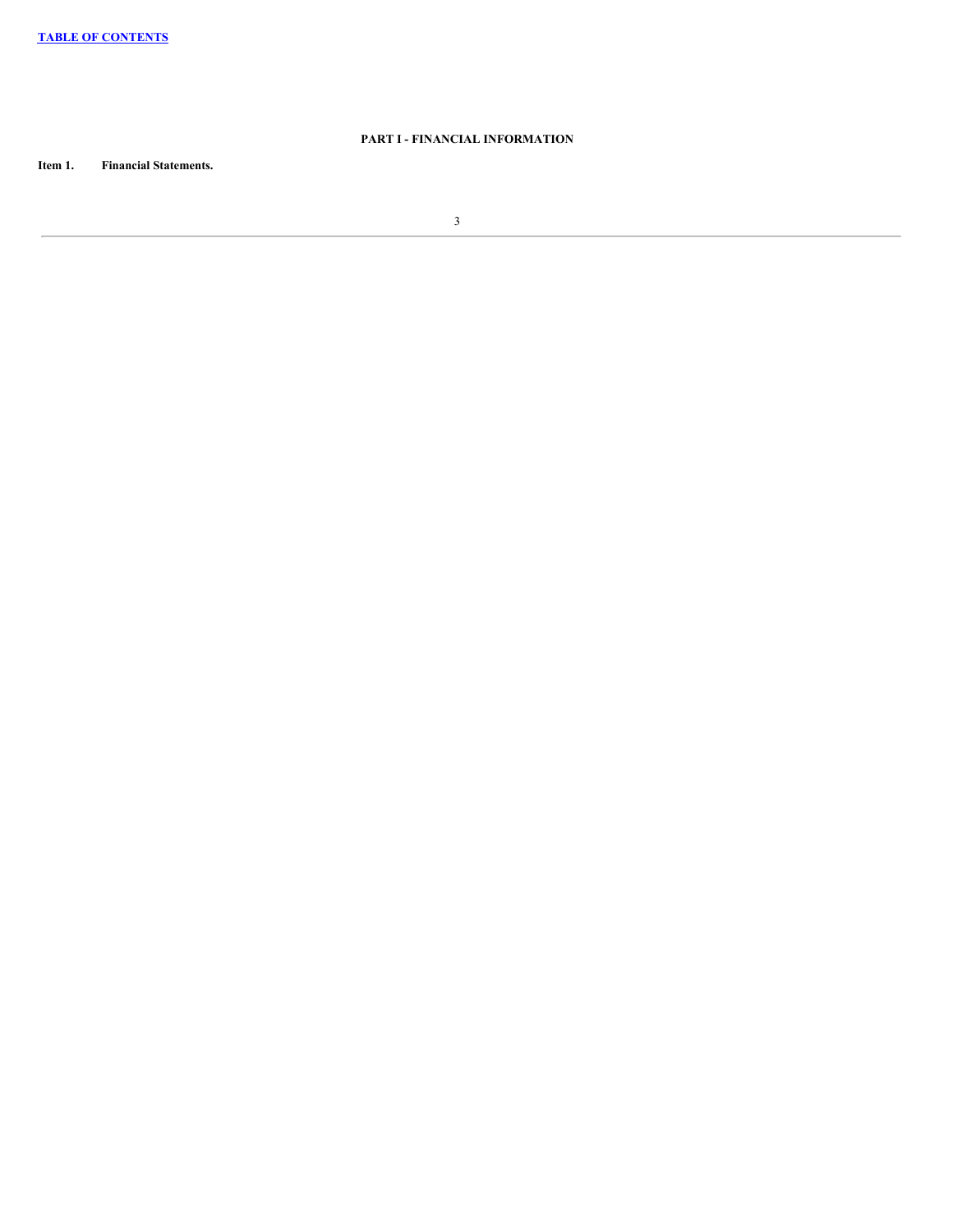For the Quarter Ended March 31, 2022

<span id="page-3-0"></span>

| <b>Condensed Consolidated Financial Statements</b>                |                 |
|-------------------------------------------------------------------|-----------------|
| <b>Condensed Consolidated Balance Sheets</b>                      | $\overline{2}$  |
| <b>Condensed Consolidated Statements of Operations</b>            | $6\overline{6}$ |
| Condensed Consolidated Statements of Comprehensive Income (Loss)  | $\overline{1}$  |
| <b>Condensed Consolidated Statements of Equity</b>                | $\underline{8}$ |
| <b>Condensed Consolidated Statements of Cash Flows</b>            | $\overline{9}$  |
| <b>Notes to Condensed Consolidated Financial Statements</b>       | 10              |
| Note 1: Basis of Presentation and Significant Accounting Policies | $\frac{10}{2}$  |
| <b>Note 2: Business Combinations</b>                              | 12              |
| Note 3: Inventories                                               |                 |
| Note 4: Goodwill and Other Intangible Assets                      | $\frac{14}{15}$ |
| Note 5: Debt                                                      |                 |
| Note 6: Warrants                                                  | $\frac{15}{16}$ |
| Note 7: Fair Value of Financial Instruments                       | <u>16</u>       |
| Note 8: Commitments and Contingencies                             | 17              |
| Note 9: Income Taxes                                              | $\overline{17}$ |
| <b>Note 10: Pension Benefits</b>                                  | 18              |
| Note 11: Stock-Based Compensation                                 | 19              |
| Note 12: Earnings Per Share                                       | $\overline{20}$ |
| Note 13: Accumulated Other Comprehensive Income (Loss)            | 21              |
| <b>Note 14: Related Party Transactions</b>                        | 21              |
| Note 15: Business Segments                                        | 22              |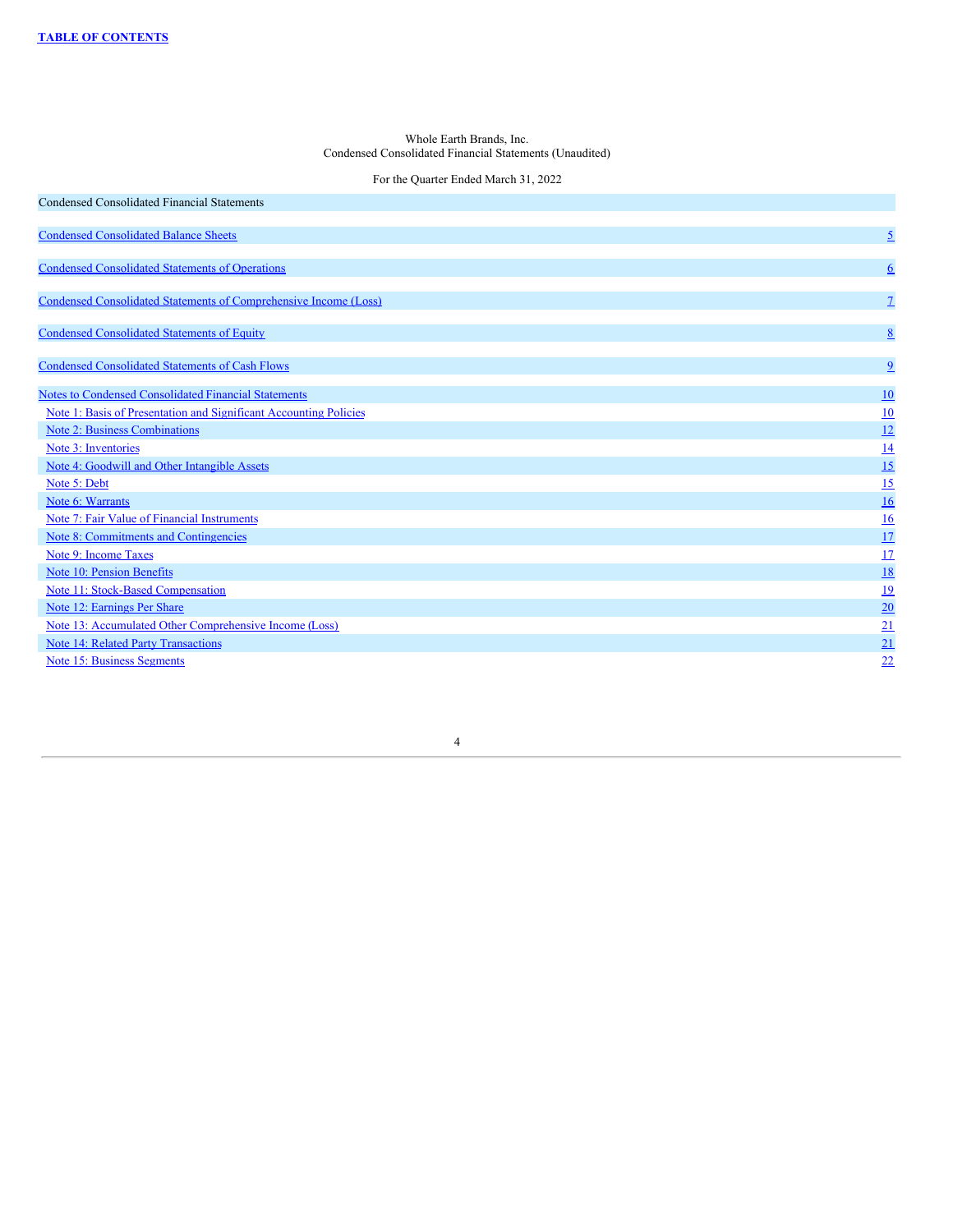# **Whole Earth Brands, Inc. Condensed Consolidated Balance Sheets (In thousands of dollars, except for share and per share data) (Unaudited)**

|                                                                                                                                                                                   | March 31, 2022 |                | December 31, 2021 |                |  |
|-----------------------------------------------------------------------------------------------------------------------------------------------------------------------------------|----------------|----------------|-------------------|----------------|--|
| <b>Assets</b>                                                                                                                                                                     |                |                |                   |                |  |
| <b>Current Assets</b>                                                                                                                                                             |                |                |                   |                |  |
| Cash and cash equivalents                                                                                                                                                         | $\mathsf{\$}$  | 29,365         | $\mathbb{S}$      | 28,296         |  |
| Accounts receivable (net of allowances of \$1,340 and \$1,285, respectively)                                                                                                      |                | 73,089         |                   | 69,590         |  |
| Inventories                                                                                                                                                                       |                | 215,058        |                   | 212,930        |  |
| Prepaid expenses and other current assets                                                                                                                                         |                | 8,289          |                   | 7,585          |  |
| Total current assets                                                                                                                                                              |                | 325,801        |                   | 318,401        |  |
| Property, Plant and Equipment, net                                                                                                                                                |                | 59,330         |                   | 58,503         |  |
| <b>Other Assets</b>                                                                                                                                                               |                |                |                   |                |  |
| Operating lease right-of-use assets                                                                                                                                               |                | 24,678         |                   | 26,444         |  |
| Goodwill                                                                                                                                                                          |                | 241,535        |                   | 242,661        |  |
| Other intangible assets, net                                                                                                                                                      |                | 261,592        |                   | 266,939        |  |
| Deferred tax assets, net                                                                                                                                                          |                | 1,876          |                   | 1,993          |  |
| Other assets                                                                                                                                                                      |                | 8,747          |                   | 7,638          |  |
| <b>Total Assets</b>                                                                                                                                                               | $\mathbb{S}$   | 923,559        | $\mathbf S$       | 922,579        |  |
| <b>Liabilities and Stockholders' Equity</b>                                                                                                                                       |                |                |                   |                |  |
| <b>Current Liabilities</b>                                                                                                                                                        |                |                |                   |                |  |
| Accounts payable                                                                                                                                                                  | $\mathsf{\$}$  | 55,426         | $\mathbb{S}$      | 55,182         |  |
| Accrued expenses and other current liabilities                                                                                                                                    |                | 34,503         |                   | 30,733         |  |
| Contingent consideration payable                                                                                                                                                  |                |                |                   | 54,113         |  |
| Current portion of operating lease liabilities                                                                                                                                    |                | 8,101          |                   | 7,950          |  |
| Current portion of long-term debt                                                                                                                                                 |                | 3,750          |                   | 3,750          |  |
| Total current liabilities                                                                                                                                                         |                | 101,780        |                   | 151,728        |  |
| <b>Non-Current Liabilities</b>                                                                                                                                                    |                |                |                   |                |  |
| Long-term debt                                                                                                                                                                    |                | 412,895        |                   | 383,484        |  |
| Warrant liabilities                                                                                                                                                               |                | 587            |                   | 2,053          |  |
| Deferred tax liabilities, net                                                                                                                                                     |                | 33,883         |                   | 35,090         |  |
| Operating lease liabilities, less current portion                                                                                                                                 |                | 20,437         |                   | 22,575         |  |
| Other liabilities                                                                                                                                                                 |                | 14,003         |                   | 13,778         |  |
| <b>Total Liabilities</b>                                                                                                                                                          |                | 583,585        |                   | 608,708        |  |
| <b>Commitments and Contingencies</b> (Note 8)                                                                                                                                     |                |                |                   |                |  |
| <b>Stockholders' Equity</b>                                                                                                                                                       |                |                |                   |                |  |
| Preferred shares, \$0.0001 par value; 1,000,000 shares authorized; none issued and outstanding at March 31, 2022 and December 31,<br>2021                                         |                |                |                   |                |  |
| Common stock, \$0.0001 par value; 220,000,000 shares authorized; 41,677,664 and 38,871,646 shares issued and outstanding at<br>March 31, 2022 and December 31, 2021, respectively |                | $\overline{4}$ |                   | $\overline{4}$ |  |
| Additional paid-in capital                                                                                                                                                        |                | 356,220        |                   | 330,616        |  |
| Accumulated deficit                                                                                                                                                               |                | (23,710)       |                   | (26, 436)      |  |
| Accumulated other comprehensive income                                                                                                                                            |                | 7,460          |                   | 9,687          |  |
| Total stockholders' equity                                                                                                                                                        |                | 339,974        |                   | 313,871        |  |
| <b>Total Liabilities and Stockholders' Equity</b>                                                                                                                                 | \$             | 923,559        | S                 | 922,579        |  |

<span id="page-4-0"></span>*See Notes to Unaudited Consolidated Financial Statements*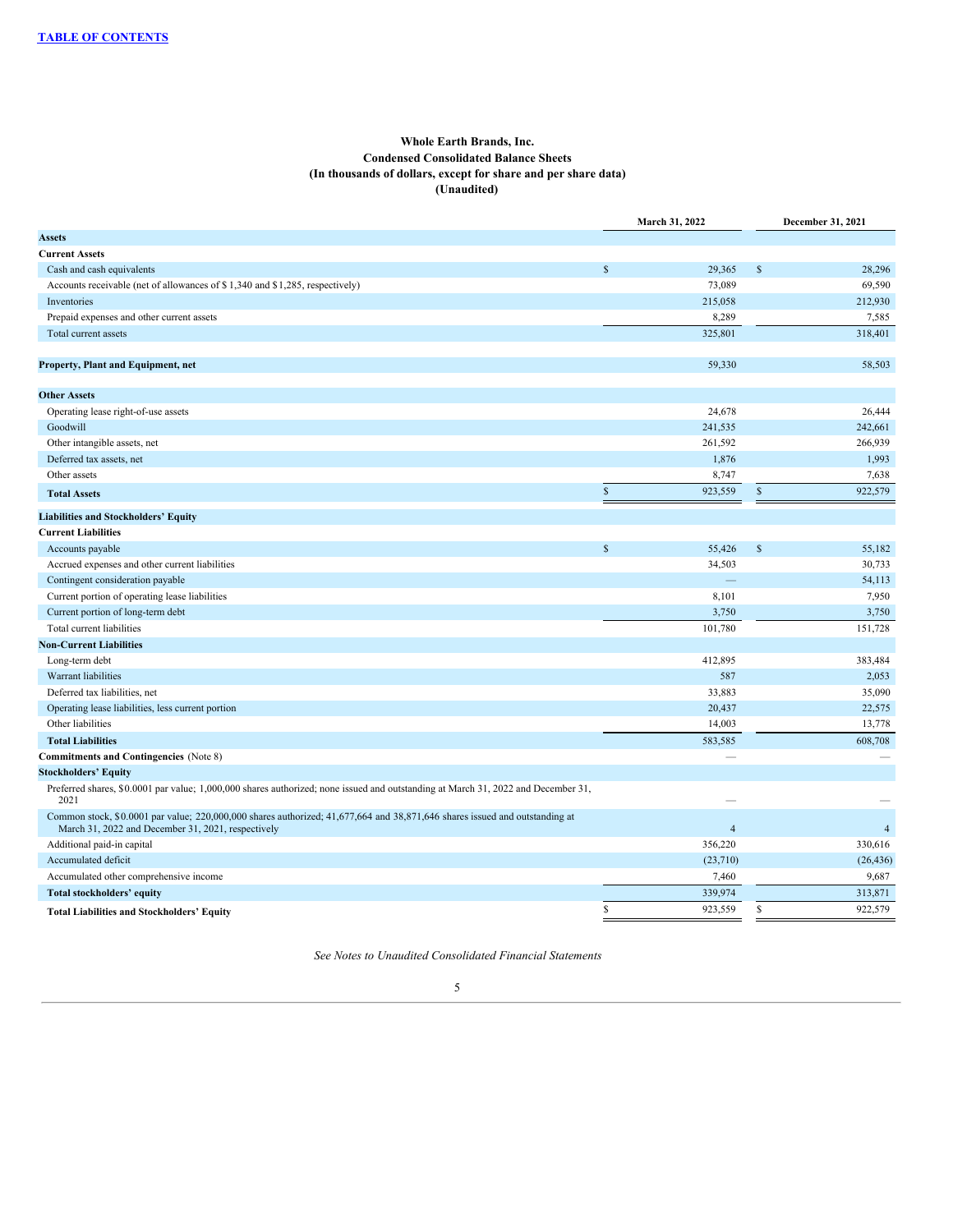# **Whole Earth Brands, Inc. Condensed Consolidated Statements of Operations (In thousands of dollars, except for share and per share data) (Unaudited)**

|                                                   | <b>Three Months Ended</b> |               |                |  |
|---------------------------------------------------|---------------------------|---------------|----------------|--|
|                                                   | March 31, 2022            |               | March 31, 2021 |  |
| $\mathbb{S}$<br>Product revenues, net             | 130,592                   | $\mathbb{S}$  | 105,825        |  |
| Cost of goods sold                                | 91,034                    |               | 70,174         |  |
| Gross profit                                      | 39,558                    |               | 35,651         |  |
| Selling, general and administrative expenses      | 27,788                    |               | 32,907         |  |
| Amortization of intangible assets                 | 4,705                     |               | 4,151          |  |
| Restructuring and other expenses                  |                           |               | 1,657          |  |
| Operating income (loss)                           | 7,065                     |               | (3,064)        |  |
| Change in fair value of warrant liabilities       | 861                       |               | (2,362)        |  |
| Interest expense, net                             | (6,032)                   |               | (5,078)        |  |
| Loss on extinguishment and debt transaction costs |                           |               | (5,513)        |  |
| Other income, net                                 | 1,956                     |               | 310            |  |
| Income (loss) before income taxes                 | 3,850                     |               | (15,707)       |  |
| Provision (benefit) for income taxes              | 1,124                     |               | (3,682)        |  |
| Net income (loss)                                 | 2,726                     | S             | (12,025)       |  |
| Net earnings (loss) per share:                    |                           |               |                |  |
| <b>Basic</b><br>S                                 | 0.07                      | \$            | (0.31)         |  |
| Diluted<br><sup>S</sup>                           | 0.07                      | $\mathcal{S}$ | (0.31)         |  |

<span id="page-5-0"></span>*See Notes to Unaudited Consolidated Financial Statements*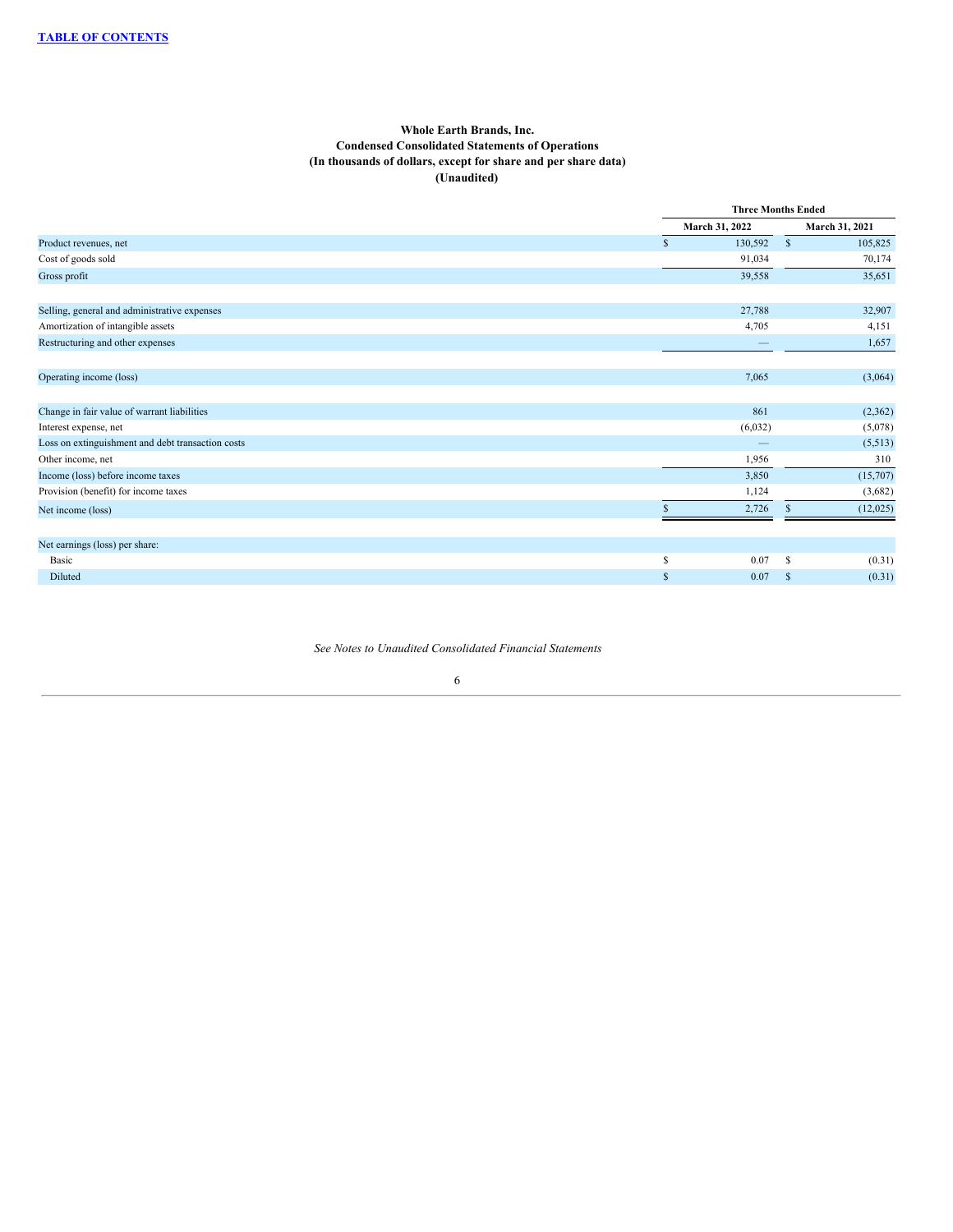# **Whole Earth Brands, Inc. Condensed Consolidated Statements of Comprehensive Income (Loss) (In thousands of dollars) (Unaudited)**

<span id="page-6-0"></span>

|                                                                                                    |                       | <b>Three Months Ended</b> |  |                       |  |
|----------------------------------------------------------------------------------------------------|-----------------------|---------------------------|--|-----------------------|--|
|                                                                                                    | <b>March 31, 2022</b> |                           |  | <b>March 31, 2021</b> |  |
| Net income (loss)                                                                                  |                       | 2,726                     |  | (12,025)              |  |
| Other comprehensive income (loss), net of tax:                                                     |                       |                           |  |                       |  |
| Net change in pension benefit obligations recognized, net of taxes of \$(71) and \$0, respectively |                       | (224)                     |  | $\mathbf{Q}$          |  |
| Foreign currency translation adjustments                                                           |                       | (2,003)                   |  | (2,047)               |  |
| Total other comprehensive income (loss), net of tax                                                |                       | (2,227)                   |  | (2,038)               |  |
| Comprehensive income (loss)                                                                        |                       | 499                       |  | (14,063)              |  |
|                                                                                                    |                       |                           |  |                       |  |

*See Notes to Unaudited Consolidated Financial Statements*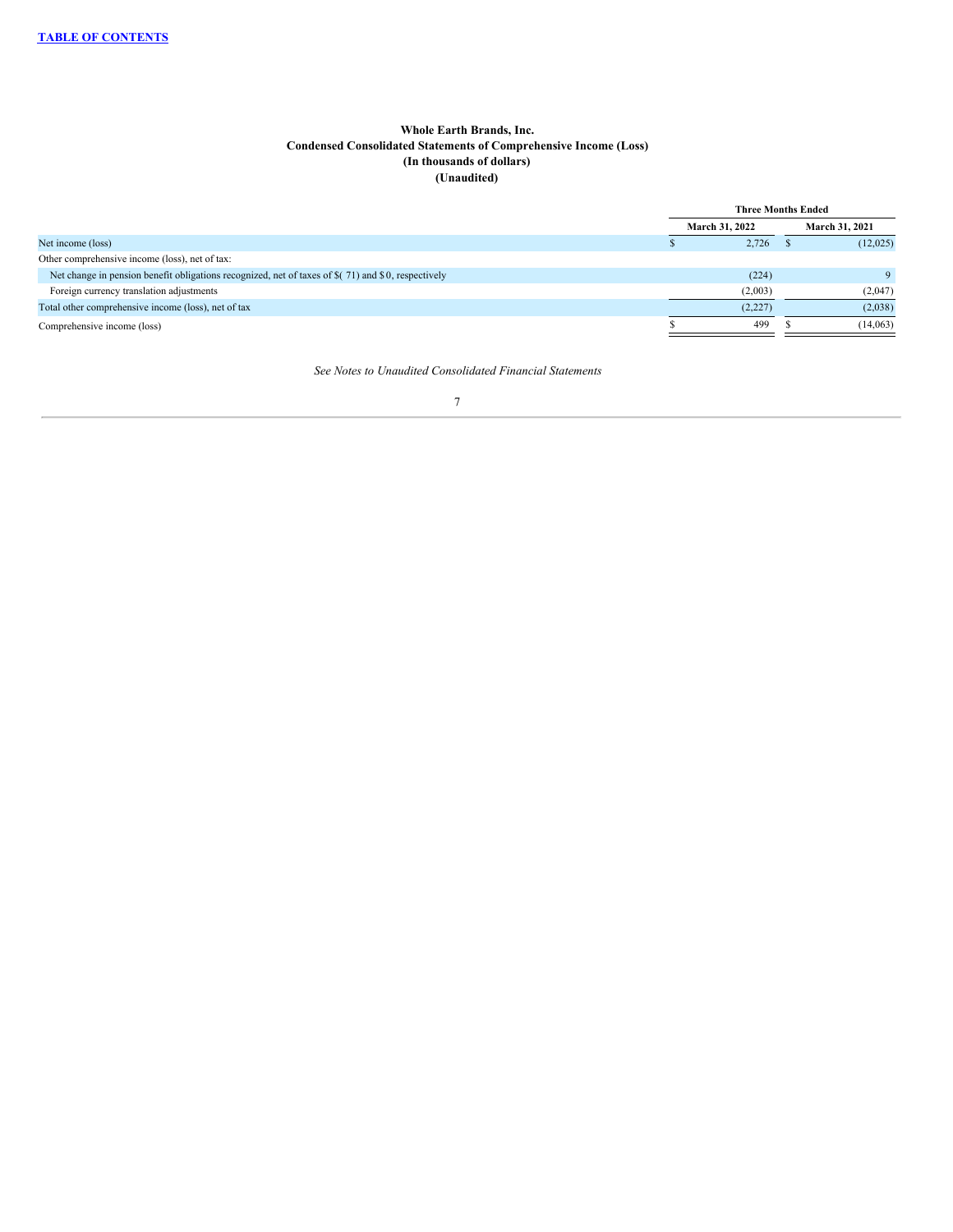# **Whole Earth Brands, Inc. Condensed Consolidated Statements of Equity (In thousands of dollars) (Unaudited)**

|                                                 | <b>Common Stock</b>      |                          |   | Additional<br>Paid-in | Accumulated              | Accumulated<br>Other<br>Comprehensive | Total<br>Stockholders' |
|-------------------------------------------------|--------------------------|--------------------------|---|-----------------------|--------------------------|---------------------------------------|------------------------|
|                                                 | <b>Shares</b>            | Amount                   |   | Capital               | <b>Deficit</b>           | Income                                | <b>Equity</b>          |
| <b>Balance at December 31, 2020</b>             | 38,426,669               | $\overline{4}$           | S | 325,679               | $(25, 442)$ \$           | 8,605                                 | 308,846                |
| Reclassification of Private Warrants (Note 1)   | $\overline{\phantom{a}}$ | $\overline{\phantom{a}}$ |   | (7,062)               | (1,077)                  |                                       | (8,139)                |
| Transfer of Private Warrants to Public Warrants |                          | _                        |   | 2,502                 |                          |                                       | 2,502                  |
| Net loss                                        |                          |                          |   |                       | (12,025)                 | _                                     | (12,025)               |
| Other comprehensive loss, net of tax            |                          |                          |   | __                    |                          | (2,038)                               | (2,038)                |
| Stock-based compensation                        |                          | _                        |   | 1,639                 | $\overline{\phantom{a}}$ |                                       | 1,639                  |
| <b>Balance at March 31, 2021</b>                | 38,426,669               | 4                        |   | 322,758               | $(38,544)$ \$            | 6,567                                 | 290,785                |

|                                                       | <b>Common Stock</b> |                          | Additional<br>Paid-in | Accumulated    | Accumulated<br>Other<br>Comprehensive | Total<br>Stockholders' |
|-------------------------------------------------------|---------------------|--------------------------|-----------------------|----------------|---------------------------------------|------------------------|
|                                                       | <b>Shares</b>       | Amount                   | Capital               | <b>Deficit</b> | Income                                | <b>Equity</b>          |
| <b>Balance at December 31, 2021</b>                   | 38,871,646          | 4                        | 330,616               | $(26, 436)$ \$ | 9,687                                 | 313,871                |
| Transfer of Private Warrants to Public Warrants       |                     |                          | 605                   |                |                                       | 605                    |
| Net income                                            |                     | __                       |                       | 2,726          |                                       | 2,726                  |
| Other comprehensive loss, net of tax                  |                     |                          |                       |                | (2,227)                               | (2,227)                |
| Stock-based compensation                              |                     |                          | 1,354                 |                |                                       | 1,354                  |
| Net share settlements of stock-based awards           | 146,444             |                          | (291)                 |                |                                       | (291)                  |
| Shares issued for payment of contingent consideration | 2,659,574           | $\overline{\phantom{m}}$ | 23,936                |                |                                       | 23,936                 |
| Balance at March 31, 2022                             | 41,677,664          | 4                        | 356,220               | (23,710)       | 7,460                                 | 339,974                |

<span id="page-7-0"></span>*See Notes to Unaudited Consolidated Financial Statements*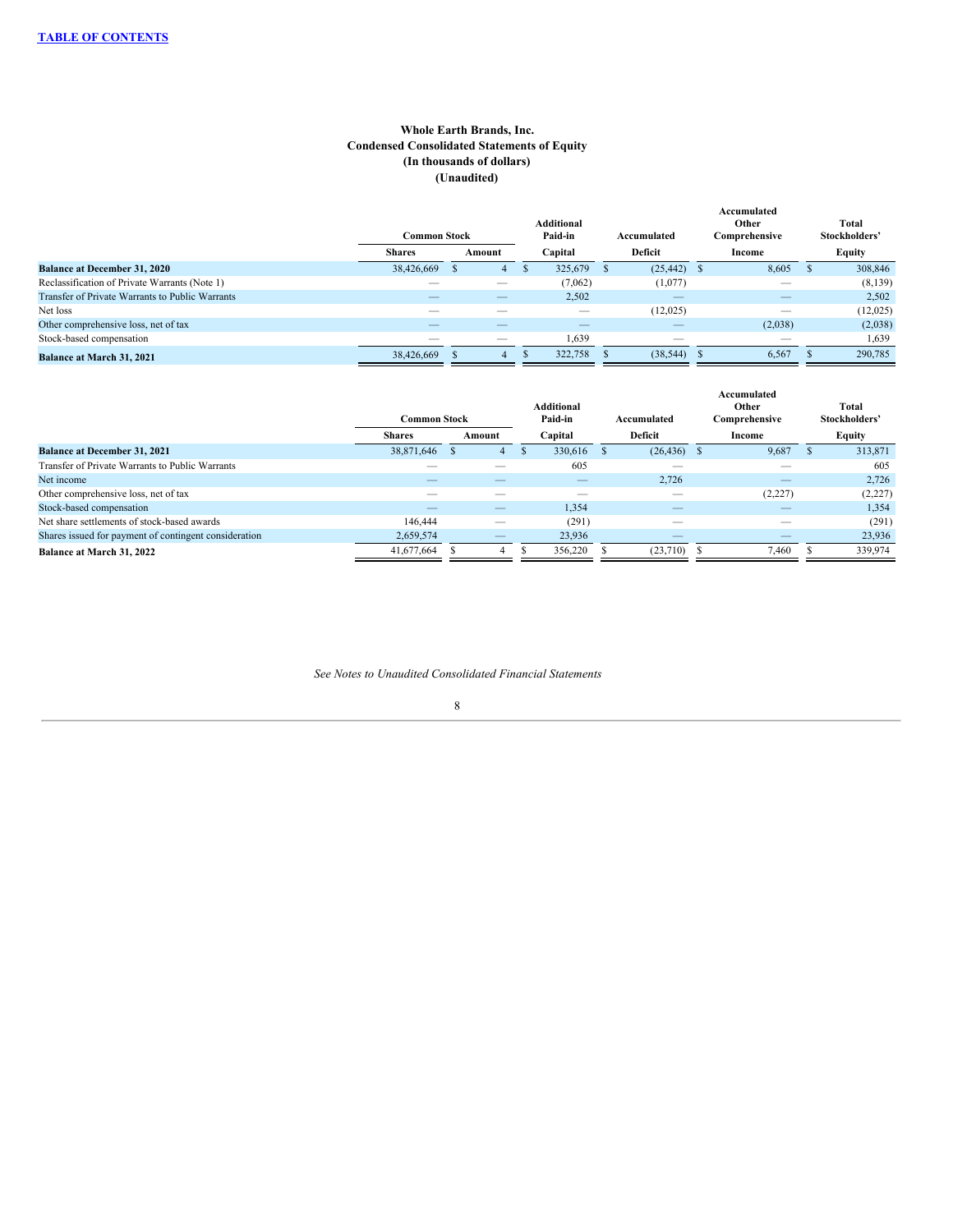# **Whole Earth Brands, Inc. Condensed Consolidated Statements of Cash Flows (In thousands of dollars) (Unaudited)**

|                                                                                          |                       | <b>Three Months Ended</b> |               |                |
|------------------------------------------------------------------------------------------|-----------------------|---------------------------|---------------|----------------|
|                                                                                          | March 31, 2022        |                           |               | March 31, 2021 |
| <b>Operating activities</b>                                                              |                       |                           |               |                |
| Net income (loss)                                                                        | \$                    | 2,726                     | -S            | (12,025)       |
| Adjustments to reconcile net income (loss) to net cash provided by operating activities: |                       |                           |               |                |
| Stock-based compensation                                                                 | 1,650                 |                           |               | 1,639          |
| Depreciation                                                                             | 1,460                 |                           |               | 969            |
| Amortization of intangible assets                                                        | 4,705                 |                           |               | 4,151          |
| Deferred income taxes                                                                    |                       | (905)                     |               | 3,402          |
| Amortization of inventory fair value adjustments                                         | (1,599)               |                           |               | 1,619          |
| Non-cash loss on extinguishment of debt                                                  |                       |                           |               | 4,435          |
| Change in fair value of warrant liabilities                                              |                       | (861)                     |               | 2,362          |
| Changes in current assets and liabilities:                                               |                       |                           |               |                |
| Accounts receivable                                                                      | (3,821)               |                           |               | (1, 341)       |
| Inventories                                                                              |                       | (878)                     |               | (4,903)        |
| Prepaid expenses and other current assets                                                |                       | (842)                     |               | 665            |
| Accounts payable, accrued liabilities and income taxes                                   | 4,833                 |                           |               | (7,052)        |
| Other, net                                                                               | (2,022)               |                           |               | 482            |
| Net cash provided by (used in) operating activities                                      | 4.446                 |                           |               | (5, 597)       |
|                                                                                          |                       |                           |               |                |
| <b>Investing activities</b>                                                              |                       |                           |               |                |
| Capital expenditures                                                                     | (3,276)               |                           |               | (1, 544)       |
| Acquisitions, net of cash acquired                                                       |                       |                           |               | (186, 601)     |
| Proceeds from the sale of fixed assets                                                   |                       | 50                        |               |                |
| Net cash used in investing activities                                                    | (3,226)               |                           |               | (188, 145)     |
|                                                                                          |                       |                           |               |                |
| <b>Financing activities</b>                                                              |                       |                           |               |                |
| Proceeds from revolving credit facility                                                  | 30,000                |                           |               | 25,000         |
| Repayments of revolving credit facility                                                  |                       |                           |               | (47, 855)      |
| Long-term borrowings                                                                     |                       |                           |               | 375,000        |
| Repayments of long-term borrowings                                                       |                       | (938)                     |               | (136,500)      |
| Debt issuance costs                                                                      |                       |                           |               | (11, 589)      |
| Payment of contingent consideration                                                      | (29, 108)             |                           |               |                |
| Tax withholdings related to net share settlements of stock-based awards                  |                       | (291)                     |               |                |
| Net cash (used in) provided by financing activities                                      |                       | (337)                     |               | 204,056        |
| Effect of exchange rate changes on cash and cash equivalents                             |                       | 186                       |               | 594            |
| Net change in cash and cash equivalents                                                  | 1,069                 |                           |               | 10,908         |
| Cash and cash equivalents, beginning of period                                           | 28,296                |                           |               | 16,898         |
| Cash and cash equivalents, end of period                                                 | \$<br>29,365          |                           | \$            | 27,806         |
|                                                                                          |                       |                           |               |                |
| Supplemental disclosure of cash flow information                                         |                       |                           |               |                |
| Interest paid                                                                            | $\mathbb{S}$<br>5,567 |                           | $\mathbb{S}$  | 4,491          |
| Taxes paid, net of refunds                                                               | S                     | 993                       | <sup>\$</sup> | 3,535          |

<span id="page-8-0"></span>*See Notes to Unaudited Consolidated Financial Statements*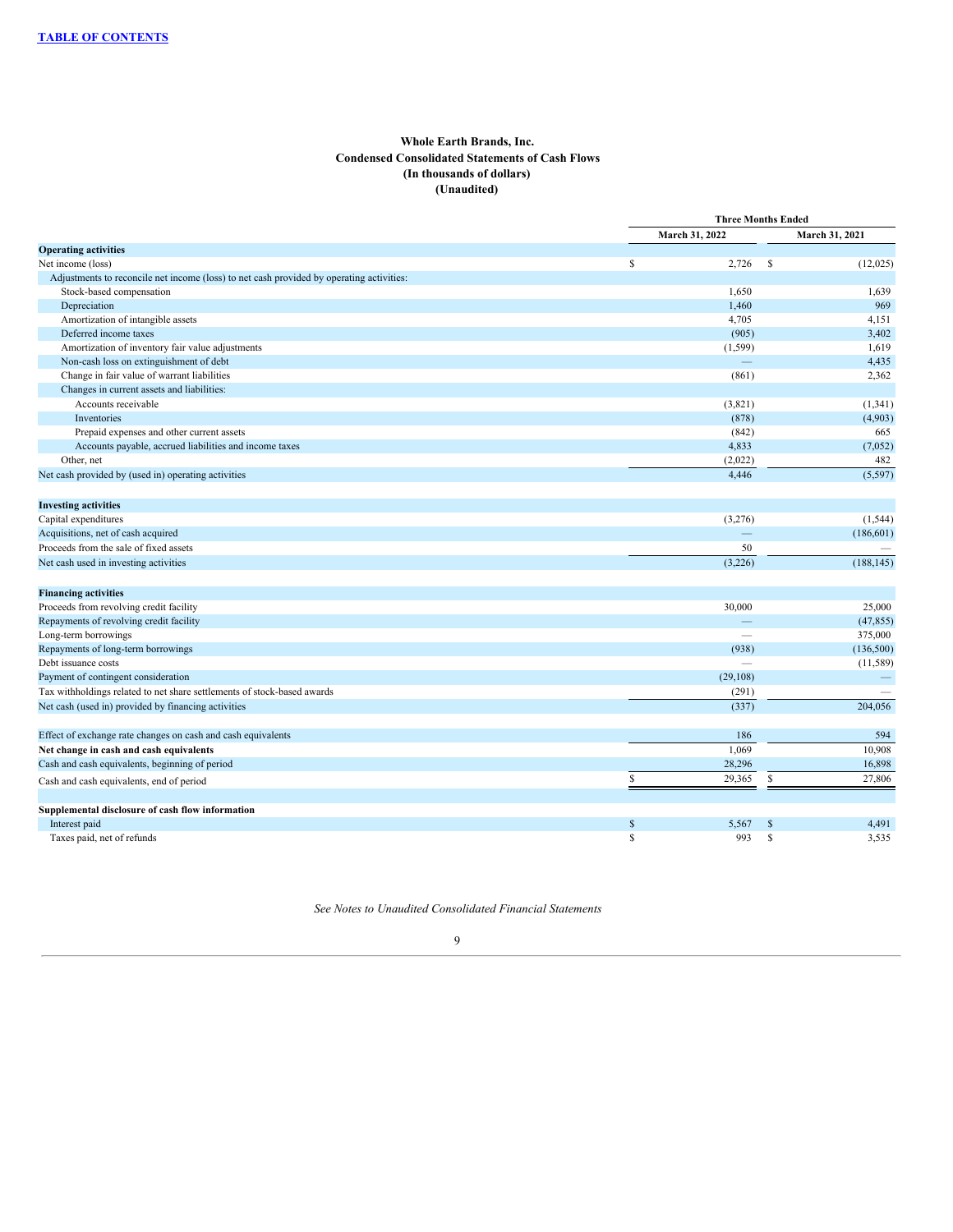#### <span id="page-9-0"></span>**NOTE 1: BASIS OF PRESENTATION AND SIGNIFICANT ACCOUNTING POLICIES**

Whole Earth Brands, Inc. and its consolidated subsidiaries ("Whole Earth Brands" or the "Company") is a global industry-leading platform, focused on the "better for you" consumer packaged goods ("CPG") and ingredients space. The Company has a global platform of branded products and ingredients, focused on the consumer transition towards natural alternatives and clean label products.

On June 24, 2020, Act II Global Acquisition Corp., a Cayman Islands exempted company ("Act II"), domesticated into a Delaware corporation (the "Domestication"), and on June 25, 2020 (the "Closing"), consummated the indirect acquisition (the "Business Combination") of (i) all of the issued and outstanding equity interests of Merisant Company ("Merisant"), Merisant Luxembourg Sarl ("Merisant Luxembourg"), Mafco Worldwide LLC ("Mafco Worldwide"), Mafco Shanghai LLC ("Mafco Shanghai"), EVD Holdings LLC ("EVD Holdings"), and Mafco Deutschland GmbH (together with Merisant, Merisant Luxembourg, Mafco Worldwide, Mafco Shanghai, and EVD Holdings, and their respective direct and indirect subsidiaries, "Merisant and Mafco Worldwide"), and (ii) certain assets and liabilities of Merisant and Mafco Worldwide included in the Transferred Assets and Liabilities (as defined in the Purchase Agreement (as hereafter defined)), from Flavors Holdings Inc. ("Flavors Holdings"), MW Holdings I LLC ("MW Holdings I"), MW Holdings III LLC ("MW Holdings III"), and Mafco Foreign Holdings, Inc. ("Mafco Foreign Holdings," and together with Flavors Holdings, MW Holdings I, and MW Holdings III, the "Sellers"), pursuant to that certain Purchase Agreement (the "Purchase Agreement") entered into by and among Act II and the Sellers dated as of December 19, 2019, as amended. In connection with the Domestication, Act II changed its name to "Whole Earth Brands, Inc."

Upon the completion of the Domestication, each of Act II's then-issued and outstanding ordinary shares converted, on aone-for-one basis, into shares of common stock of Whole Earth Brands. In conjunction with the Business Combination, the Company issued an aggregate of 7,500,000 shares of Whole Earth Brands common stock and 5,263,500 private placement warrants (the "Private Warrants") exercisable for2,631,750 shares of Whole Earth Brands common stock to certain investors. On the date of Closing, the Company's common stock and warrants began trading on The Nasdaq Stock Market under the symbols "FREE" and "FREEW," respectively.

As a result of the Business Combination, for accounting purposes, Act II was deemed to be the acquirer and Mafco Worldwide and Merisant Company were deemed to be the acquired parties.

**Basis of Presentation**—The accompanying unaudited condensed consolidated interim financial statements have been prepared in accordance with accounting principles generally accepted in the United States of America ("U.S. GAAP") for interim financial reporting. The balance sheet data as of December 31, 2021 was derived from the audited consolidated financial statements. These unaudited condensed consolidated interim financial statements should be read in conjunction with the Company's audited consolidated and combined financial statements for the year ended December 31, 2021 included in the Company's Annual Report on Form 10-K.

In the opinion of management, the financial statements contain all adjustments necessary to state fairly the financial position of the Company as of March 31, 2022 and the results of operations and cash flows for all periods presented. All adjustments in the accompanying unaudited condensed consolidated financial statements, which management believes are necessary to state fairly the financial position, results of operations and cash flows, have been reflected and are of a normal recurring nature. Results of operations for interim periods are not necessarily indicative of results to be expected for the full year. Certain prior year amounts have been reclassified to conform to the current year presentation.

**Principles of Consolidation**—The condensed consolidated financial statements include the accounts of Whole Earth Brands, Inc., and its indirect and wholly owned subsidiaries. All significant intercompany accounts and transactions have been eliminated in consolidation.

**Use of Estimates**—The preparation of financial statements in conformity with U.S. GAAP requires management to make estimates and assumptions that affect the amounts reported in the unaudited condensed consolidated financial statements and accompanying notes. Actual results could differ from these estimates.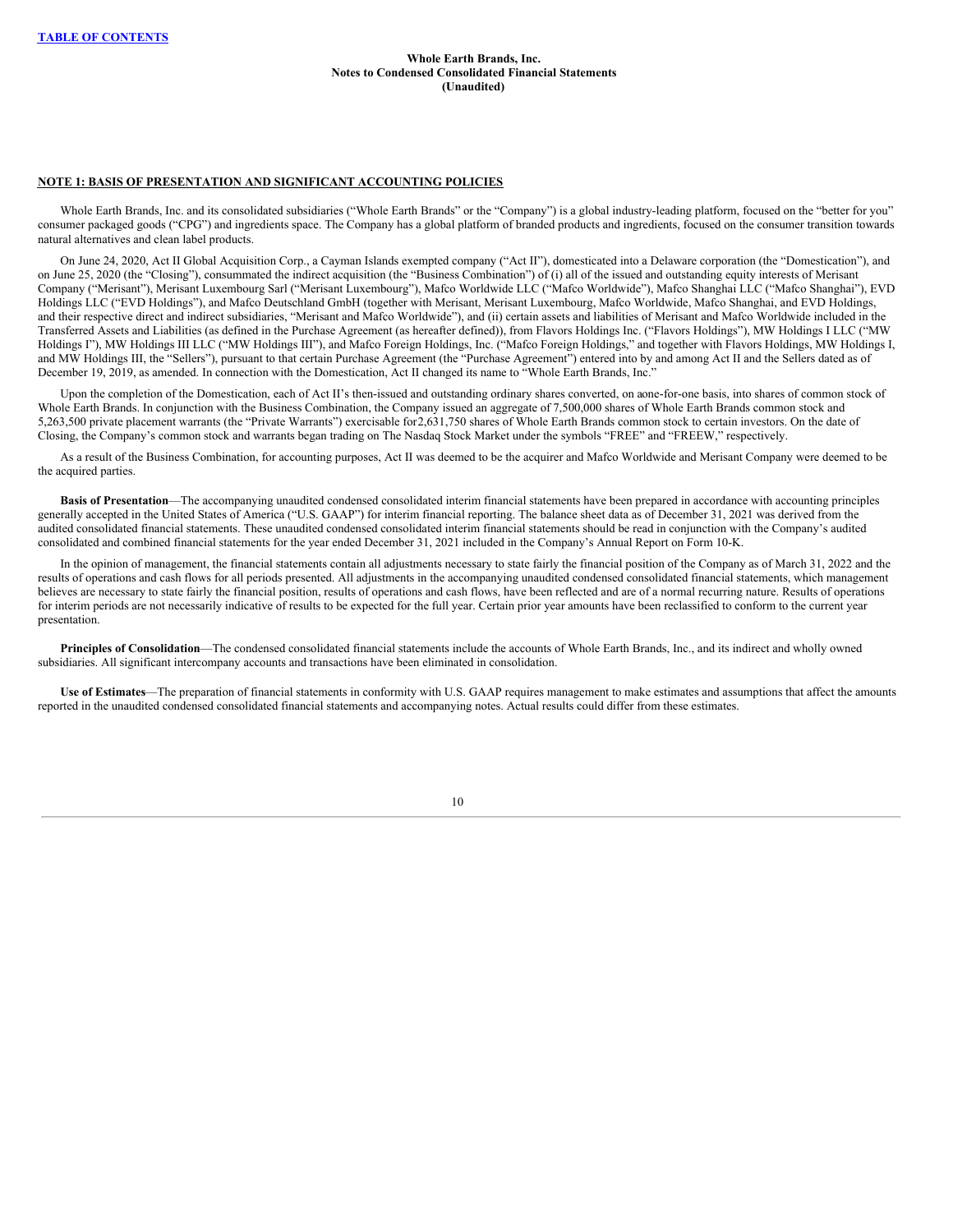**Recently Adopted Accounting Pronouncements***—*The Company qualifies as an emerging growth company (an "EGC") and as such, has elected the extended transition period for complying with certain new or revised accounting pronouncements. During the extended transition period, the Company is not subject to certain new or revised accounting standards applicable to public companies. The accounting pronouncements pending adoption below reflect effective dates for the Company as an EGC with the extended transition period.

In December 2019, the FASB issued ASU 2019-12, "Income Taxes (Accounting Standards Codification "ASC" 740) - Simplifying the Accounting for Income Taxes." The standard enhances and simplifies various aspects of the income tax accounting guidance. For public entities, the standard is effective for annual periods and interim periods beginning after December 15, 2020. This standard is effective for the Company as an EGC for the fiscal years beginning after December 15, 2021. Early adoption is permitted. The Company adopted this standard on January 1, 2022. The adoption of this standard did not have a material impact on the Company's consolidated financial statements and related disclosures.

**Accounting Standards Not Yet Adopted**—In March 2020, the FASB issued ASU 2020-4, "Reference Rate Reform (Topic 848): Facilitation of the Effects of Reference Rate Reform on Financial Reporting." Subject to meeting certain criteria, the new guidance provides optional expedients and exceptions to applying contract modification accounting under existing U.S. GAAP, to address the expected phase out of the London Inter-bank Offered Rate ("LIBOR") by the end of 2021. The amendments in ASU 2020- 4 apply only to contracts, hedging relationships, and other transactions that reference LIBOR or another reference rate expected to be discontinued because of reference rate reform. The new standard was effective upon issuance and upon adoption can be applied prospectively to applicable contract modifications made on or before December 31, 2022. The Company is currently evaluating the impact of adopting this standard but does not expect it to have a material impact on its consolidated financial statements.

In June 2016, the FASB issued ASU 2016-13, "Financial Instruments - Credit Losses (Topic 326)." The standard requires entities to estimate losses on financial assets measured at amortized cost, including trade receivables, debt securities and loans, using an expected credit loss model. The expected credit loss differs from the previous incurred losses model primarily in that the loss recognition threshold of "probable" has been eliminated and that expected loss should consider reasonable and supportable forecasts in addition to the previously considered past events and current conditions. Additionally, the guidance requires additional disclosures related to the further disaggregation of information related to the credit quality of financial assets by year of the asset's origination for as many as five years. Entities must apply the standard provision as a cumulative-effect adjustment to retained earnings as of the beginning of the first reporting period in which the guidance is effective. This standard is effective for the Company as an EGC for fiscal years beginning after December 15, 2022 including interim periods within those fiscal years. The Company is currently evaluating the impact of adopting ASU 2016-13 on its consolidated financial statements.

**Restructuring and Employee Termination Benefits**—During 2020, the Company adopted restructuring plans to streamline processes and realize cost savings by consolidating facilities and eliminating various positions in operations and general and administrative areas.

In connection with the restructuring plans, the Company recognized restructuring and other expenses of \$1.7 million for the three months ended March 31, 2021, primarily consisting of facility exit and other related costs. During the three months ended March 31, 2022, the Company paid employee termination benefits of \$0.1 million. The Company had accrued severance expense related to the restructuring plans of \$0.7 million and \$0.8 million at March 31, 2022 and December 31, 2021, respectively, which is recorded in accrued expenses and other current liabilities in the unaudited condensed consolidated balance sheets.

**Warrant Liabilities**—The Company accounts for the Private Warrants in accordance with ASC Topic 815, "Derivatives and Hedging." Under the guidance contained in ASC Topic 815-40, the Private Warrants do not meet the criteria for equity treatment and must be recorded as liabilities. Accordingly, the Company classifies the Private Warrants as liabilities at their fair value and adjusts the warrants to fair value at each reporting period. The liability is subject to re-measurement at each balance sheet date, and any change in fair value is recognized in the Company's statement of operations. The Private Warrants are valued using a Black-Scholes option pricing model.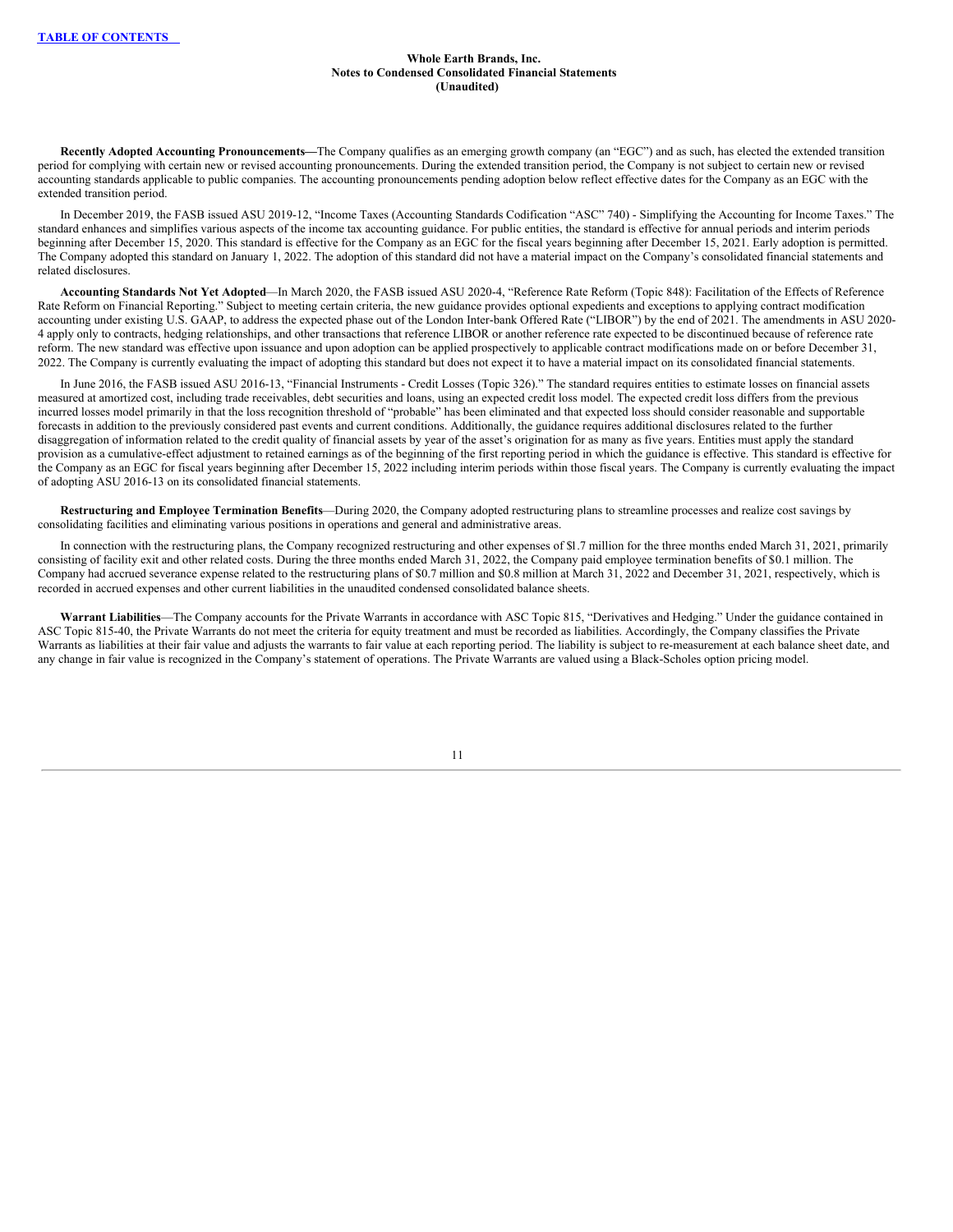Based on the views expressed in the SEC's Staff Statement of April 12, 2021 in which the SEC staff clarified its interpretations of certain generally accepted accounting principles related to certain terms common in warrants issued by Special Purpose Acquisition Companies ("SPACs"), the Company determined that the Private Warrants should be treated as derivative liabilities rather than as components of equity, as previously presented as of December 31, 2020. Accordingly, the Company recorded out of period adjustments to the unaudited Condensed Consolidated Balance Sheet at January 1, 2021 to reclassify warrant liabilities of \$8.1 million and transaction costs incurred by Act II of \$1.1 million related to the issuance of the Private Warrants. Additionally, during the first quarter of 2021, the Company recognized the cumulative effect of the error on prior periods by recording a \$1.2 million gain in the Statement of Operations to reflect the cumulative decrease in the fair value of the Private Warrants from the date of issuance through December 31, 2020. The Company concluded that this misstatement was not material to the current period or the previously filed financial statements.

### <span id="page-11-0"></span>**NOTE 2: BUSINESS COMBINATIONS**

**Wholesome Acquisition**—On December 17, 2020, the Company entered into a stock purchase agreement (the "Wholesome Purchase Agreement") with WSO Investments, Inc. ("WSO Investments" and together with its subsidiaries, "Wholesome" and affiliates). WSO Investments is the direct parent of its wholly-owned subsidiary Wholesome Sweeteners, Incorporated, which was formed to import, market, distribute, and sell organic sugars, unrefined specialty sugars, and related products. Wholesome is included within the Company's Branded CPG reportable segment. Wholesome's results are included in the Company's consolidated statement of operations from the date of acquisition.

On February 5, 2021, pursuant to the terms of the Wholesome Purchase Agreement, the Company purchased and acquired all of the issued and outstanding shares of capital stock for an initial cash purchase price of \$180 million plus up to an additional \$55 million (the "Earn-Out Amount") upon the satisfaction of certain post-closing financial metrics. Subject to the terms and conditions of the Wholesome Purchase Agreement payment of the Earn-Out Amount, in whole or in part, was subject to Wholesome achieving certain EBITDA thresholds at or above approximately \$30 million during the period beginning August 29, 2020, and ending December 31, 2021 (the "Earn-Out Period"). A portion of the Earn-Out Amount (up to \$27.5 million) could be paid, at the Company's election, in freely tradeable, registered shares of Company common stock calculated using the 20-day volume weighted average trading price per share as of the date of determination. Calculation of the achievement of the Earn-Out Amount was subject to certain adjustments more thoroughly described in the Wholesome Purchase Agreement. In connection with the acquisition of Wholesome, the Company incurred transaction-related costs of \$0.2 million and \$4.4 million in the three months ended March 31, 2022 and 2021, respectively.

Following the completion of the Earn-Out Period, the Company determined, in accordance with the terms of the Purchase Agreement, that the sellers were entitled to receive the Earn-Out Amount in full. The Company elected to satisfy part of the Earn-Out Amount in common stock and on February 23, 2022, issued 2,659,574 shares of the Company's common stock. The remaining \$30 million portion of the \$55 million Earn-Out Amount was paid in cash which was funded from available capacity under the Company's revolving credit facility. The settlement of the earn-out resulted in a non-cash gain of \$1.1 million that was recorded in the first quarter of 2022 which represents the difference in the value of the common stock issued using the 20-day volume weighted average trading price per share as compared to the trading price on the date of issuance.

The following summarizes the purchase consideration (in thousands):

| Base cash consideration       | 180,000 |
|-------------------------------|---------|
| Closing adjustment            | 13.863  |
| Fair value of Earn-Out Amount | 52,395  |
| <b>Total Purchase Price</b>   | 246,258 |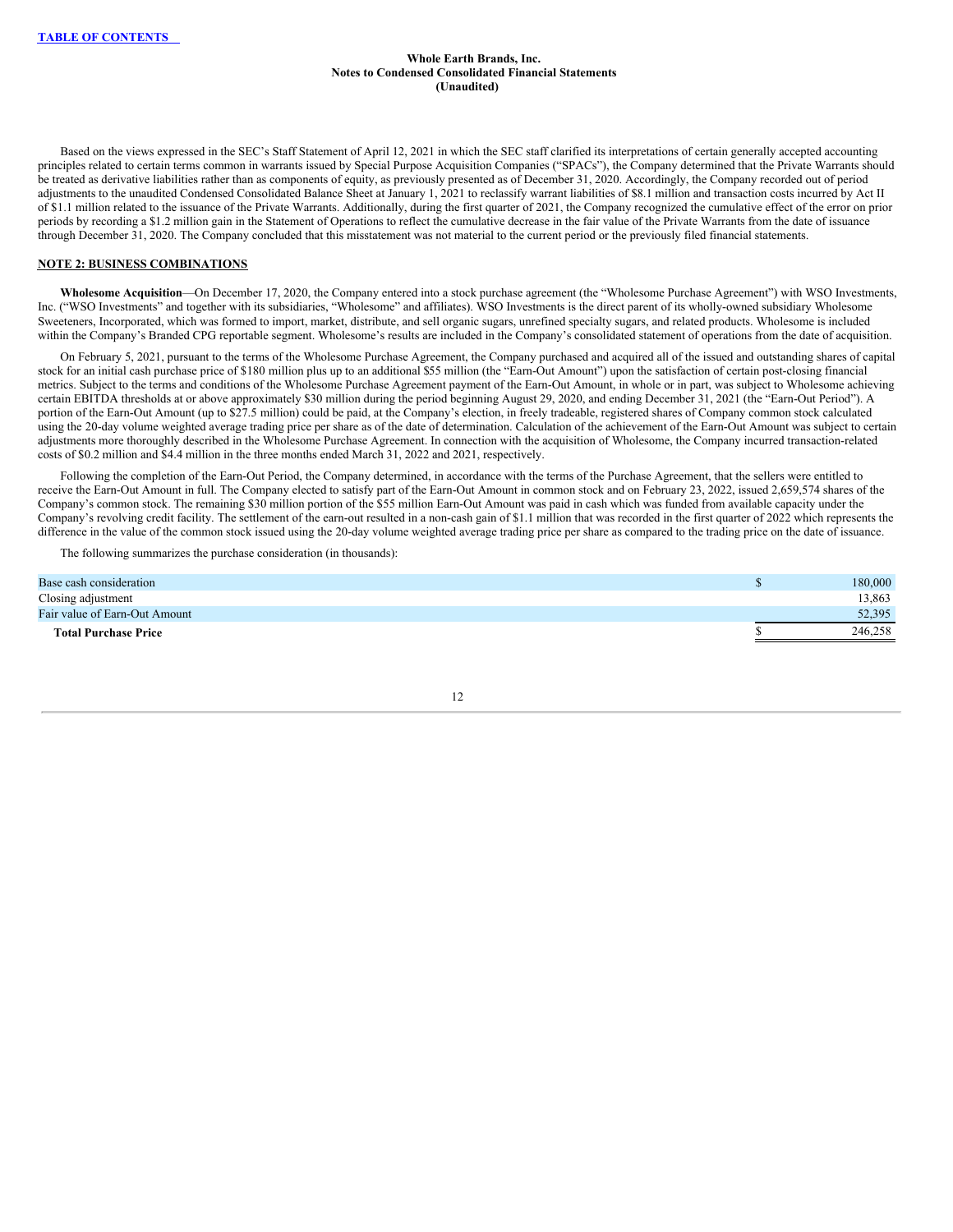The Company recorded the fair value of the purchase price to tangible and identifiable intangible assets acquired and liabilities assumed as follows (in thousands):

| $\mathbb{S}$<br>Cash and cash equivalents<br>Accounts receivable<br>Inventories<br>Prepaid expenses and other current assets | 2,664   |
|------------------------------------------------------------------------------------------------------------------------------|---------|
|                                                                                                                              |         |
|                                                                                                                              | 15,868  |
|                                                                                                                              | 76,879  |
|                                                                                                                              | 1,322   |
| Property, plant and equipment, net                                                                                           | 3,134   |
| Operating lease right-of-use assets                                                                                          | 7,585   |
| Intangible assets                                                                                                            | 104,500 |
| Other assets                                                                                                                 | 1,189   |
| Total assets acquired                                                                                                        | 213,141 |
| Accounts payable                                                                                                             | 5,251   |
| Accrued expenses and other current liabilities                                                                               | 10,576  |
| Current portion of operating lease liabilities                                                                               | 1,435   |
| Operating lease liabilities, less current portion                                                                            | 6,150   |
| Deferred tax liabilities, net                                                                                                | 24,234  |
| Total liabilities assumed                                                                                                    | 47,646  |
| Net assets acquired                                                                                                          | 165,495 |
| Goodwill                                                                                                                     | 80,763  |
| <b>Total Purchase Price</b>                                                                                                  | 246,258 |

The values allocated to identifiable intangible assets and their estimated useful lives are as follows:

| Identifiable intangible assets |  | <b>Fair Value</b><br>(in thousands) | <b>Useful Life</b><br>(in years) |  |  |
|--------------------------------|--|-------------------------------------|----------------------------------|--|--|
| Customer relationships         |  | 55,700                              | 10                               |  |  |
| Tradenames                     |  | 48,800                              | 25                               |  |  |
|                                |  | 104.500                             |                                  |  |  |

Goodwill represents the excess of the purchase price over the estimated fair value assigned to tangible and identifiable intangible assets acquired and liabilities assumed and represents the future economic benefits expected to arise from other intangible assets acquired that do not qualify for separate recognition, including assembled workforce and expected future market opportunities. Of the purchase price allocated to goodwill, a total of \$4.7 million will be deductible for income tax purposes pursuant to IRC Section 197 over a 9-year period.

The Company's allocation of purchase price was based upon valuations performed to determine the fair value of the net assets as of the acquisition date and was subject to adjustments for up to one year after the closing date of the acquisition to reflect final valuations. The allocation of purchase price was finalized in the first quarter of 2022.

In 2021, the Company recorded measurement period adjustments to its initial allocation of purchase price as a result of ongoing valuation procedures on assets and liabilities assumed, including (i) an increase in purchase price of \$3.6 million due to the finalization of the closing adjustment; (ii) a decrease to inventory of \$1.8 million; (iii) an increase in prepaid expenses and other current assets of \$0.5 million; (iv) an increase in property, plant and equipment of \$0.4 million; (v) a decrease to intangible assets of \$1.9 million; (vii) a decrease to other assets of \$0.1 million; (vii) a decrease to accrued expenses and other current liabilities of \$2.7 million; (viii) a decrease to deferred tax liabilities, net of \$2.8 million; and (ix) an increase to goodwill of \$1.0 million due to the incremental measurement period adjustments discussed in items (i) through (viii). The impact of measurement period adjustments to the results of operations was immaterial.

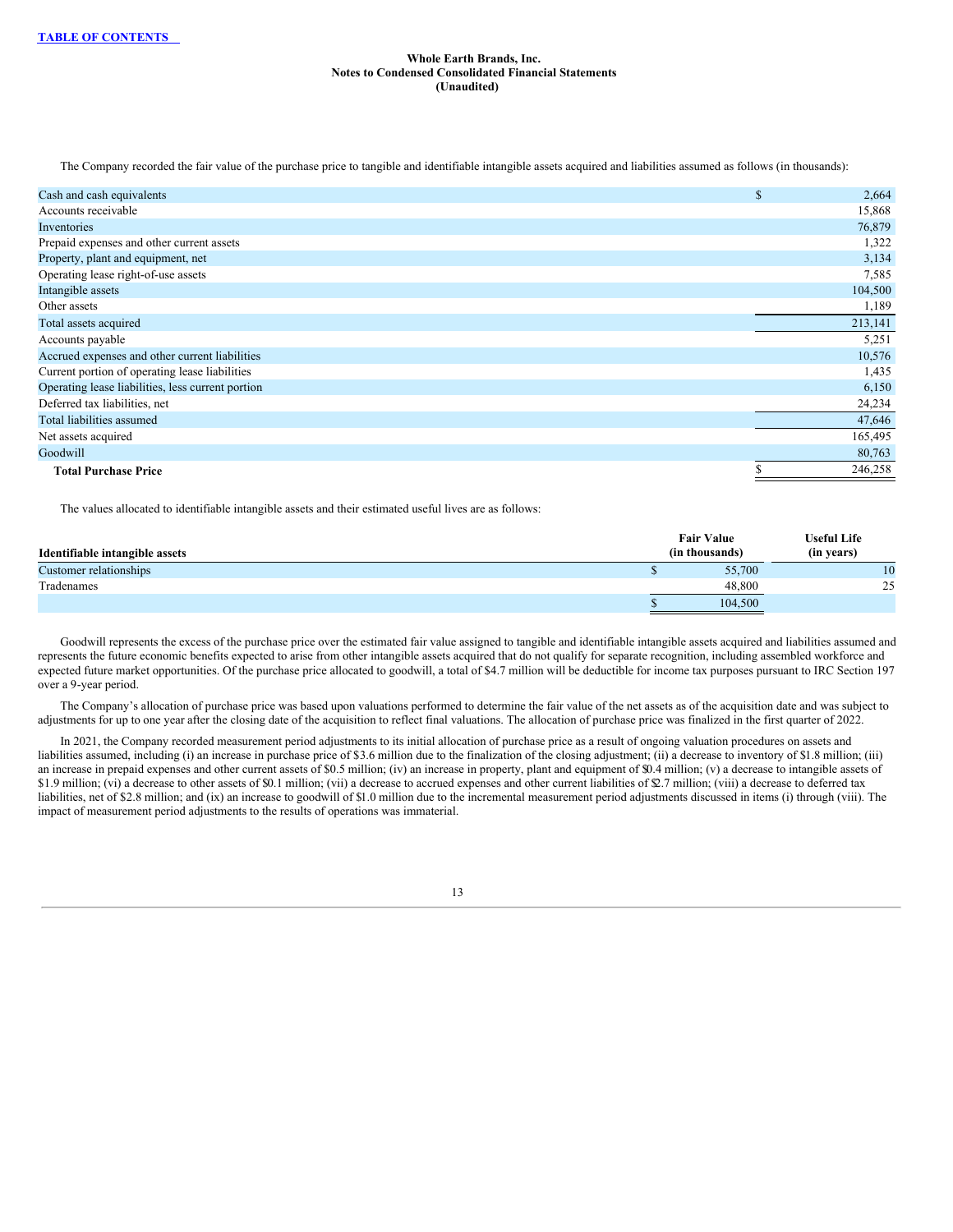The results of the Company's operations for the three months ended March 31, 2021 includes the results of Wholesome since February 5, 2021. Product revenues, net and operating income of Wholesome included in the Company's condensed consolidated statement of operations for the three months ended March 31, 2021 was \$27.7 million and \$1.7 million, respectively.

*Pro Forma Financial Information*—The following unaudited pro forma financial information summarizes the results of operations of the Company for the three months ended March 31, 2021 as though the Wholesome acquisition had occurred on January 1, 2020 (in thousands):

|          |    | Pro Forma Statement of<br><b>Operations</b> |
|----------|----|---------------------------------------------|
|          |    | <b>Three Months Ended</b><br>March 31, 2021 |
| Revenue  | ٠п | 126,205                                     |
| Net loss |    | (3,862)                                     |

The unaudited pro forma financial information does not assume any impacts from revenue, cost or other operating synergies that could be generated as a result of the acquisition. The unaudited pro forma financial information is for informational purposes only and is not indicative of the results of operations that would have been achieved had the Wholesome acquisition been consummated on January 1, 2020.

The pro forma financial information for the three months ended March 31, 2021 includes adjustments to reflect intangible asset amortization based on the economic values derived from definite-lived intangible assets, interest expense on the new debt financing, and the release of the inventory fair value adjustments into cost of goods sold. These adjustments are net of taxes. The results of the Company's operations for the three months ended March 31, 2022 includes Wholesome for the entire period and therefore pro forma financial information is not required.

#### <span id="page-13-0"></span>**NOTE 3: INVENTORIES**

Inventories consisted of the following (in thousands):

<span id="page-13-1"></span>

|                            | <b>March 31, 2022</b> |         | December 31, 2021 |
|----------------------------|-----------------------|---------|-------------------|
| Raw materials and supplies |                       | 134.961 | 129,712           |
| Work in process            |                       | 2.145   | 1,480             |
| Finished goods             |                       | 77.952  | 81,738            |
| Total inventories          |                       | 215,058 | 212,930           |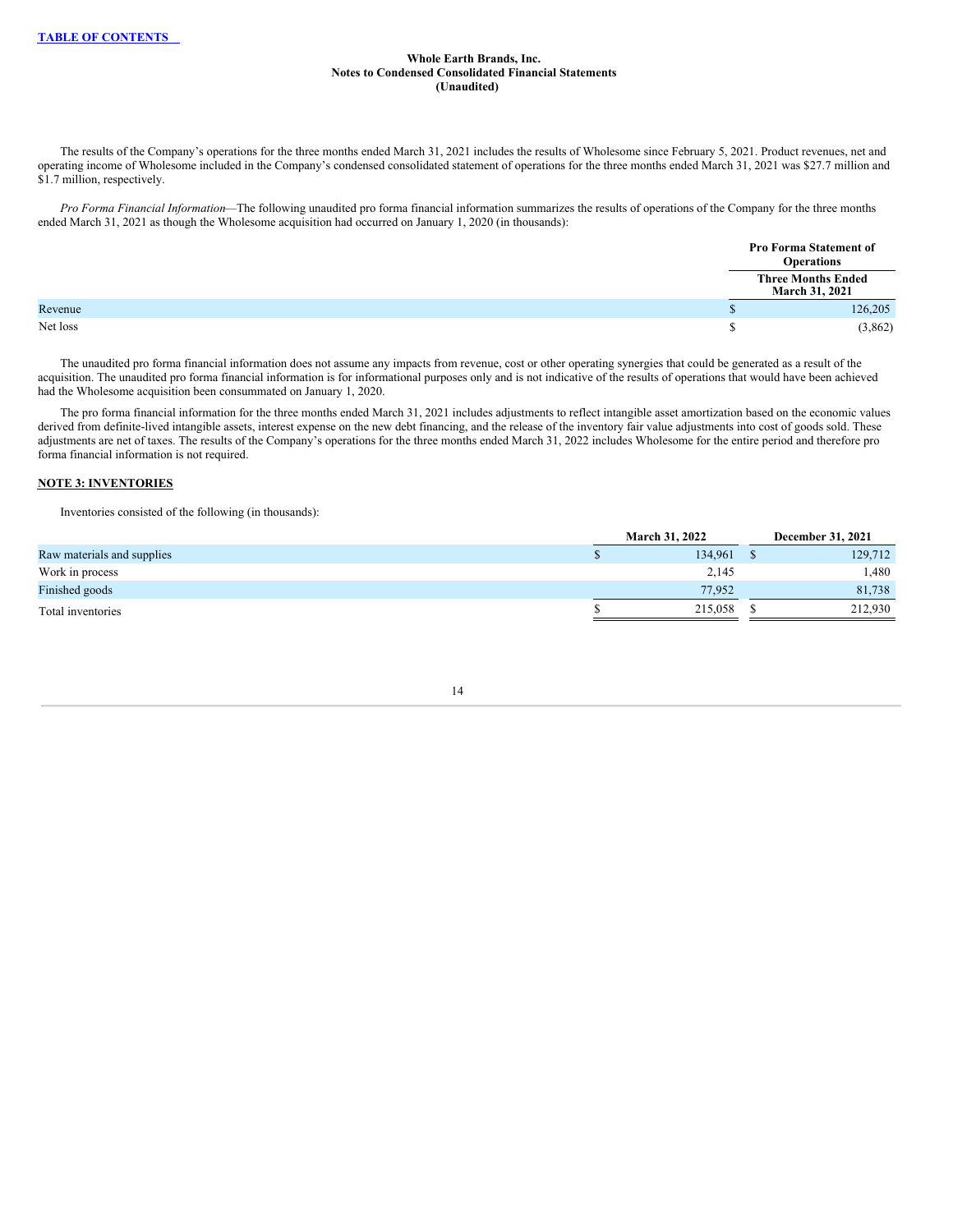# **NOTE 4: GOODWILL AND OTHER INTANGIBLE ASSETS**

Goodwill and other intangible assets consisted of the following (in thousands):

|                                                          |   |                 |    | March 31, 2022              |                      | December 31, 2021 |                 |     |                             |  |                      |
|----------------------------------------------------------|---|-----------------|----|-----------------------------|----------------------|-------------------|-----------------|-----|-----------------------------|--|----------------------|
|                                                          |   | Gross<br>Amount |    | Accumulated<br>Amortization | <b>Net</b><br>Amount |                   | Gross<br>Amount |     | Accumulated<br>Amortization |  | <b>Net</b><br>Amount |
| Other intangible assets subject to<br>amortization       |   |                 |    |                             |                      |                   |                 |     |                             |  |                      |
| Customer relationships (useful life of 5 to 10<br>years) | ъ | $105,930$ \$    |    | $(17, 435)$ \$              | 88,495 \$            |                   | $106,013$ \$    |     | $(14, 478)$ \$              |  | 91,535               |
| Tradenames (useful life of 25 years)                     |   | 172,900         |    | (10, 503)                   | 162,397              |                   | 173,522         |     | (8,818)                     |  | 164,704              |
| Total                                                    |   | 278,830         | -S | (27, 938)                   | 250,892              |                   | 279,535         | - S | (23, 296)                   |  | 256,239              |
| Other intangible assets not subject to<br>amortization   |   |                 |    |                             |                      |                   |                 |     |                             |  |                      |
| Product formulations                                     |   |                 |    |                             | 10,700               |                   |                 |     |                             |  | 10,700               |
| Total other intangible assets, net                       |   |                 |    |                             | 261,592              |                   |                 |     |                             |  | 266,939              |
| Goodwill                                                 |   |                 |    |                             | 241,535              |                   |                 |     |                             |  | 242,661              |
| Total goodwill and other intangible assets               |   |                 |    |                             | 503,127              |                   |                 |     |                             |  | 509,600              |

At March 31, 2022 and December 31, 2021, goodwill at Branded CPG was \$237.7 million and \$238.9 million, respectively. Goodwill at Flavors & Ingredients was \$3.8 million at both March 31, 2022 and December 31, 2021.

The amortization expense for intangible assets was \$4.7 million and \$4.2 million for the three months ended March 31, 2022 and 2021, respectively.

Amortization expense relating to amortizable intangible assets as of March 31, 2022 for the next five years is expected to be as follows (in thousands):

| Remainder of 2022 | 14,041 |
|-------------------|--------|
|                   |        |
| 2023              | 18,721 |
| 2024              | 18,721 |
| 2025              | 18,488 |
| 2026              | 18,267 |
| 2027              | 17,040 |

### <span id="page-14-0"></span>**NOTE 5: DEBT**

Debt consisted of the following (in thousands):

|                                                    | <b>March 31, 2022</b> | <b>December 31, 2021</b> |  |
|----------------------------------------------------|-----------------------|--------------------------|--|
| Term loan, due 2028                                | 371.250               | 372,187                  |  |
| Revolving credit facility, due 2026                | 55,000                | 25,000                   |  |
| Less: current portion                              | (3,750)               | (3,750)                  |  |
| Less: unamortized discount and debt issuance costs | (9.605)               | (9.953)                  |  |
| Total long-term debt                               | 412.895               | 383.484                  |  |

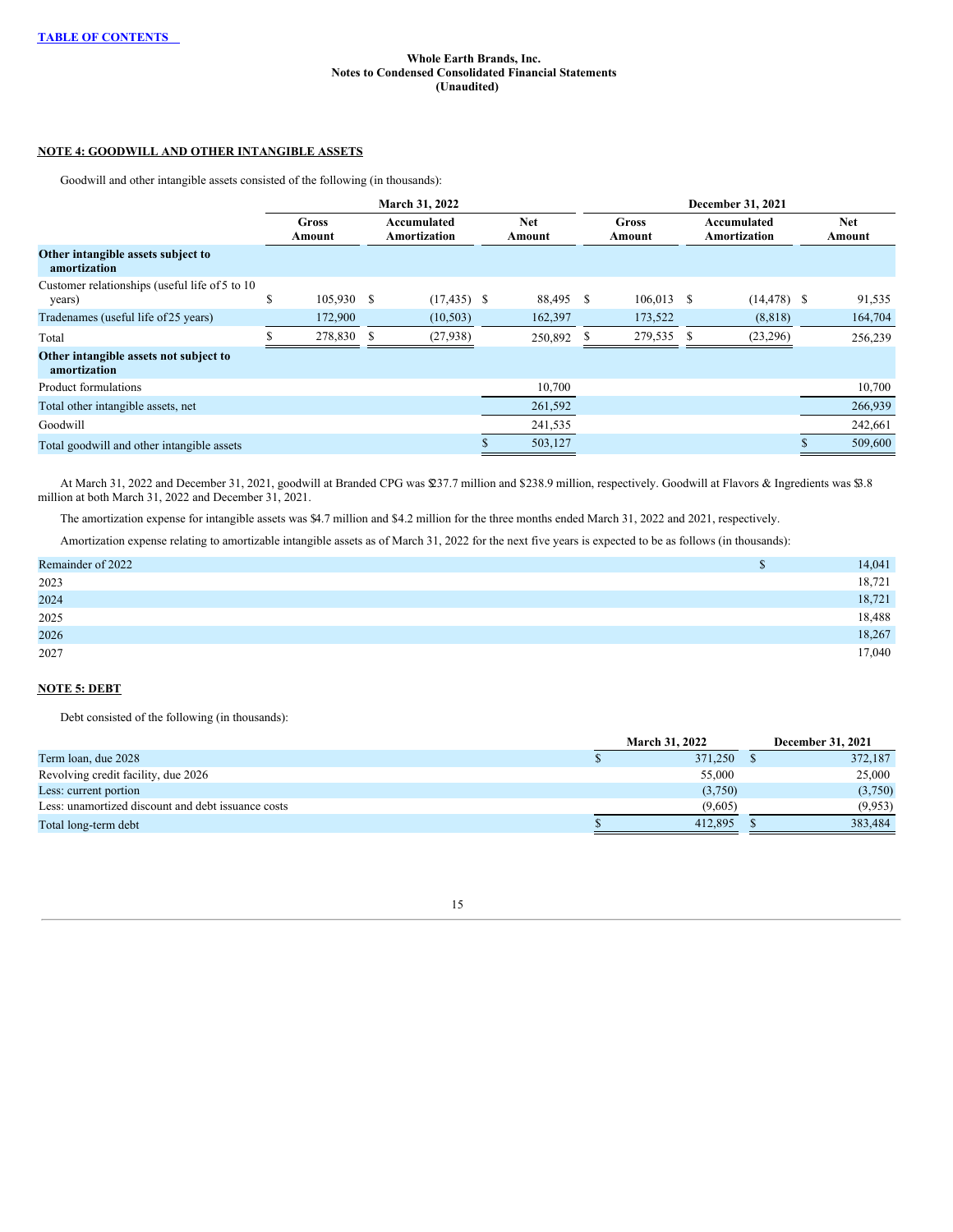At both March 31, 2022 and December 31, 2021, the Company's senior secured loan agreement consisted of a senior secured term loan facility (the "Term Loan Facility") of \$375 million and a revolving credit facility of up to \$75 million (the "Revolving Facility," and together with the Term Loan Facility, the "Credit Facilities"). At both March 31, 2022 and December 31, 2021, there were \$2.1 million of outstanding letters of credit that reduced the Company's availability under the revolving credit facility. The Company's unamortized discounts and debt issuance costs related to the Term Loan Facility were \$9.6 million and \$10.0 million at March 31, 2022 and December 31, 2021, respectively. The unamortized debt issuance costs related to the Revolving Facility were \$1.7 million and \$1.8 million at March 31, 2022 and December 31, 2021, respectively, and are included in other assets in the condensed consolidated balance sheet. See Note 7 to the Company's consolidated and combined financial statements in its Annual Report on Form 10-K for the year ended December 31, 2021 for further information and significant terms and conditions associated with the Term Loan Facility and Revolving Facility.

In connection with the closing of the Wholesome Transaction, on February 5, 2021, the Company and certain of its subsidiaries entered into an amendment and restatement agreement (the "Amended and Restated Agreement") which amended and restated its then existing senior secured loan agreement dated as of June 25, 2020. As of the date of the amendment of the credit facilities, the aggregate unamortized debt issuance costs totaled \$6.2 million, of which \$4.4 million was expensed as a loss on extinguishment of debt in the first quarter of 2021. Additionally, in connection with the Amended and Restated Credit Agreement, the Company paid fees to certain lenders of \$3.8 million, which was considered a debt discount, all of which was deferred, and incurred transaction costs of \$8.9 million, of which \$7.8 million was deferred and \$1.1 million was expensed as part of loss on extinguishment and debt transaction costs in the first quarter of 2021.

As further described in Note 2, following the completion of the Wholesome Earn-Out Period, the Company determined, in accordance with the terms of the Purchase Agreement, that the sellers were entitled to receive the Earn-Out Amount in full. The Company elected to satisfy part of the Earn-Out Amount in common stock and on February 23, 2022, issued 2,659,574 shares of the Company's common stock. The remaining \$30 million portion of the \$55 million Earn-Out Amount was paid in cash which was funded from available capacity under the Company's revolving credit facility.

#### <span id="page-15-0"></span>**NOTE 6: WARRANTS**

As of the date of the Business Combination, the Company had approximately20,263,500 warrants outstanding, consisting of (i) 15,000,000 public warrants originally sold as part of the units issued in Act II's initial public offering (the "Public Warrants") and (ii) 5,263,500 Private Warrants that were sold by Act II to the PIPE Investors in conjunction with the Business Combination (collectively with the Public Warrants, the "Warrants"). Each warrant is exercisable for one-half of one share of the Company's common stock at a price of \$11.50 per whole share, subject to adjustment. Warrants may only be exercised for a whole number of shares as no fractional shares will be issued. As of March 31, 2022 and December 31, 2021, the Company had 19,491,320 and 18,929,880 Public Warrants outstanding, respectively, and 771,980 and 1,333,420 Private Warrants outstanding, respectively.

There were no Warrants exercised for shares of the Company's common stock in the three months ended March 31, 2022 and 2021.

#### <span id="page-15-1"></span>**NOTE 7: FAIR VALUE OF FINANCIAL INSTRUMENTS**

The Company measures and records in its consolidated financial statements certain assets and liabilities at fair value. ASC Topic 820 "Fair Value Measurement and Disclosures," establishes a fair value hierarchy for instruments measured at fair value that distinguishes between assumptions based on market data (observable inputs) and the Company's own assumptions (unobservable inputs). This hierarchy consists of the following three levels:

- Level 1 Assets and liabilities whose values are based on unadjusted quoted prices for identical assets or liabilities in an active market.
- Level 2 Assets and liabilities whose values are based on inputs other than those included in Level 1, including quoted market prices in markets that are not active; quoted prices of assets or liabilities with similar attributes in active markets; or valuation models whose inputs are observable or unobservable but corroborated by market data.
- Level  $3 -$  Assets and liabilities whose values are based on valuation models or pricing techniques that utilize unobservable inputs that are significant to the overall fair value measurement.

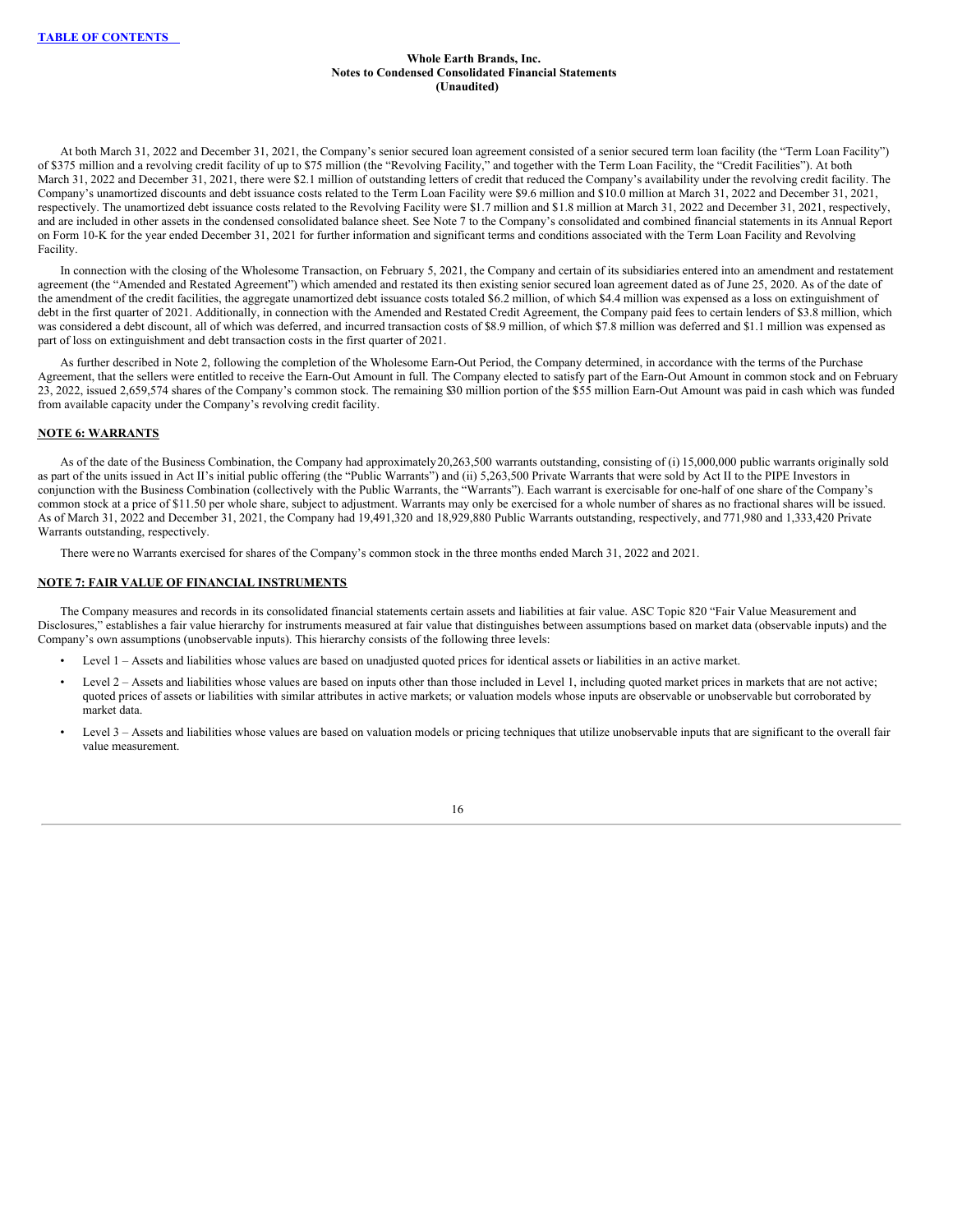Certain assets are measured at fair value on a nonrecurring basis; that is, the instruments are not measured at fair value on an ongoing basis but are subject to fair value adjustments in certain circumstances (for example, when there is evidence of impairment).

*Current Assets and Other Financial Assets and Liabilities—*Cash and cash equivalents, trade accounts receivable and trade accounts payable are measured at carrying value, which approximates fair value because of the short-term maturities of these instruments.

*Contingent Consideration Payable—*The Company measured the contingent consideration payable at fair value. The fair value of the contingent consideration utilized Level 3 inputs as it is based on significant inputs not observable in the market as of December 31, 2021, such as projected financial information and discount rate.

*Debt—*The Company measures its term loan and revolving facilities at original carrying value including accrued interest, net of unamortized deferred financing costs and fees. The fair value of the credit facilities approximates carrying value, as they consist of variable rate loans.

*Warrant Liabilities—*The Company classifies its Private Warrants as liabilities in accordance with ASC Topic 815. The Company estimates the fair value of the Private Warrants using a Black-Scholes options pricing model. The fair value of the Private Warrants utilized Level 3 inputs as it is based on significant inputs not observable in the market as of March 31, 2022 and December 31, 2021.

The fair value of the Private Warrants was estimated at March 31, 2022 and December 31, 2021 using a Black-Scholes options pricing model and the following assumptions:

| Input<br><b>March 31, 2022</b> |  |         | December 31, 2021 |
|--------------------------------|--|---------|-------------------|
| Asset price                    |  | 7.16    | 10.74             |
| Exercise price                 |  | 11.50   | 11.50             |
| Risk-free interest rate        |  | 2.45%   | 1.04%             |
| Expected volatility            |  | 48.0%   | 41.0%             |
| Expected term (years)          |  | 3.24    | 3.49              |
| Dividend yield                 |  | $0.0\%$ | $0.0\%$           |

The fair value of warrant liabilities as of March 31, 2022 was \$0.6 million. The changes in the warrant liabilities during the three months ended March 31, 2022 were as follows (in thousands):

| Fair value of warrant liabilities as of December 31, 2021 | 2.053 |
|-----------------------------------------------------------|-------|
| Transfer of Private Warrants to Public Warrants           | (605) |
| Change in fair value of warrant liabilities in Q1 2022    | (861) |
| Fair value of warrant liabilities as of March 31, 2022    |       |

### <span id="page-16-0"></span>**NOTE 8: COMMITMENTS AND CONTINGENCIES**

The Company is subject to various claims, pending and possible legal actions for product liability and other damages, and other matters arising out of the conduct of the business. The Company believes, based on current knowledge and consultation with counsel, that the outcome of such claims and actions will not have a material adverse effect on the Company's condensed consolidated financial position or results of operations.

### <span id="page-16-1"></span>**NOTE 9: INCOME TAXES**

The Company's provision for income taxes consists of U.S., state and local, and foreign taxes. The Company has significant operations in various locations outside the U.S. The annual effective tax rate is a composite rate reflecting the earnings in the various locations at their applicable statutory tax rates.

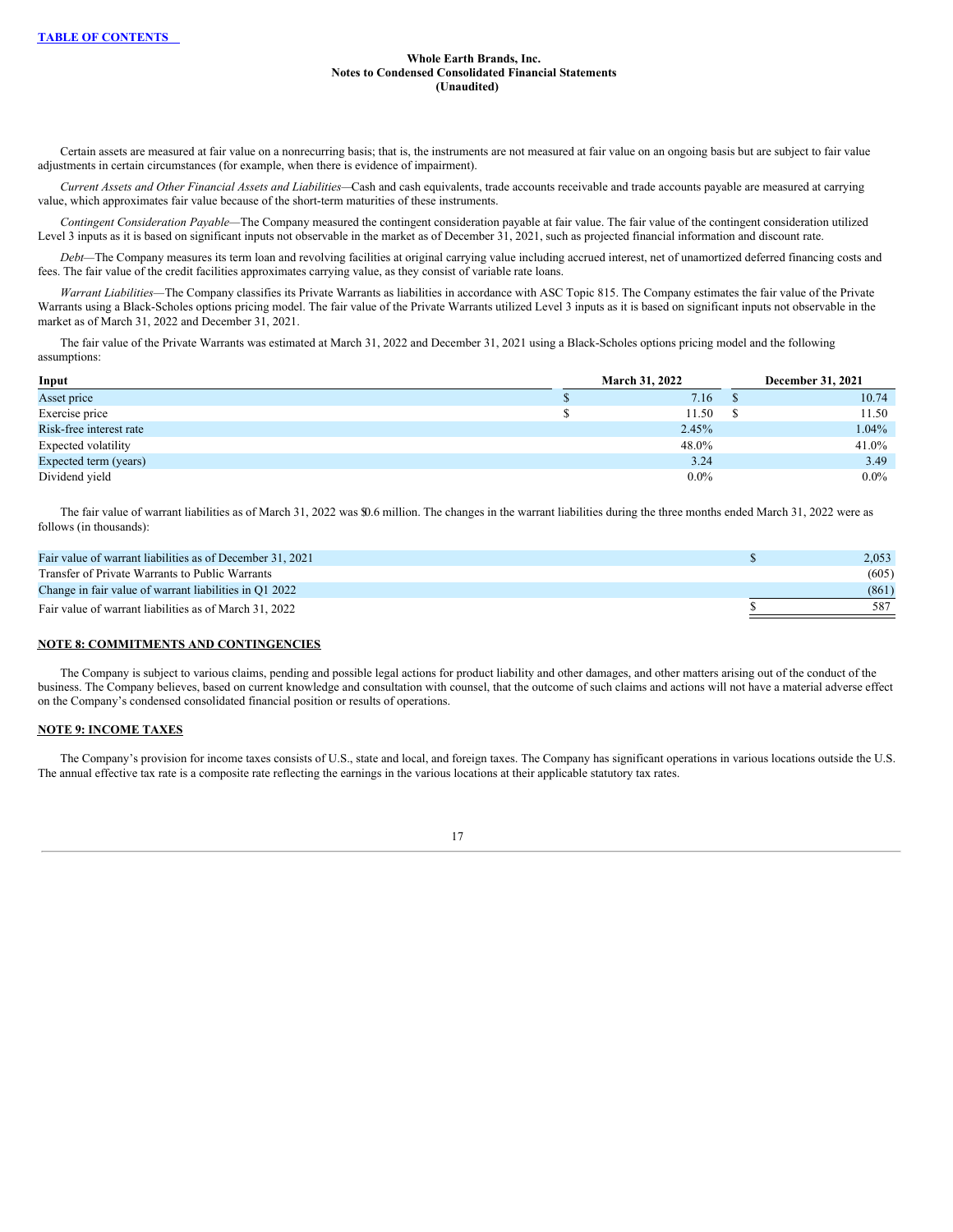The Company's income tax provision was \$1.1 million for the three months ended March 31, 2022. The effective tax rate for the three months ended March 31, 2022 was an income tax provision of 29.2% on pre-tax income of \$3.9 million which differs from the statutory federal rate of 21% primarily due to state and local taxes, non-deductible permanent differences, limited benefit on current year interest deductions and losses in certain jurisdictions, the change in the fair value of warrant liabilities, foreign income at different rates and the U.S. tax effect of international operations including Global Intangible Low-Taxed Income ("GILTI") recorded during the period.

The Company's income tax benefit was \$3.7 million for the three months ended March 31, 2021. The effective tax rate for the three months ended March 31, 2021 was an income tax benefit of 23.4% on a pre-tax loss of \$15.7 million. The effective tax rate differs from the statutory federal rate of 21% primarily due to certain non-deductible expenses including transaction costs, the change in the fair value of warrant liabilities, stock-based compensation expense and the U.S. tax effect of international operations including GILTI recorded during the period.

At both March 31, 2022 and December 31, 2021, the Company had an uncertain tax position liability of \$0.2 million, including interest and penalties. The unrecognized tax benefits include amounts related primarily to various state and foreign tax issues.

### <span id="page-17-0"></span>**NOTE 10: PENSION BENEFITS**

Certain current and former employees of the Company are covered under a funded qualified defined benefit retirement plan. Plan provisions covering certain of the Company's salaried employees generally provide pension benefits based on years of service and compensation. Plan provisions covering certain of the Company's union members generally provide stated benefits for each year of credited service. The Company's funding policy is to contribute annually the statutory required amount as actuarially determined. The Company froze the pension plan on December 31, 2019. In addition, the Company has unfunded non-qualified plans covering certain salaried employees with additional retirement benefits in excess of qualified plan limits imposed by federal tax law. The Company uses December 31 as a measurement date for the plans.

In February 2021, the Compensation Committee approved the termination of the Company's qualified defined benefit retirement plan at Flavors & Ingredients. During the fourth quarter of 2021, the Company offered the option of receiving a lump sum payment to certain participants with vested benefits in lieu of receiving monthly annuity payments. Approximately 125 participants elected to receive the settlement, and lump sum payments of approximately \$16.8 million were paid from plan assets to these participants in December 2021. The benefit obligation settled approximated payments to plan participants and a pre-tax settlement gain of \$0.5 million was recorded in the fourth quarter of 2021. On February 11, 2022, the Company purchased non-participating annuity contracts to settle the remaining liabilities of the plan for approximately \$9.5 million which was fully funded by plan assets. The annuity contracts purchased resulted in a settlement gain of approximately \$1.0 million that was recorded in the first quarter of 2022. The remaining surplus of the plan will be used, as prescribed in the applicable regulations, to fund future contributions to the defined contribution plan at Flavors & Ingredients.

The components of net periodic benefit (credit) cost for the Company's defined benefit pension plans was as follows (in thousands):

|                                | <b>Three Months Ended</b> |                |  |  |
|--------------------------------|---------------------------|----------------|--|--|
|                                | March 31, 2022            | March 31, 2021 |  |  |
| Service cost                   | 10                        | 16             |  |  |
| Interest cost                  | 127                       | 259            |  |  |
| Expected return on plan assets | (53)                      | (399)          |  |  |
| Recognized actuarial loss      |                           | $\Omega$       |  |  |
| Settlement gain                | (1,017)                   | _              |  |  |
| Net periodic benefit credit    | (933)                     | (115)          |  |  |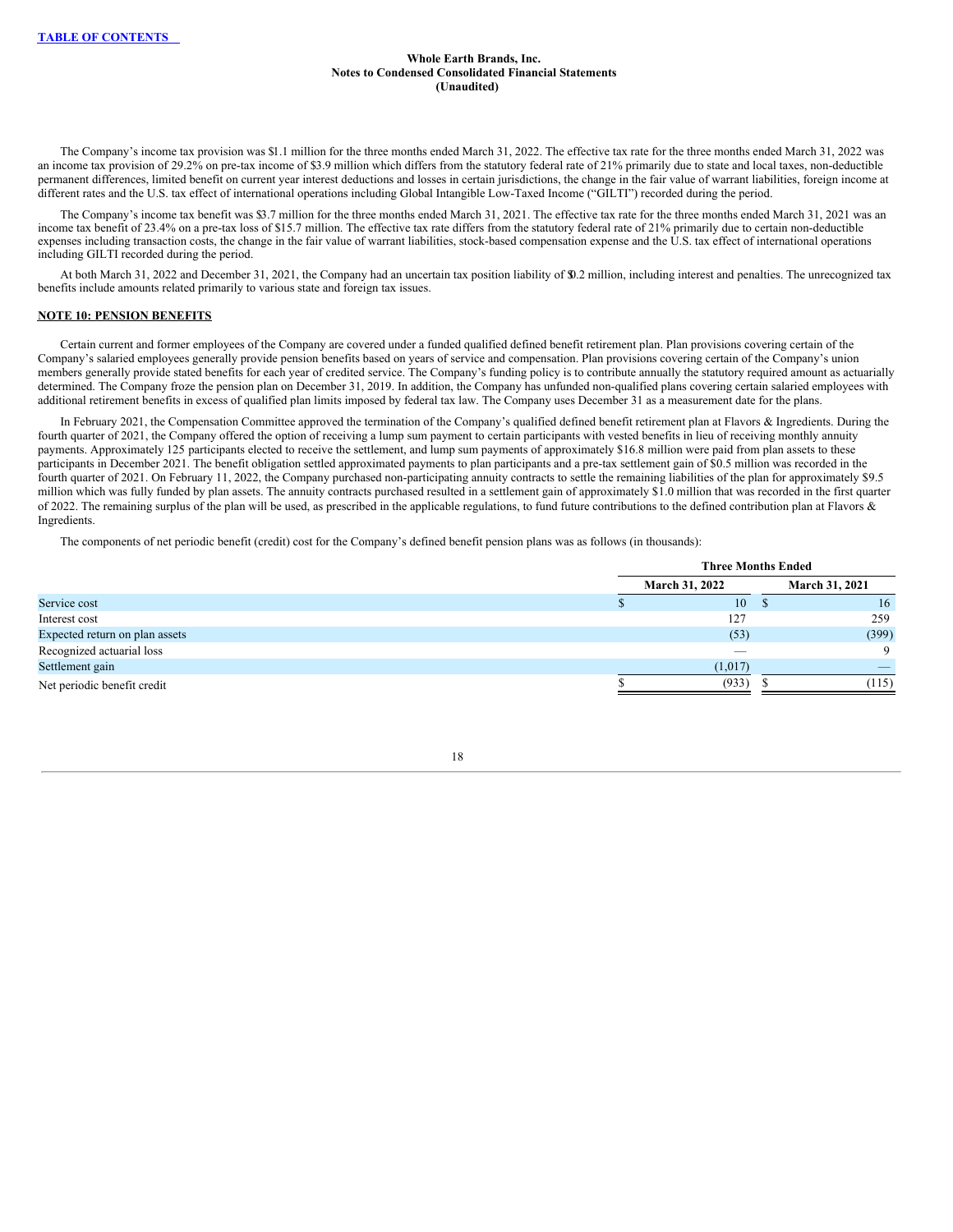Net periodic benefit (credit) cost is reflected in the Company's condensed consolidated financial statements as follows (in thousands):

|                                             | <b>Three Months Ended</b> |  |                       |  |
|---------------------------------------------|---------------------------|--|-----------------------|--|
|                                             | <b>March 31, 2022</b>     |  | <b>March 31, 2021</b> |  |
| Selling, general and administrative expense | 10                        |  | 16                    |  |
| Other income, net                           | (943)                     |  | (131)                 |  |
| Net periodic benefit credit                 | (933)                     |  | (115)                 |  |
|                                             |                           |  |                       |  |

The Company currently does not expect to make contributions to its funded defined benefit pension plan in 2022 due to the funded status.

### <span id="page-18-0"></span>**NOTE 11: STOCK-BASED COMPENSATION**

On June 24, 2020, the Whole Earth Brands, Inc. 2020 Long-Term Incentive Plan (the "Plan") was approved for the purpose of promoting the long-term financial interests and growth of the Company and its subsidiaries by attracting and retaining management and other personnel and key service providers. The Plan provides for the granting of stock options ("SOs"), stock appreciation rights ("SARs"), restricted stock awards ("RSAs"), restricted stock units ("RSUs"), performance shares, performance share units ("PSUs") and other stock-based awards to officers, employees and non-employee directors of, and certain other service providers to, the Company and its subsidiaries. These awards are settled in shares of the Company's stock and therefore classified as equity awards. Under the terms of the Plan an aggregate of 9,300,000 shares of common stock are authorized for issuance under the Plan.

RSUs generally vest ratably on the anniversary of the grant date over a period ofone to three years, depending on the specific terms of each RSU agreement.

PSU awards generally cliff vest subsequent to the completion of a cumulativethree-year performance period, depending on the period specified in each respective PSU agreement. The number of PSUs that ultimately vest depends on the Company's performance relative to specified three-year cumulative financial targets established for each grant and are expected to be settled in stock.

Stock-based compensation expense for the three months ended March 31, 2022 and 2021 was \$1.7 million and \$1.6 million, respectively. Stock-based compensation expense for the three months ended March 31, 2022 includes \$0.3 million of expense related to management bonuses expected to be settled in stock and accounted for as a liability.

A summary of activity and weighted average fair values related to the RSUs is as follows:

|                                             | Three Months Ended March 31, 2022 |                                                                 |  |  |
|---------------------------------------------|-----------------------------------|-----------------------------------------------------------------|--|--|
|                                             | <b>Shares</b>                     | <b>Weighted Average Grant</b><br>Date Fair Value (per<br>share) |  |  |
| Outstanding at December 31, 2021            | 484,744                           | 13.46<br><b>S</b>                                               |  |  |
| Granted                                     | 564,485                           | 7.42                                                            |  |  |
| Vested                                      | (206, 368)                        | 13.14                                                           |  |  |
| Forfeited                                   | (4,075)                           | 13.58                                                           |  |  |
| Outstanding and nonvested at March 31, 2022 | 838,786                           | 9.45                                                            |  |  |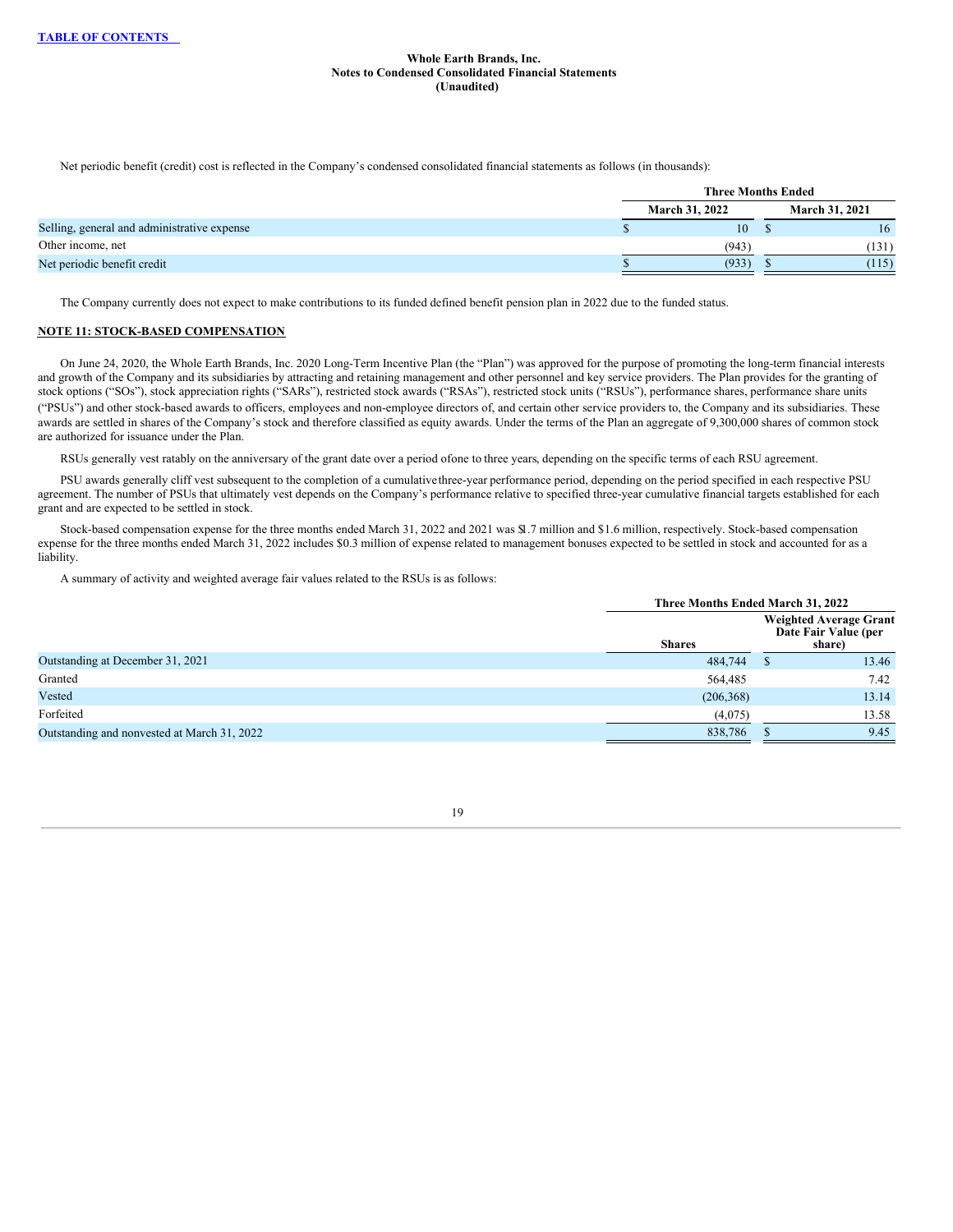A summary of activity and weighted average fair values related to the RSAs is as follows:

|                                             | Three Months Ended March 31, 2022 |                                                                 |
|---------------------------------------------|-----------------------------------|-----------------------------------------------------------------|
|                                             | <b>Shares</b>                     | <b>Weighted Average Grant</b><br>Date Fair Value (per<br>share) |
| Outstanding at December 31, 2021            | 117,801                           | 9.76                                                            |
| Granted                                     |                                   |                                                                 |
| Outstanding and nonvested at March 31, 2022 | 117,801                           | 9.76                                                            |

A summary of activity and weighted average fair values related to the PSUs is as follows:

|                                             |               | Three Months Ended March 31, 2022                               |  |  |  |
|---------------------------------------------|---------------|-----------------------------------------------------------------|--|--|--|
|                                             | <b>Shares</b> | <b>Weighted Average Grant</b><br>Date Fair Value (per<br>share) |  |  |  |
| Outstanding at December 31, 2021            | 282,141       | 13.65                                                           |  |  |  |
| Granted                                     | 527,871       | 7.24                                                            |  |  |  |
| Forfeited                                   | (1,818)       | 13.65                                                           |  |  |  |
| Outstanding and nonvested at March 31, 2022 | 808.194       | 9.46                                                            |  |  |  |

As of March 31, 2022, the Company had not yet recognized compensation costs on nonvested awards as follows (in thousands):

|                  | Unrecognized<br>Compensation Cost | Weighted Avg.<br><b>Remaining</b><br><b>Recognition Period (in years)</b> |
|------------------|-----------------------------------|---------------------------------------------------------------------------|
| Nonvested awards | . J.JJI                           | 2.07                                                                      |

## <span id="page-19-0"></span>**NOTE 12: EARNINGS PER SHARE**

Basic earnings (loss) per common share is calculated by dividing net income (loss) by the weighted average number of common shares outstanding for the period. Warrants issued are not considered outstanding at the date of issuance. RSUs and RSAs also are not considered outstanding until they have vested. Contingently issuable shares associated with outstanding PSUs that have cliff vesting based on achievement of a performance condition were not included in the basic earnings per share calculations for the periods presented as the applicable vesting conditions had not been satisfied.

Diluted earnings (loss) per share is calculated by dividing net income (loss) by the weighted average shares outstanding assuming dilution. Dilutive common shares outstanding is computed using the treasury stock method and reflects the additional shares that would be outstanding if dilutive warrants were exercised and restricted stock units and restricted stock awards were settled for common shares during the period.

For warrants that are liability-classified, during the periods when the impact would be dilutive, the Company assumes share settlement of the instruments as of the beginning of the reporting period and adjusts the numerator to remove the change in the fair value of warrant liability and adjusts the denominator to include the dilutive shares using the treasury stock method.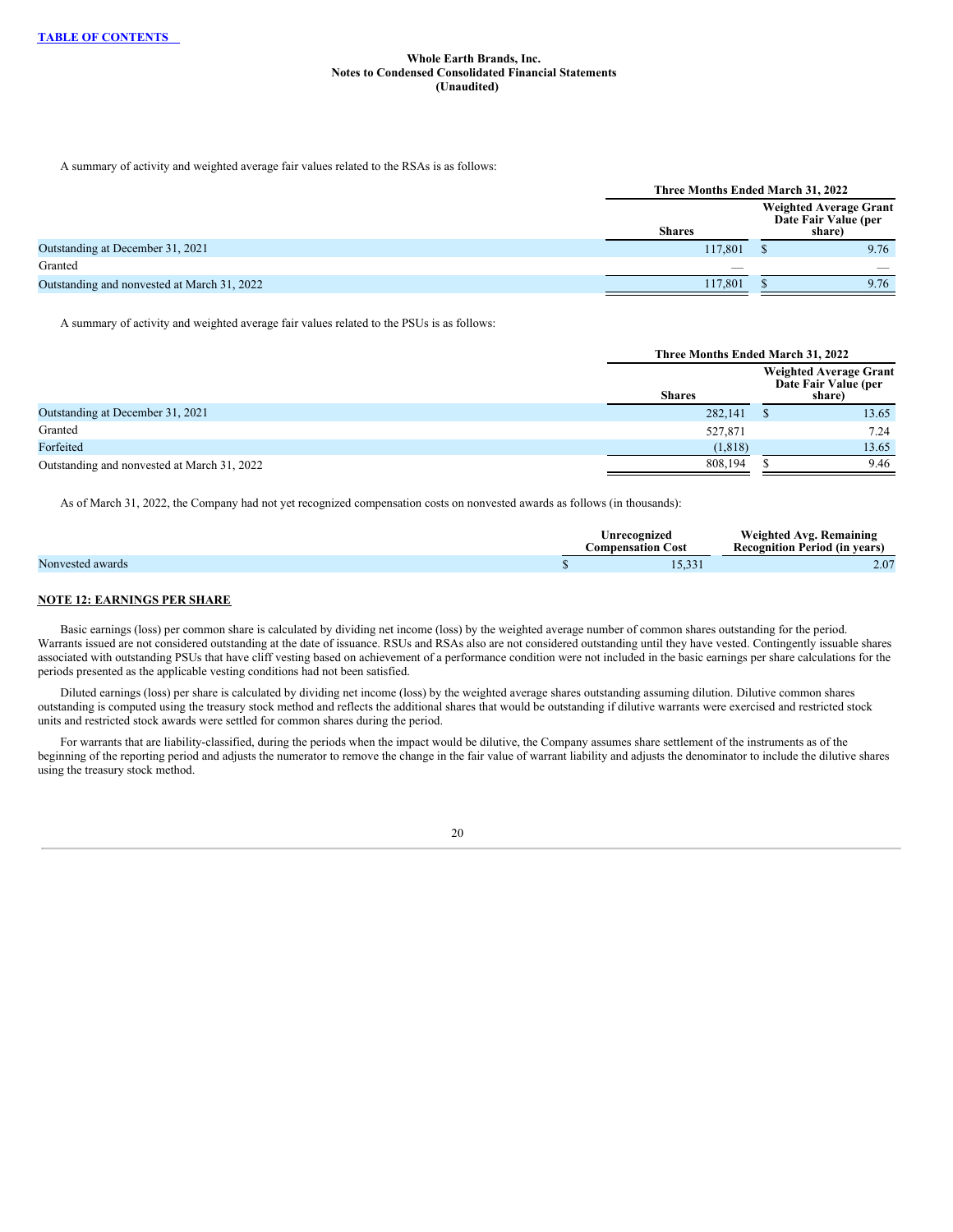The computation of basic and diluted earnings (loss) per common share is shown below (in thousands, except for share and per share data):

|                                                       |        | <b>Three Months Ended</b> |          |                |
|-------------------------------------------------------|--------|---------------------------|----------|----------------|
|                                                       |        | March 31, 2022            |          | March 31, 2021 |
| EPS numerator:                                        |        |                           |          |                |
| Net income (loss) attributable to common shareholders | ጦ<br>ъ | 2,726                     | S        | (12,025)       |
|                                                       |        |                           |          |                |
| EPS denominator:                                      |        |                           |          |                |
| Weighted average shares outstanding - basic           |        | 40,017,296                |          | 38,430,742     |
| Effect of dilutive securities                         |        | 53,157                    |          |                |
| Weighted average shares outstanding - diluted         |        | 40,070,453                |          | 38,430,742     |
|                                                       |        |                           |          |                |
| Net earnings (loss) per share:                        |        |                           |          |                |
| Basic                                                 | ሖ      | 0.07                      | <b>S</b> | (0.31)         |
| Diluted                                               |        | 0.07                      | <b>S</b> | (0.31)         |

For the three months ended March 31, 2022,20,263,300 warrants and 839,126 RSUs were excluded from the diluted EPS calculation because they were determined to be anti-dilutive. For the three months ended March 31, 2021, 20,263,500 warrants, 1,152,443 RSUs and 68,946 RSAs were excluded from the diluted EPS calculation because they were determined to be anti-dilutive.

## <span id="page-20-0"></span>**NOTE 13: ACCUMULATED OTHER COMPREHENSIVE INCOME (LOSS)**

The following table summarizes accumulated other comprehensive income (loss) ("AOCI"), net of taxes, by component (in thousands):

|                                                   | <b>Net Currency</b><br><b>Translation Gains</b><br>(Losses) | <b>Funded Status of</b><br><b>Benefit Plans</b> | <b>Total Accumulated</b><br><b>Other Comprehensive</b><br>Income (Loss) |
|---------------------------------------------------|-------------------------------------------------------------|-------------------------------------------------|-------------------------------------------------------------------------|
| Balance at December 31, 2020                      | $7,774$ \$                                                  | 831                                             | 8,605                                                                   |
| Other comprehensive loss before reclassifications | (2,047)                                                     |                                                 | (2,047)                                                                 |
| Amounts reclassified from AOCI                    |                                                             |                                                 |                                                                         |
| Balance at March 31, 2021                         | 5,727                                                       | 840                                             | 6,567                                                                   |
|                                                   |                                                             |                                                 |                                                                         |
| Balance at December 31, 2021                      | 8,758 \$                                                    | 929                                             | 9,687                                                                   |
| Other comprehensive loss before reclassifications | (2,003)                                                     |                                                 | (2,003)                                                                 |
| Amounts reclassified from AOCI                    |                                                             | (224)                                           | (224)                                                                   |
| Balance at March 31, 2022                         | 6,755                                                       | 705                                             | 7,460                                                                   |

### <span id="page-20-1"></span>**NOTE 14: RELATED PARTY TRANSACTIONS**

In July 2020, the Company entered into an agreement with Watermill Institutional Trading LLC, a registered broker-dealer ("Watermill"), to act as one of the Company's financial advisors for a 12-month period commencing July 22, 2020 for total consideration of \$0.9 million, of which \$0.2 million was expensed during the three months ended March 31, 2021. Additionally, the Company incurred expense of \$2.0 million during the three months ended March 31, 2021 related to services provided by Watermill in connection with the acquisition of Wholesome. A former director of Act II is a registered representative of Watermill and provided services directly to the Company under the agreement.

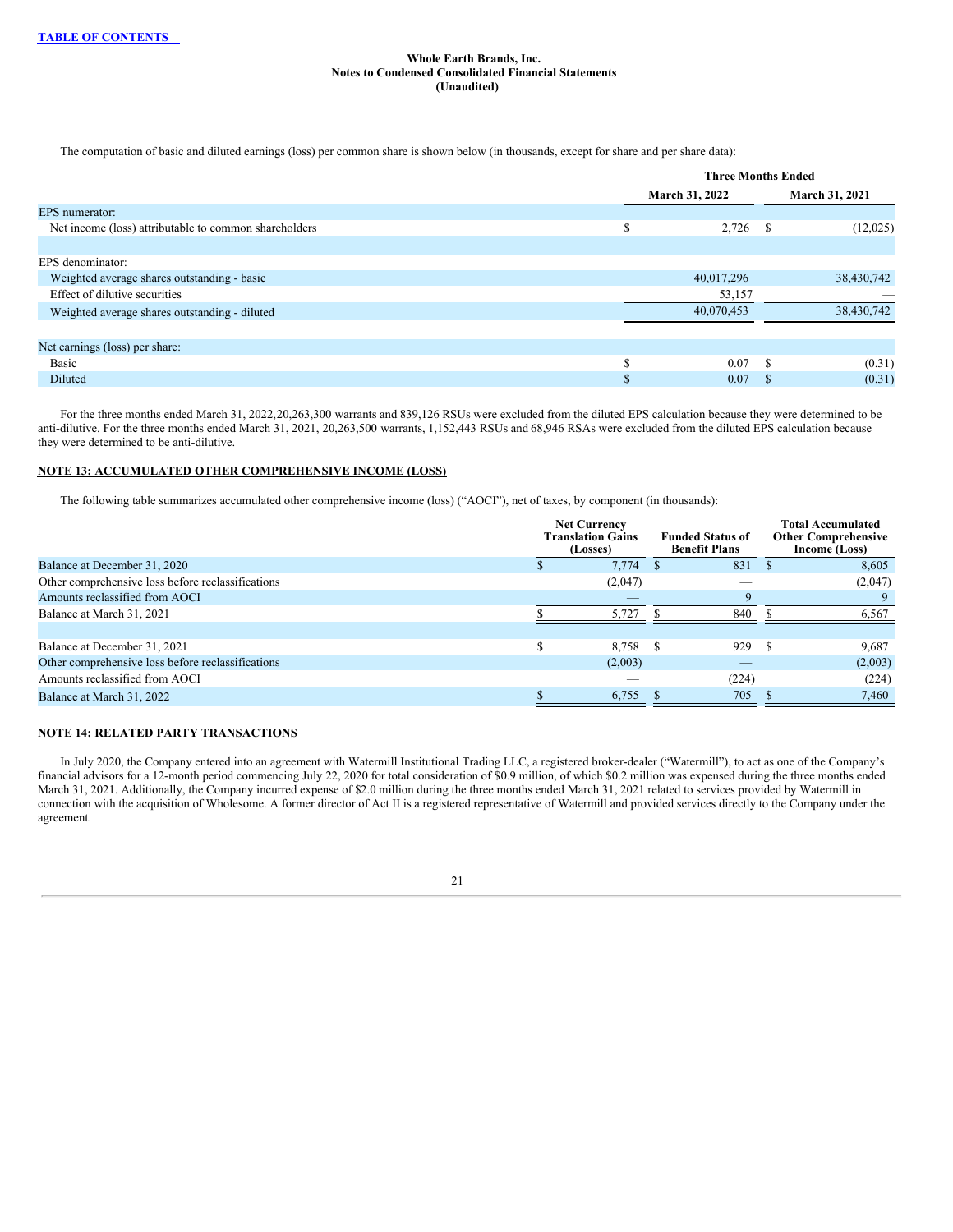In December 2019, Wholesome entered into a partnership agreement to form WS Services, LLC ("WS Services"). As of March 31, 2022, Wholesome had  $50\%$  interest in the partnership and accounts for the partnership as an equity method investment. Wholesome's investment in the partnership, which is classified as other assets in the condensed consolidated balance sheets, was \$0.7 million as of both March 31, 2022 and December 31, 2021. Wholesome utilizes a warehouse leased by WS Services for storage of raw materials. During the three months ended March 31, 2022 and the period from February 5, 2021 through March 31, 2021, Wholesome expensed \$0.3 million and \$0.1 million, respectively, related to the use of the warehouse space. Wholesome recorded a payable to WS Services for \$0.2 million and \$0.3 million as of March 31, 2022 and December 31, 2021, respectively.

## <span id="page-21-1"></span>**NOTE 15: BUSINESS SEGMENTS**

The Company hastwo reportable segments: Branded CPG and Flavors & Ingredients. In addition, the Company's corporate office functions are reported and included under Corporate. Corporate is not a reportable or operating segment but is included for reconciliation purposes and includes the costs for the corporate office administrative activities as well as transaction-related and other costs. The Company does not present assets by reportable segments as they are not reviewed by the Chief Operating Decision Maker for purposes of assessing segment performance and allocating resources.

The following table presents selected financial information relating to the Company's business segments (in thousands):

|                                | <b>Three Months Ended</b> |         |               |                |
|--------------------------------|---------------------------|---------|---------------|----------------|
|                                | March 31, 2022            |         |               | March 31, 2021 |
| Product revenues, net          |                           |         |               |                |
| <b>Branded CPG</b>             | S                         | 103,761 | S             | 81,797         |
| Flavors & Ingredients          |                           | 26,831  |               | 24,028         |
| Total product revenues, net    |                           | 130,592 |               | 105,825        |
|                                |                           |         |               |                |
| <b>Operating income (loss)</b> |                           |         |               |                |
| <b>Branded CPG</b>             |                           | 6,460   | <sup>\$</sup> | 10,159         |
| Flavors & Ingredients          |                           | 7,827   |               | 972            |
|                                |                           | 14,287  |               | 11,131         |
| Corporate                      |                           | (7,222) |               | (14, 195)      |
| Total operating income (loss)  |                           | 7,065   |               | (3,064)        |

The following table presents geographic information based upon revenues of the Company's major geographic markets (in thousands):

<span id="page-21-0"></span>

|                               | <b>Three Months Ended</b> |   |                |  |
|-------------------------------|---------------------------|---|----------------|--|
|                               | <b>March 31, 2022</b>     |   | March 31, 2021 |  |
| <b>Branded CPG:</b>           |                           |   |                |  |
| North America                 | 73,080                    | S | 51,970         |  |
| Europe                        | 18,008                    |   | 19,414         |  |
| India, Middle East and Africa | 3,579                     |   | 2,643          |  |
| Asia-Pacific                  | 6,062                     |   | 5,226          |  |
| Latin America                 | 3,032                     |   | 2,544          |  |
| Flavors & Ingredients         | 26,831                    |   | 24,028         |  |
| Total product revenues, net   | 130,592                   |   | 105,825        |  |

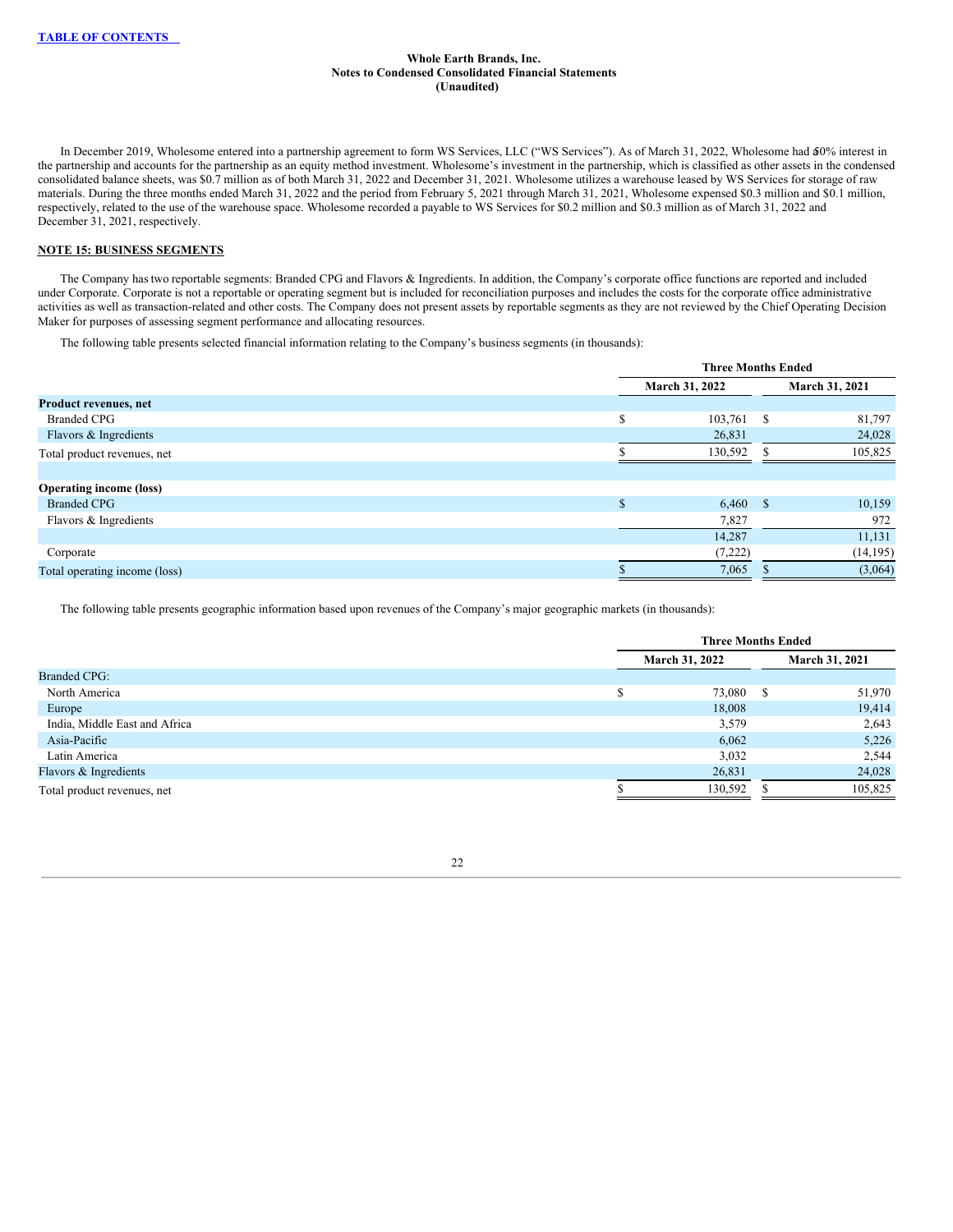### **Item 2. Management's Discussion and Analysis of Financial Condition and Results of Operations**

The following discussion and analysis of financial condition and results of operations should be read together with our consolidated financial statements and related notes included in our Annual Report on Form 10-K for the year ended December 31, 2021 ("Annual Report") and our unaudited condensed consolidated financial statements and the *related notes appearing elsewhere in this Quarterly Report.*

#### **Cautionary Note Regarding Forward-Looking Statements**

This Quarterly Report on Form 10-Q within the meaning of Section 27A of the Securities Act of 1933, as amended (the "Securities Act") and Section 21E of the Exchange Act (the "Exchange Act") concerning us and other matters. These statements may discuss goals, intentions and expectations as to future plans, trends, events, results of operations or financial condition, or otherwise, based on current beliefs of management, as well as assumptions made by, and information currently available to, management.

Forward-looking statements may be accompanied by words such as "achieve," "aim," "anticipate," "believe," "can," "continue," "could," "drive," "estimate," "expect,"<br>"forecast," "future," "grow," "improve," "increase," "int could cause actual results to differ materially from the results contemplated by the forward-looking statements. Factors that could cause actual results to differ materially from those in the forward-looking statements include, but are not limited to, our ability to achieve or maintain profitability; the extent of the impact of the COVID-19 pandemic, including the duration, spread, severity, and an employees, and the extent of the impact of the COVID-19 pandemic on overall demand for our products; local, regional, national, and international economic conditions that have deteriorated as a result of the COVID-19 pandemic including the risks of a global recession or a recession in one or more of our key markets, and the impact they may have on us and our customers and management's assessment of that impact; the projected financial information, anticipated growth rate, and market opportunity of our Branded CPG and Flavors & Ingredients business segments; the ability to maintain the listing of our securities on Nasdaq; the potential liquidity and trading of our public securities; our expected capital requirements and the availability of additional financing; our ability to attract or retain highly qualified personnel, including in accounting and finance roles; extensive and evolving government regulations that impact the way we operate; the effect of the reclassification and treatment of warrants pursuant to ASC Topic 815-40; the impact of the COVID-19 pandemic on our suppliers, performance of our Branded CPG and Flavors & Ingredients segments; our success in integrating the various operating companies constituting Merisant and MAFCO; our ability to integrate our acquisitions and achieve the antic disruptions and new governmental regulations on our business, including but not limited to the potential impact on our sales, operations and supply chain; adverse changes in the global or regional general business, political and economic conditions, including the impact of continuing uncertainty and instability in certain countries, that could materially affect our global markets and the poten protect and defend owned and licensed intellectual property, including the Whole Earth® brand; and such other factors as discussed throughout, including in Part I, Item 2.<br>Management's Discussion and Analysis of Financial

Although we believe that the expectations reflected in the forward-looking statements are reasonable, our information may be incomplete or limited, and we cannot guarantee future results. Except as required by law, we assume no obligation to update or revise these forward-looking statements for any reason, even if new information becomes available in the future.

#### **Overview**

We are a global food company enabling healthier lifestyles and providing access to high-quality, plant-based sweeteners, flavor enhancers and other foods through our diverse portfolio of trusted brands and delicious products. We operate a proven platform organized into two reportable segments.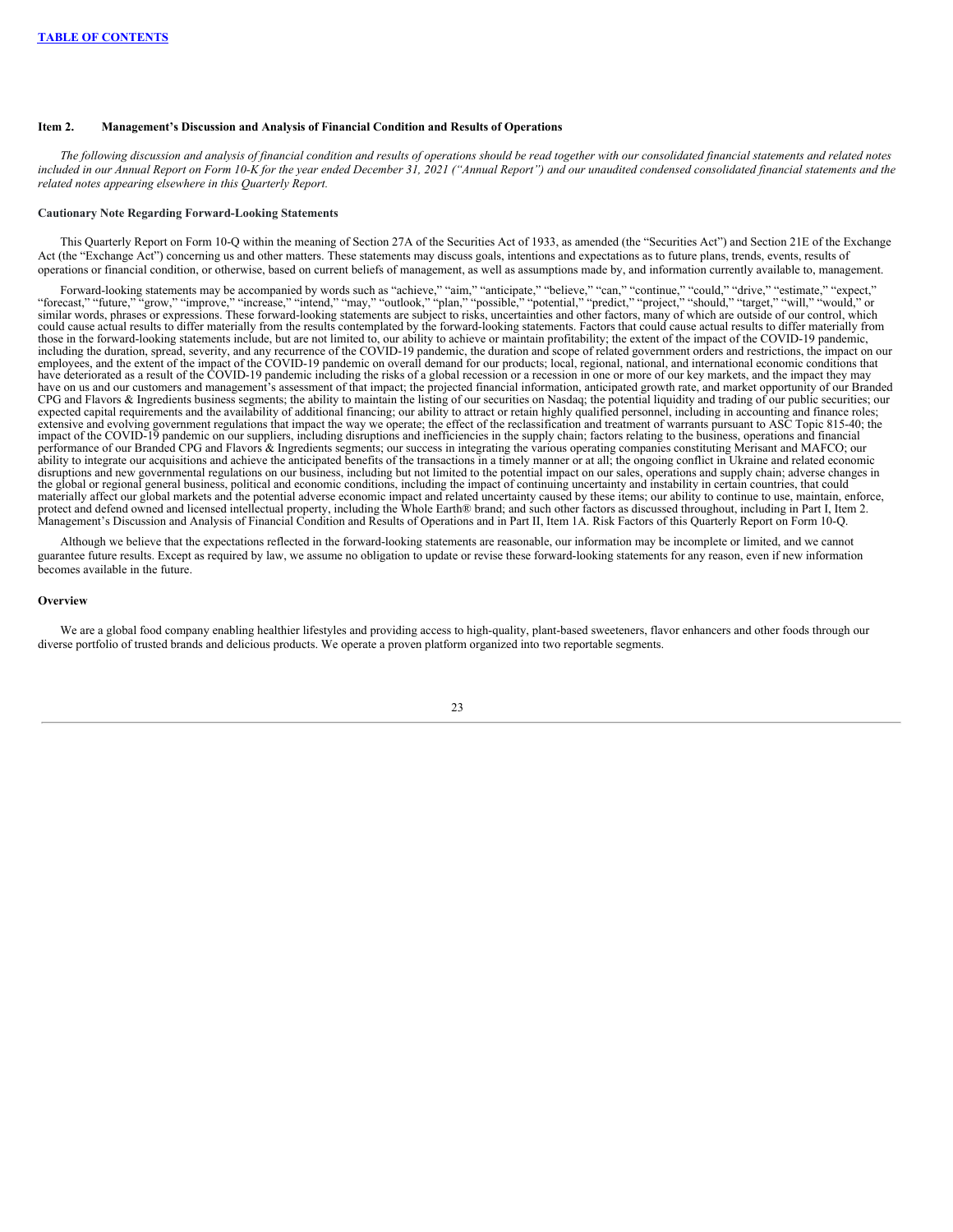- **• Branded CPG**, comprised of our Merisant division of operating companies, Wholesome and Swerve, is a global CPG business focused on building a branded portfolio oriented toward serving customers seeking better-for-you sweeteners across the zero calorie, plant-based, organic, non GMO, and Fair Trade spaces in zero/low calorie sweeteners, honey, agave and baking mix segments. Our Branded CPG products are sold under both our flagship brands, as well as local and private label brands. Our global flagship brands include Whole Earth®, Pure Via®, Wholesome®, Swerve®, Canderel®, Equal® and existing branded adjacencies.
- **• Flavors & Ingredients**, comprised of our Mafco Worldwide division of operating companies, is a global, business-to-business focused operation with a long history as a trusted supplier of essential, functional ingredients to some of the CPG industry's largest and most demanding customers. Our products provide a variety of solutions for our customers including flavor enhancement, flavor / aftertaste masking, moisturizing, product mouthfeel modification and skin soothing characteristics. Our Flavors & Ingredients segment operates our licorice-derived products business.

#### **Acquisition**

On December 17, 2020, we entered into a stock purchase agreement (the "Wholesome Purchase Agreement") with WSO Investments, Inc. ("WSO Investments" and together with its subsidiaries "Wholesome"), WSO Holdings, LP ("WSO Partnership"), Edwards Billington and Son, Limited ("EBS"), WSO Holdings, LLC ("WSO LLC," and together with WSO Partnership and EBS, the "WSO Sellers"), and WSO Partnership, in its capacity as representative for the WSO Sellers. WSO Investments is the direct parent of its wholly-owned subsidiary Wholesome Sweeteners, Incorporated, which was formed to import, market, distribute, and sell organic sugars, unrefined specialty sugars, and related products.

On February 5, 2021, pursuant to the terms of the Wholesome Purchase Agreement, (i) we purchased and acquired all of the issued and outstanding shares of capital stock of WSO Investments from the WSO Sellers, for (x) an initial cash purchase price of \$180 million (subject to customary post-closing adjustments), plus (y) as more thoroughly described below, up to an additional \$55 million (the "Earn-Out Amount") upon the satisfaction of certain post-closing financial metrics by Wholesome; and (ii) WSO Investments became an indirect wholly-owned subsidiary of the Company (collectively, the "Wholesome Transaction"). Subject to the terms and conditions of the Wholesome Purchase Agreement, and as more thoroughly described therein, payment of the Earn-Out Amount, in whole or in part, was subject to Wholesome achieving certain EBITDA thresholds at or above approximately \$30 million during the period beginning August 29, 2020, and ending December 31, 2021. A portion of the Earn-Out Amount (up to \$27.5 million) could be paid, at our election, in freely tradeable, registered shares of Company common stock calculated using the 20-day volume weighted average trading price per share as of the date of determination. Calculation of the achievement of the Earn-Out Amount was subject to certain adjustments more thoroughly described in the Wholesome Purchase Agreement.

Following the completion of the Earn-Out Period, we determined, in accordance with the terms of the Purchase Agreement, that the sellers were entitled to receive the Earn-Out Amount in full. We elected to satisfy part of the Earn-Out Amount in common stock and on February 23, 2022, issued 2,659,574 shares of the Company's common stock. The remaining \$30 million portion of the \$55 million Earn-Out Amount was paid in cash which was funded from available capacity under our revolving credit facility. The settlement of the earn-out resulted in a non-cash gain of \$1.1 million that was recorded in the first quarter of 2022 which represents the difference in the value of the common stock issued using the 20-day volume weighted average trading price per share as compared to the trading price on the date of issuance.

In connection with the closing of the Wholesome Transaction, on February 5, 2021, we and certain of our subsidiaries entered into an amendment and restatement agreement (the "Amendment Agreement") with Toronto Dominion (Texas) LLC, as administrative agent, and certain lenders signatory thereto, which amended and restated our existing senior secured loan agreement dated as of June 25, 2020 (as amended on September 4, 2020, the "Existing Credit Agreement," and as further amended by the Amendment Agreement, the "Amended and Restated Credit Agreement"), by and among Toronto Dominion (Texas) LLC, as administrative agent, certain lenders signatory thereto and certain other parties. See Note 7 to our consolidated and combined financial statements in our Annual Report on Form 10-K for the year ended December 31, 2021 for a further description of the Amended and Restated Credit Agreement.

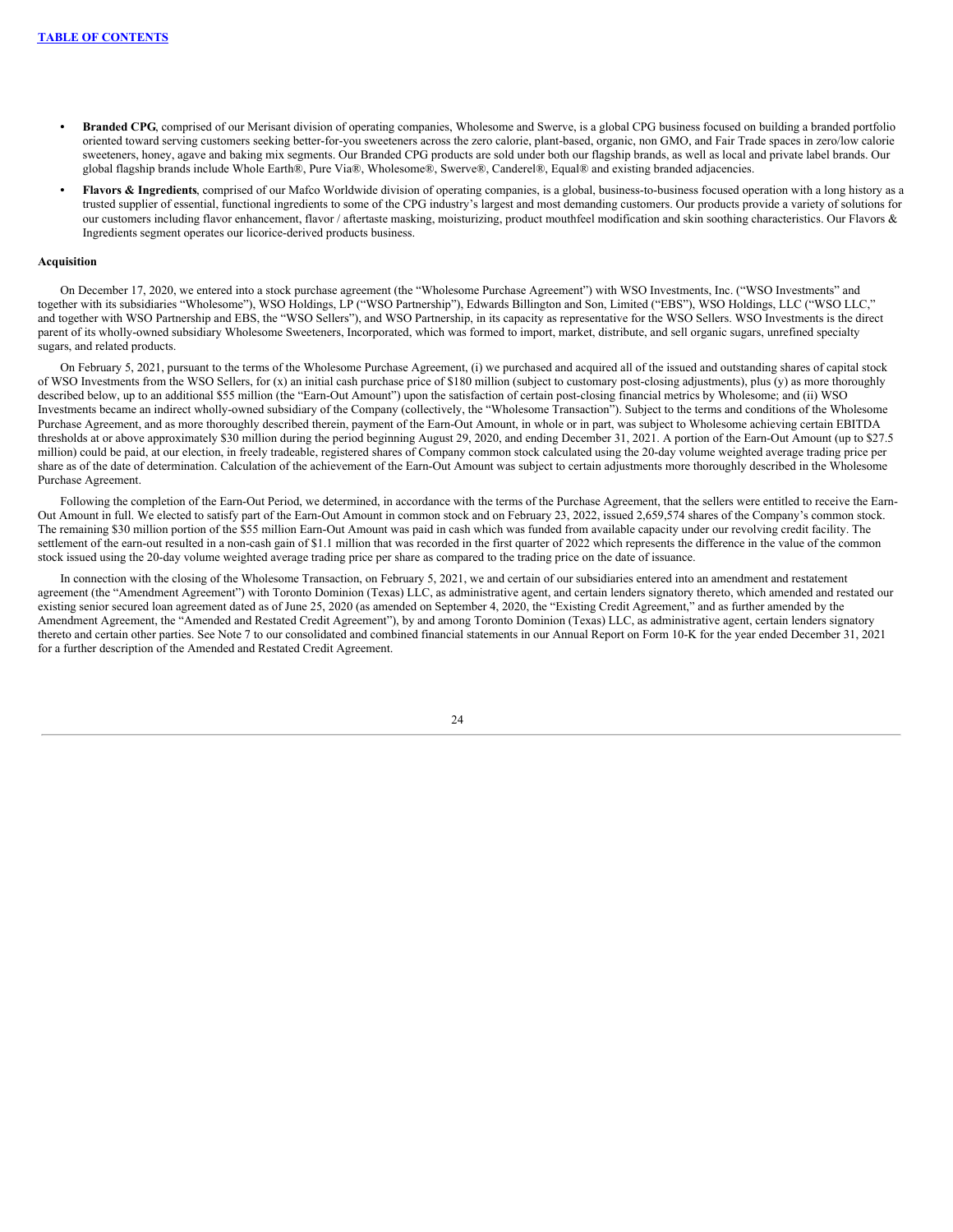### **COVID-19 Impact**

The COVID-19 pandemic has caused and continues to cause economic disruption and uncertainty in the U.S. and globally, including in our business. We continue to closely monitor the impacts of the COVID-19 pandemic and remain focused on protecting the health and safety of our employees and maintaining our supply chain and inventory levels to meet customer demand. COVID-19 and its impacts are unprecedented and continue to evolve. The extent of the pandemic's impact on us will continue to depend upon our employees' ability to work safely in our facilities, our customers' ability to continue to operate or receive our products, the ability of our suppliers to continue to operate, and the level of activity and demand for the ultimate product and services of our customers or their customers.

## **Inflation and Supply Chain Impact**

During the three months ended March 31, 2022, we have continued to experience inflationary cost increases in raw materials and transportation costs, as well as supply chain challenges. We expect to continue to see these cost pressures and supply chain challenges through the remainder of 2022. These cost increases have resulted in and could continue to result in negative impacts to our results of operations. However, we have taken measures to mitigate the impact of these inflationary pressures by implementing pricing actions during the first quarter of 2022.

There continues to be an increasingly competitive labor market at certain of our manufacturing facilities. This has resulted in increased employee turnover and changes in the availability of our workers, including as a result of COVID-19 related absences, which has resulted in and could continue to result in increased costs and could negatively impact our ability to meet customer demand. However, we expect we will be able to deliver products to fulfill customer orders on a timely basis and we intend to continue to monitor customer demand along with our supply chain and logistics capabilities to drive our business and meet our obligations.

### **Results of Operations**

## **Consolidated**

| March 31, 2022 | March 31, 2021  | Change                    |  |  |
|----------------|-----------------|---------------------------|--|--|
| 130,592        | 105,825<br>- \$ | $+23.4%$                  |  |  |
| 91,034         | 70,174          | $+29.7%$                  |  |  |
| 39,558         | 35,651          | $+11.0%$                  |  |  |
| 27,788         | 32,907          | $-15.6\%$                 |  |  |
| 4,705          | 4,151           | $+13.3%$                  |  |  |
|                | 1,657           |                           |  |  |
| 7,065          | (3,064)         |                           |  |  |
| 861            | (2,362)         |                           |  |  |
| (6,032)        | (5,078)         | $+18.8%$                  |  |  |
|                | (5,513)         | *                         |  |  |
| 1,956          | 310             |                           |  |  |
| 3,850          | (15,707)        |                           |  |  |
| 1,124          | (3,682)         |                           |  |  |
| 2,726          | (12,025)        | *                         |  |  |
|                |                 | <b>Three Months Ended</b> |  |  |

\* Represents positive or negative change equal to, or in excess of 100%

### *Three Months Ended March 31, 2022 Compared to Three Months Ended March 31, 2021*

*Product revenues, net.* Product revenues, net for the three months ended March 31, 2022 were \$130.6 million, an increase of \$24.8 million, or 23.4%, from \$105.8 million for the three months ended March 31, 2021 due to a \$22.0 million

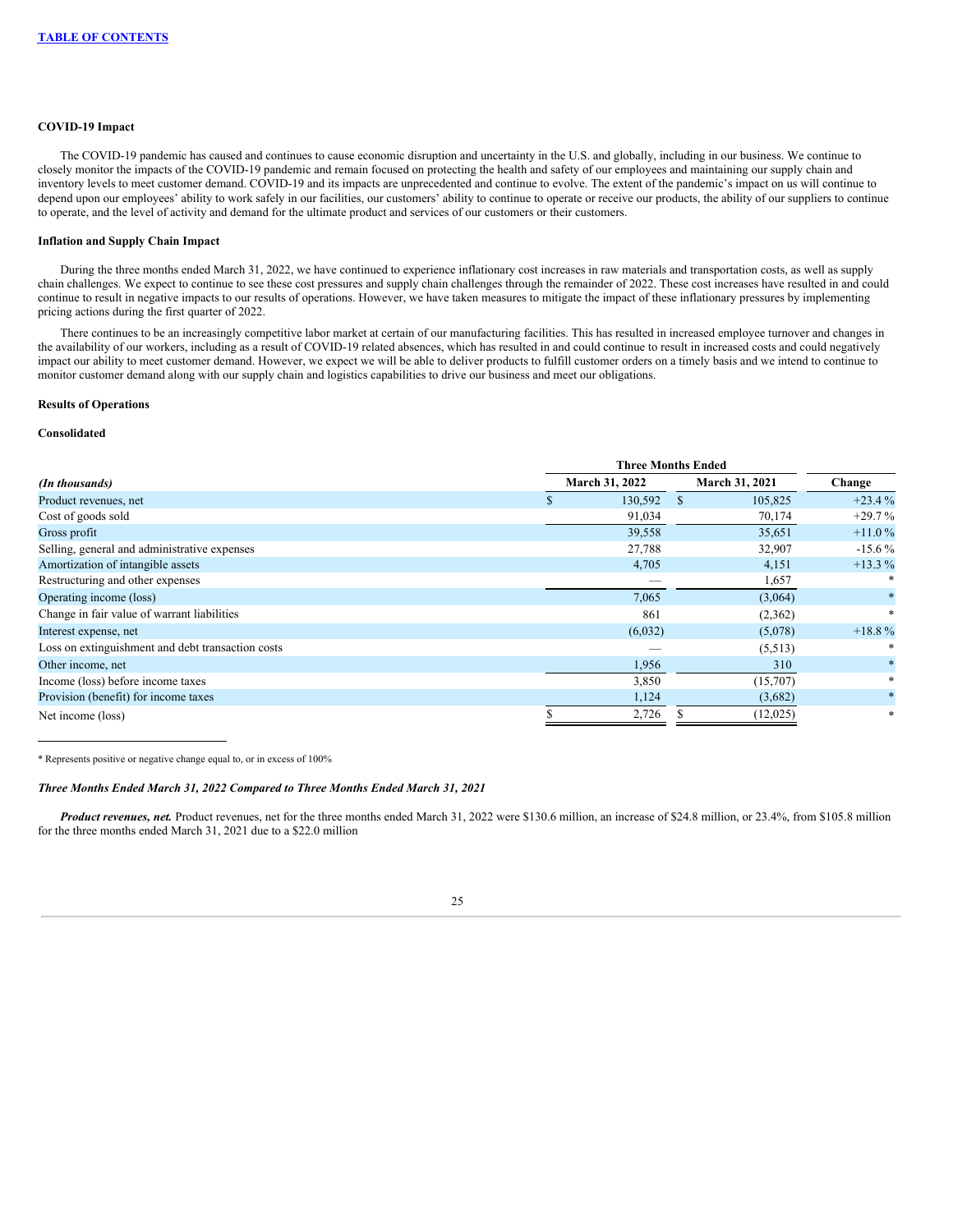increase in product revenues in the Branded CPG segment and a \$2.8 million increase in product revenues at Flavors & Ingredients. The increase in Branded CPG revenues was driven by a full quarter of Wholesome, which was acquired on February 5, 2021, partially offset by organic Branded CPG declines and unfavorable impacts from foreign exchange.

Cost of goods sold. Cost of goods sold for the three months ended March 31, 2022 was \$91.0 million, an increase of \$20.9 million, or 29.7%, from \$70.2 million for the three months ended March 31, 2021. The increase was primarily due to a \$19.8 million increase as a result of a full quarter of Wholesome (acquired on February 5, 2021), as well as costs associated with new production operations and higher volumes at Flavors & Ingredients, partially offset by a \$3.2 million favorable change in the amortization of purchase accounting adjustments related to inventory revaluations (benefit of \$1.6 million in the first quarter of 2022 compared to expense of \$1.6 million in the first quarter of 2021).

*Selling, general and administrative expenses.* Selling, general and administrative expenses for the three months ended March 31, 2022 were \$27.8 million, a decrease of \$5.1 million, or 15.6%, from \$32.9 million for the three months ended March 31, 2021 primarily due to a \$7.4 million decline in acquisition related transaction expenses, partially offset by a \$1.3 million increase in costs driven by a full quarter of Wholesome, and higher bonus expense.

*Amortization of intangible assets.* Amortization of intangible assets for the three months ended March 31, 2022 was \$4.7 million, an increase of \$0.6 million, or 13.3%, from \$4.2 million for the three months ended March 31, 2021 primarily due to higher amortization expense related to the intangible assets acquired as part of the Wholesome acquisition on February 5, 2021.

*Change in fair value of warrant liabilities.*Change in fair value of warrant liabilities for the three months ended March 31, 2022 was a non-operating gain of \$0.9 million, an increase of \$3.2 million, from a non-operating loss of \$2.4 million for the three months ended March 31, 2021.

*Interest expense, net***.** Interest expense, net for the three months ended March 31, 2022 was \$6.0 million, an increase of \$1.0 million, or 18.8%, from \$5.1 million for the three months ended March 31, 2021. The increase was primarily due to higher debt levels under our credit facilities beginning February 5, 2021 and the amortization of debt issuance costs.

*Other income, net.* Other income, net for the three months ended March 31, 2022 was \$2.0 million compared to \$0.3 million for the three months ended March 31, 2021. The increase was primarily due to a \$1.0 million non-cash settlement gain related to the termination of our qualified defined benefit pension plan at Flavors & Ingredients and a \$1.1 million non-cash gain related to the settlement of the Wholesome acquisition earn-out as further described above.

*Provision (benefit) for income taxes.* The provision for income taxes for the three months ended March 31, 2022 was \$1.1 million. The benefit for income taxes for the three months ended March 31, 2021 was \$3.7 million. The effective tax rate for the three months ended March 31, 2022 was an income tax provision of 29.2%, compared to an income tax benefit of 23.4% for the three months ended March 31, 2021. The effective tax rate for the three months ended March 31, 2022 differs from the statutory federal rate of 21% primarily due to state and local taxes, non-deductible permanent differences, limited benefit on current year interest deductions and losses in certain jurisdictions, the change in the fair value of warrant liabilities, foreign income at different rates and the U.S. tax effect of international operations including Global Intangible Low-Taxed Income ("GILTI") recorded during the period. The effective tax rate for the three months ended March 31, 2021 differs from the statutory federal rate of 21% primarily due to certain non-deductible expenses including transaction costs, the change in the fair value of warrant liabilities, stock-based compensation expense and the U.S. tax effect of international operations including GILTI recorded during the period.

#### **Branded CPG**

|                       | <b>Three Months Ended</b> |                |  |                       |           |
|-----------------------|---------------------------|----------------|--|-----------------------|-----------|
| (In thousands)        |                           | March 31, 2022 |  | <b>March 31, 2021</b> | Change    |
| Product revenues, net |                           | 103.761        |  | 81,797                | $+26.9%$  |
| Operating income      |                           | 6.460          |  | 10.159                | $-36.4\%$ |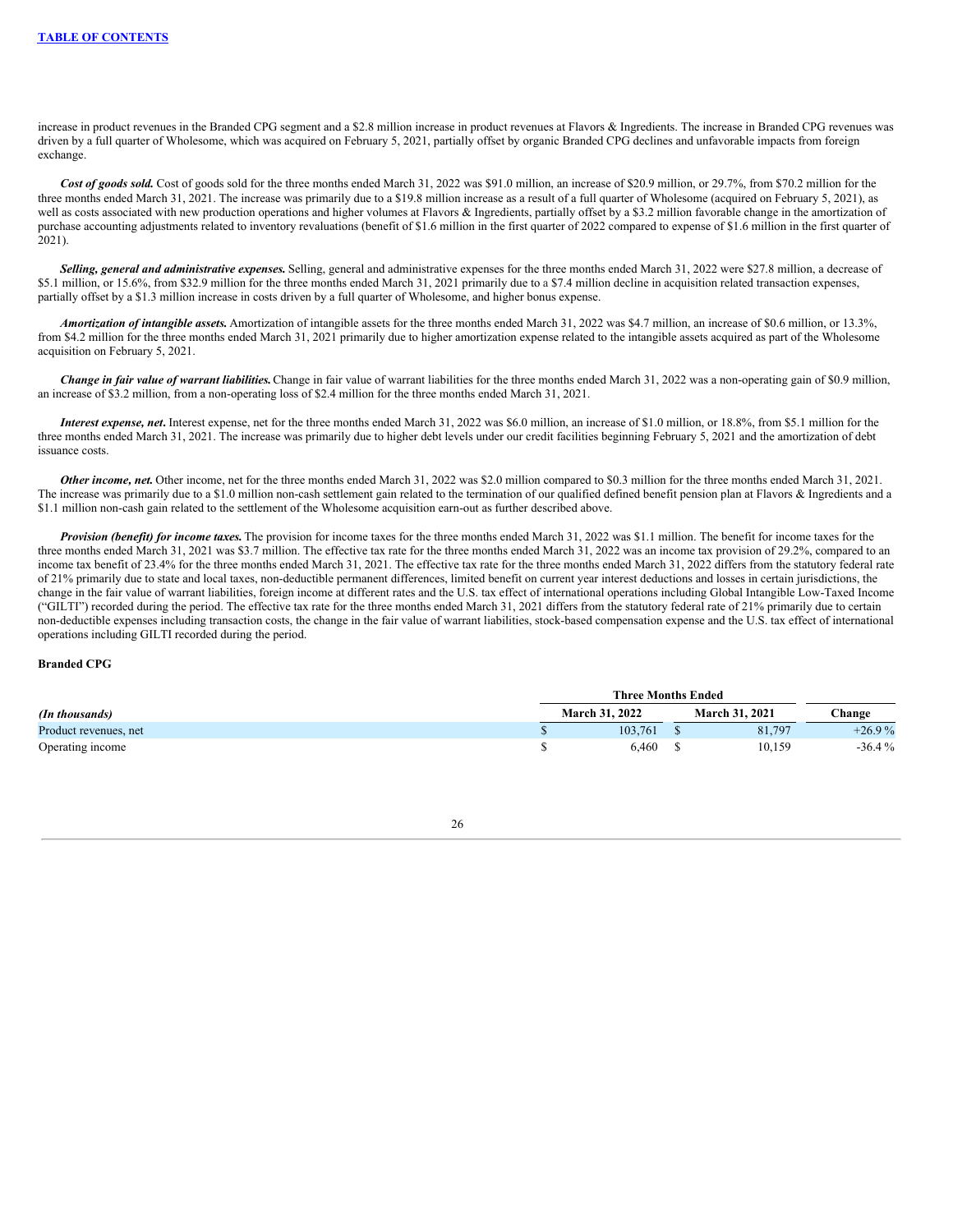#### *Three Months Ended March 31, 2022 Compared to Three Months Ended March 31, 2021*

*Segment product revenues, net.* Product revenues, net for Branded CPG for the three months ended March 31, 2022 were \$103.8 million, an increase of \$22.0 million, or 26.9%, from \$81.8 million for the three months ended March 31, 2021, primarily driven by a \$26.0 million increase in revenues as a result of a full quarter of Wholesome which was acquired on February 5, 2021, partially offset by a \$2.2 million decline in organic sales due to the planned discontinuance of certain private label contracts and a \$1.8 million unfavorable impact of foreign exchange.

*Segment operating income.* Operating income for Branded CPG for the three months ended March 31, 2022 was \$6.5 million, a decrease of\$3.7 million, or 36.4%, from \$10.2 million for the three months ended March 31, 2021, primarily due to declines in natural products sales, costs associated with new production operations of \$3.4 million, increased logistics and materials costs due to inflationary pressures, and higher bonus expense, partially offset by a \$4.8 million increase in operating income at Wholesome as a result of a full quarter of results (acquired on February 5, 2021) and growth in the business.

#### **Flavors & Ingredients**

|                       | <b>Three Months Ended</b> |                       |  |                       |          |
|-----------------------|---------------------------|-----------------------|--|-----------------------|----------|
| (In thousands)        |                           | <b>March 31, 2022</b> |  | <b>March 31, 2021</b> | Change   |
| Product revenues, net |                           | 26.831                |  | 24.028                | $+11.7%$ |
| Operating income      |                           | 7,827                 |  | 972                   |          |

\* Represents positive or negative change equal to, or in excess of 100%

## *Three Months Ended March 31, 2022 Compared to Three Months Ended March 31, 2021*

*Segment product revenues, net.* Product revenues, net for Flavors & Ingredients for the three months ended March 31, 2022 were \$26.8 million, an increase of \$2.8 million, or 11.7%, from \$24.0 million for the three months ended March 31, 2021, primarily driven by increases in licorice extracts and pure derivatives primarily due to volume growth.

*Segment operating income.* Operating income for Flavors & Ingredients for the three months ended March 31, 2022 was \$7.8 million, an increase of \$6.9 million, from \$1.0 million for the three months ended March 31, 2021, primarily driven by increased revenue of\$2.8 million, a \$2.0 million decrease in cost of goods sold and a \$1.7 million decrease in restructuring and other expenses included in the prior year results that did not re-occur in 2022. The decrease in cost of goods sold was largely due to a \$2.3 million favorable change in amortization of purchase accounting adjustments related to inventory revaluations in the first quarter of 2022 (benefit of \$1.6 million in the first quarter of 2022 compared to expense of \$0.7 million in the first quarter of 2021).

#### **Corporate**

|                | <b>Three Months Ended</b> |                       |          |  |  |
|----------------|---------------------------|-----------------------|----------|--|--|
| (In thousands) | 2022<br>March             | March 31.<br>31, 2021 | Change   |  |  |
| Operating loss | 222<br>المستسقين المستحدث | (14.195)              | $-49.1%$ |  |  |

#### *Three Months Ended March 31, 2022 Compared to Three Months Ended March 31, 2021*

*Operating loss.* Operating loss for Corporate for the three months ended March 31, 2022 was \$7.2 million, a decrease of \$7.0 million from \$14.2 million for the three months ended March 31, 2021, primarily driven by a \$7.4 million decrease in acquisition related transaction expenses, partially offset by higher salaries from increased headcount in the second half of 2021.

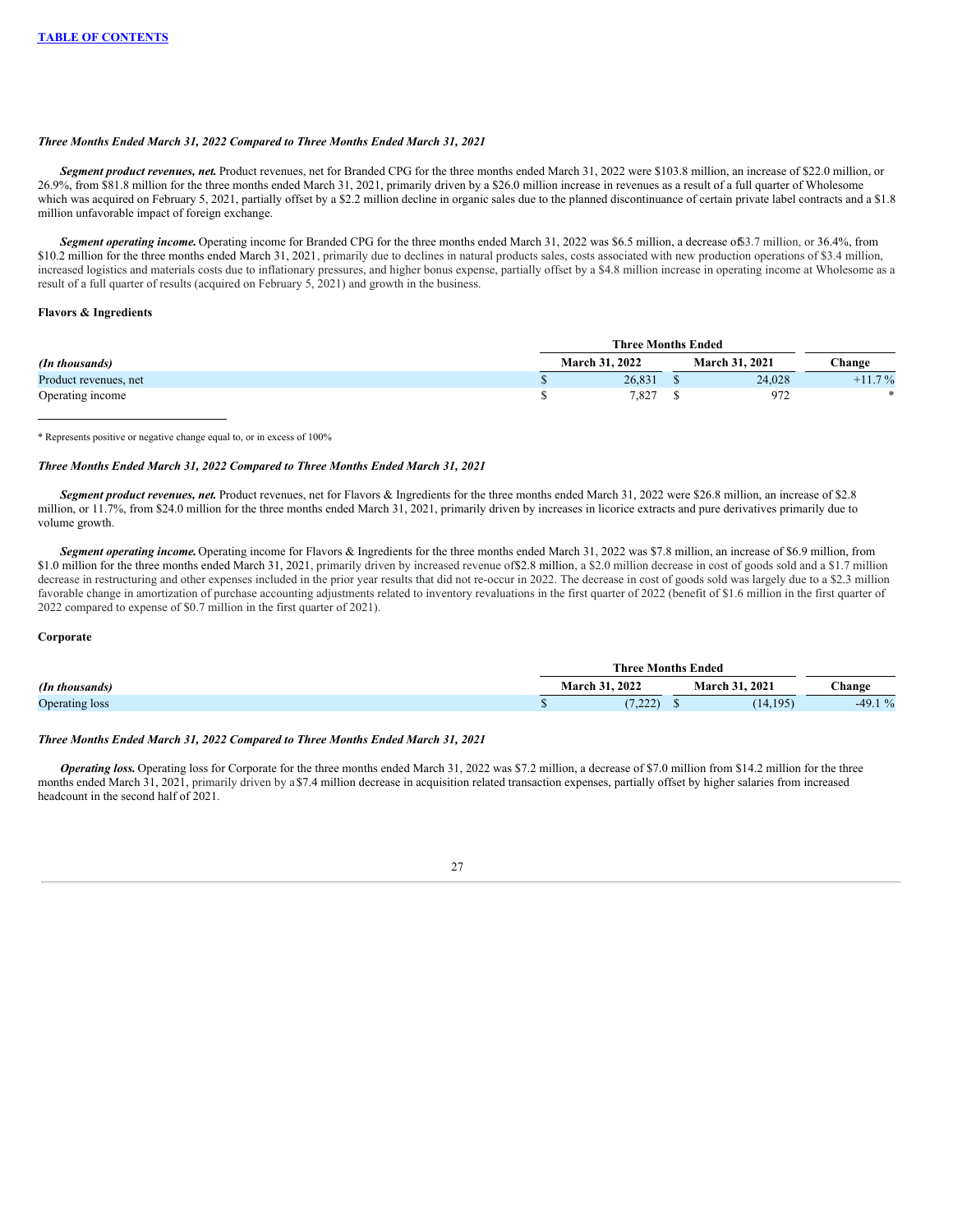### **Liquidity and Capital Resources**

We have historically funded operations with cash flow from operations and, when needed, with borrowings, which are described below.

We believe our sources of liquidity and capital, and our Credit Facilities will be sufficient to finance our continued operations, growth strategy and additional expenses we expect to incur for at least the next twelve months.

The following table shows summary cash flow information for the three months ended March 31, 2022 and March 31, 2021 (in thousands):

|                                                              | <b>Three Months Ended</b> |                       |  |                |
|--------------------------------------------------------------|---------------------------|-----------------------|--|----------------|
|                                                              |                           | <b>March 31, 2022</b> |  | March 31, 2021 |
| Net cash provided by (used in) operating activities          |                           | 4.446                 |  | (5, 597)       |
| Net cash used in investing activities                        |                           | (3,226)               |  | (188, 145)     |
| Net cash (used in) provided by financing activities          |                           | (337)                 |  | 204,056        |
| Effect of exchange rate changes on cash and cash equivalents |                           | 186                   |  | 594            |
| Net change in cash and cash equivalents                      |                           | 1.069                 |  | 10.908         |

*Operating activities.* Net cash provided by operating activities was \$4.4 million for the three months ended March 31, 2022 compared to cash used in operating activities of \$5.6 million for the three months ended March 31, 2021. The increase was primarily attributable to higher cash flows from operating results driven by lower transaction-related expenses, favorable working capital changes, and lower income tax payments, partially offset by higher interest payments during the three months ended March 31, 2022. Cash paid for income taxes, net of income tax refunds was \$1.0 million for the three months ended March 31, 2022 compared to \$3.5 million for the three months ended March 31, 2021. Cash paid for interest for the three months ended March 31, 2022 was \$5.6 million compared to \$4.5 million for the three months ended March 31, 2021.

*Investing activities*. Net cash used in investing activities was \$3.2 million for the three months ended March 31, 2022 and primarily related to capital expenditures. Net cash used in investing activities was \$188.1 million for the three months ended March 31, 2021 which included cash paid of \$187.6 million, net of cash acquired, related to the acquisition of Wholesome, \$1 million of cash received for the final working capital settlement related to the acquisition of Swerve and capital expenditures of \$1.5 million.

Financing activities. Net cash used in financing activities was \$0.3 million for the three months ended March 31, 2022 and reflects \$30.0 million of proceeds from the revolving credit facility, repayments of long-term debt of \$0.9 million, cash payment for the Wholesome acquisition earn-out of \$29.1 million (amount is net of \$0.9 million related to transaction bonuses paid in connection with the earn-out and reflected in operating activities) and payments of \$0.3 million for employee tax withholdings related to net share settlements of share-based awards. Net cash provided by financing activities was \$204.1 million for the three months ended March 31, 2021 and reflects \$400 million of proceeds from the Credit Facilities, repayment of the revolving credit facility of \$47.9 million, repayments of long-term debt of \$136.5 million and payments of debt issuance costs of \$11.6 million.

#### *Debt*

As of March 31, 2022, term loan borrowings were \$361.6 million, net of debt issuance costs of \$9.6 million. As of December 31, 2021, term loan borrowings were \$362.2 million, net of debt issuance costs of \$10.0 million. There were borrowings under the Revolving Facility of \$55.0 million and \$25.0 million as of March 31, 2022 and December 31, 2021, respectively. The unamortized debt issuance costs related to the Revolving Facility were \$1.7 million and \$1.8 million at March 31, 2022 and December 31, 2021, respectively, and are included in other assets in the condensed consolidated balance sheet. At both March 31, 2022 and December 31, 2021, there were \$2.1 million of outstanding letters of credit that reduced our availability under the revolving credit facility. See Note 7 to our consolidated and combined financial statements in our Annual Report on Form 10-K for the year ended December 31, 2021 for further information and significant terms and conditions associated with the Term Loan Facility and Revolving Facility.

As further described in the Acquisition section above, following the completion of the Wholesome Earn-Out Period, we determined, in accordance with the terms of the Purchase Agreement, that the sellers were entitled to receive the Earn-Out

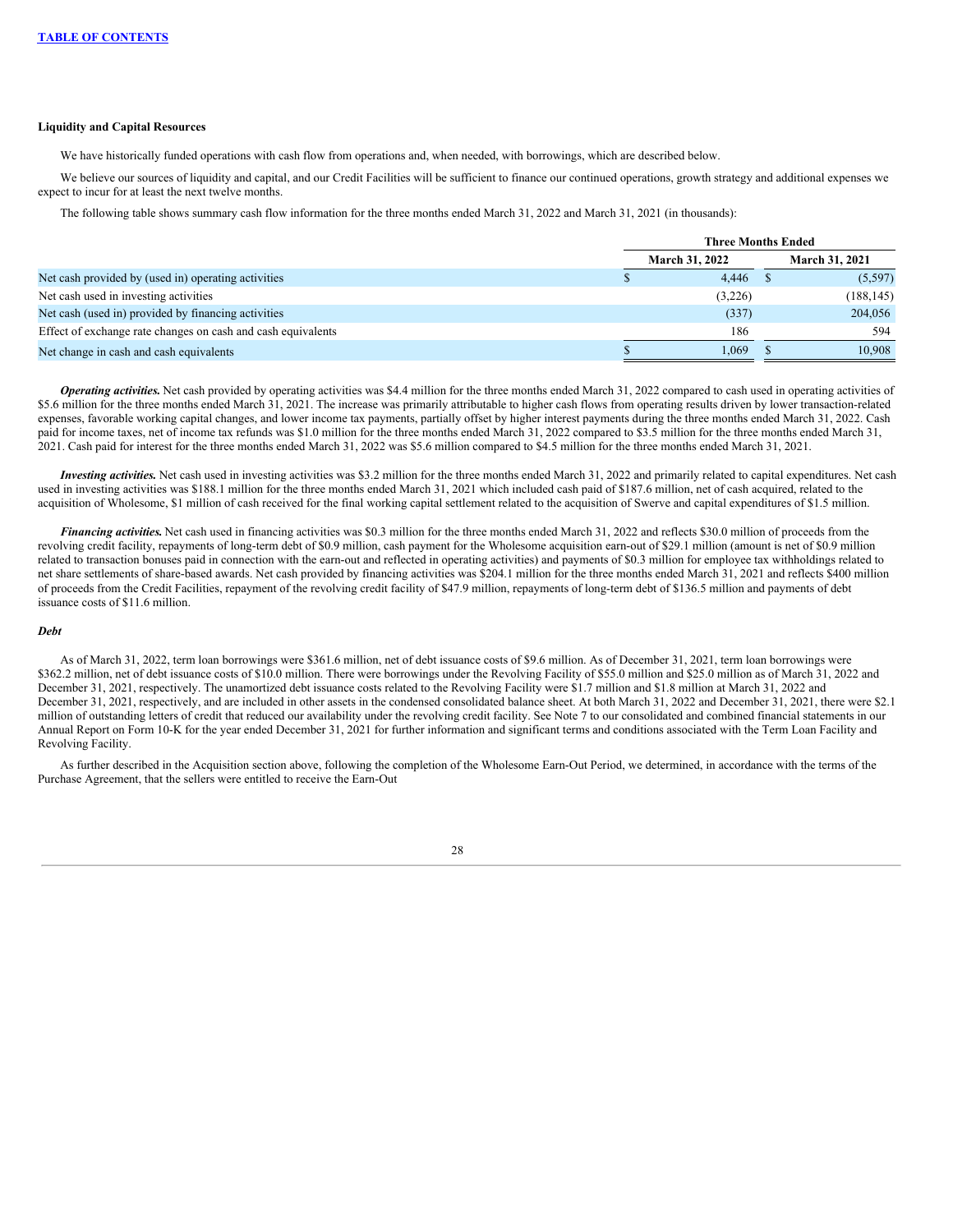Amount in full. We elected to satisfy part of the Earn-Out Amount in common stock and on February 23, 2022, issued 2,659,574 shares of the Company's common stock. The remaining \$30 million portion of the \$55 million Earn-Out Amount was paid in cash which was funded from available capacity under our revolving credit facility.

#### **Critical Accounting Policies and Recently Issued Accounting Pronouncements**

There have been no changes to critical accounting policies and estimates from those disclosed in our audited consolidated and combined financial statements for the year ended December 31, 2021. For information regarding our critical accounting policies and accounting pronouncements, see our unaudited condensed consolidated financial statements and the related notes to those statements included under Item 1. hereof and our 2021 Annual Report on Form 10-K.

#### <span id="page-28-0"></span>**Item 3. Quantitative and Qualitative Disclosures About Market Risk**

There have been no significant changes in market risk from those addressed in the Company's Annual Report on Form 10-K for the year ended December 31, 2021 during the three months ended March 31, 2022. See the information set forth in Part II, Item 7A, Quantitative and Qualitative Disclosures About Market Risk, of the Company's Annual Report on Form 10-K for the year ended December 31, 2021.

### <span id="page-28-1"></span>**Item 4. Controls and Procedures**

#### *Controls and Procedures*

Disclosure controls and procedures are controls and other procedures that are designed to ensure that information required to be disclosed in our reports filed or submitted under the Exchange Act, is recorded, processed, summarized and reported within the time periods specified in the SEC's rules and forms. Disclosure controls and procedures include, without limitation, controls and procedures designed to ensure that information required to be disclosed in our reports filed or submitted under the Exchange Act is accumulated and communicated to our management, including our Chief Executive Officer and Chief Financial Officer, to allow timely decisions regarding required disclosure.

#### *Evaluation of Disclosure Controls and Procedures*

As of the end of the period covered by this Quarterly Report on Form 10-Q, we conducted an evaluation, under the supervision and with the participation of our management, including our Chief Executive Officer and Chief Financial Officer, of our disclosure controls and procedures (as defined in Rules 13a-15(e) and 15d-15(e) under the Exchange Act). The Company's management and the Chief Executive Officer and Chief Financial Officer concluded that the Company's disclosure controls and procedures were effective as of March 31, 2022.

#### *Changes in Internal Control over Financial Reporting*

<span id="page-28-2"></span>There have been no changes in internal control over financial reporting that occurred during the quarter ended March 31, 2022 that have materially affected, or are reasonably likely to materially affect, our internal control over financial reporting.

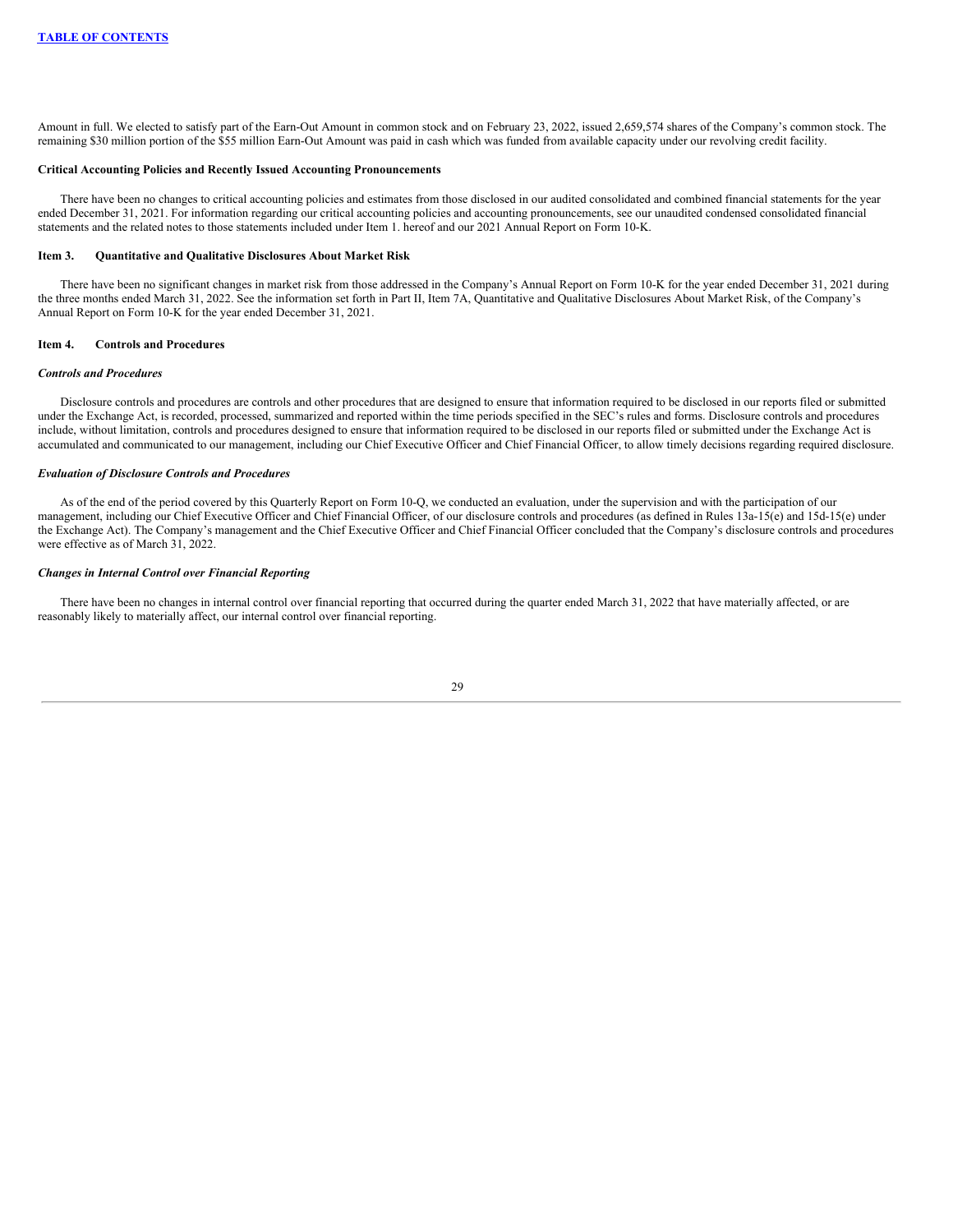### **PART II - OTHER INFORMATION**

### <span id="page-29-0"></span>**Item 1. Legal Proceedings.**

There have been no material developments in our legal proceedings since we filed our Annual Report on Form 10-K for the year ended December 31, 2021. Refer to "Part I. Item 3. Legal Proceedings" in our Annual Report on Form 10-K for the year ended December 31, 2021 for additional information regarding legal proceedings.

### <span id="page-29-1"></span>**Item 1A. Risk Factors.**

We discuss in our filings with the SEC various risks that may materially affect our business. The materialization of any risks and uncertainties identified in forwardlooking statements contained in this report together with those previously disclosed in our Annual Report on Form 10-K for the year ended December 31, 2021 and our other filings with the SEC or those that are presently unforeseen could result in significant adverse effects on our financial condition, results of operations and cash flows. See "Part 1, Item 2. Management's Discussion and Analysis of Financial Condition and Results of Operations—Forward-looking Statements." There have been no material changes in the risk factors previously disclosed in the section entitled "Item 1A-Risk Factors" of the Annual Report on Form 10-K for the year ended December 31, 2021, including the risk factors incorporated by reference therein.

#### <span id="page-29-2"></span>**Item 2. Unregistered Sales of Equity Securities and Use of Proceeds.**

Following the completion of the Earn-Out Period, we determined, in accordance with the terms of the Wholesome Purchase Agreement, that the WSO Sellers were entitled to receive the Earn-Out Amount in full. We elected to satisfy part of the Earn-Out Amount in common stock and on February 23, 2022, issued 2,659,574 shares of the Company's common stock. The remaining \$30 million portion of the \$55 million Earn-Out Amount was paid in cash which was funded from available capacity under our revolving credit facility. The earn-out shares were issued in reliance on the exemption from registration provided by Section 4(a)(2) of the Securities Act for the offer and sale of securities not involving a public offering. No underwriter participated in the offer and sale of the earn-out shares, and no commission or other remuneration was paid or given directly or indirectly in connection therewith. We did not receive any proceeds in connection with the issuance of the earn-out shares.

#### <span id="page-29-3"></span>**Item 3. Defaults Upon Senior Securities.**

None.

### <span id="page-29-4"></span>**Item 4. Mine Safety Disclosures.**

Not applicable.

## <span id="page-29-5"></span>**Item 5. Other Information.**

<span id="page-29-6"></span>None.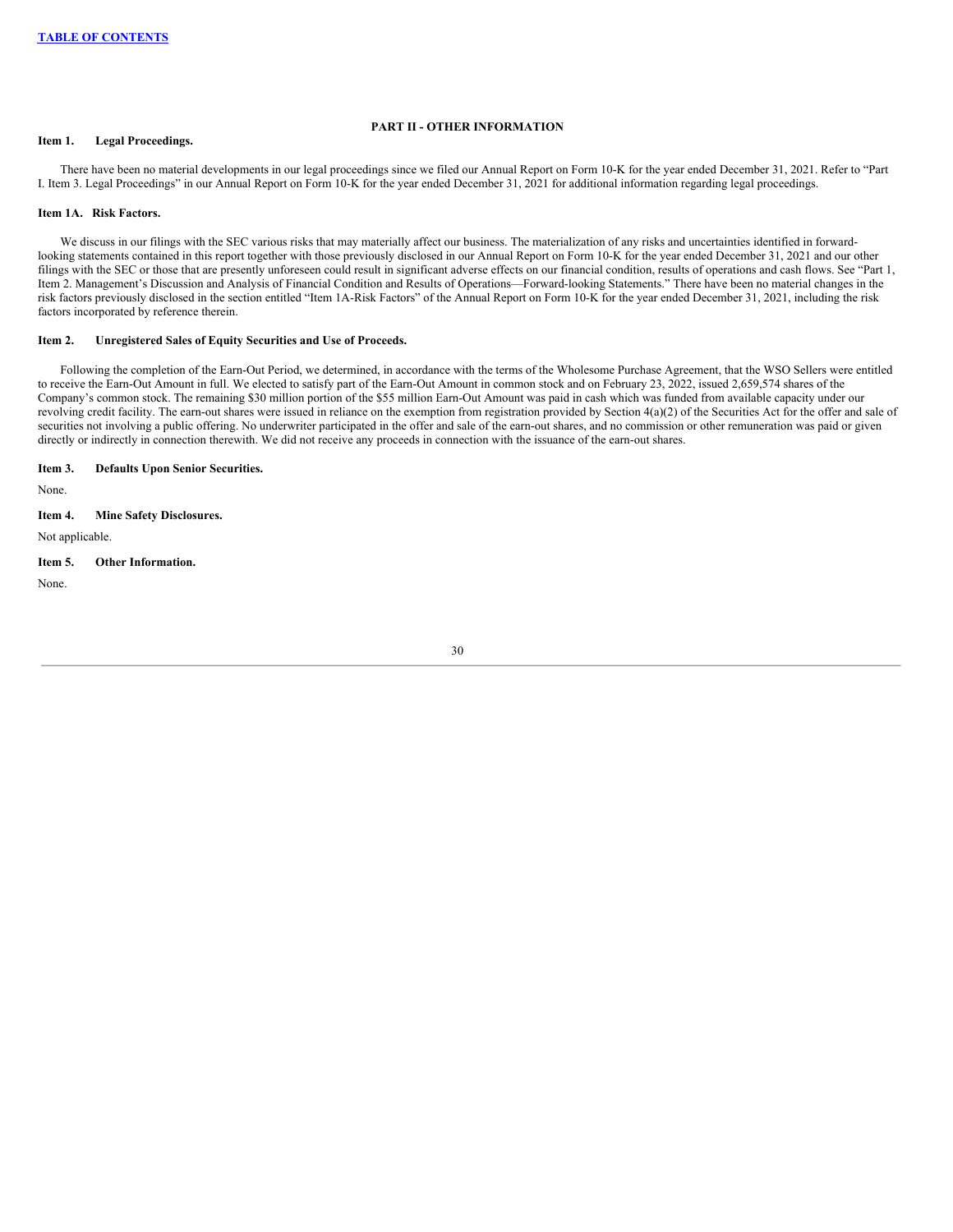## **Item 6. Exhibits.**

| No.          | <b>Description of Exhibit</b>                                                                                                                                                                                                       |
|--------------|-------------------------------------------------------------------------------------------------------------------------------------------------------------------------------------------------------------------------------------|
| 3.1          | Certificate of Incorporation of Whole Earth Brands, Inc. (incorporated by reference to Exhibit 3.1 of Whole Earth Brands, Inc.'s Current Report on<br>Form 8-K filed with the SEC on June 30, 2020).                                |
| 3.2          | Certificate of Amendment of Certificate of Incorporation of Whole Earth Brands, Inc. (incorporated by reference to Exhibit 3.1 of Whole Earth<br>Brands, Inc.'s Current Report on Form 8-K filed with the SEC on October 12, 2021). |
| 3.3          | Bylaws of Whole Earth Brands, Inc. (as amended through June 30, 2021) (incorporated by reference to Exhibit 3.1 of Whole Earth Brands, Inc.'s<br>Current Report on Form 8-K filed with the SEC on July 1, 2021).                    |
| $10.1*$      | Offer Letter, dated as of June 19, 2020, by and between the Company and Brian Litmanwith amendments dated as of January 20, 2021 and<br>September 30, 2021.                                                                         |
| $10.2*$      | Offer Letter, dated as of December 2, 2020, by and between the Company and Jeffrey Robinson.                                                                                                                                        |
| $31.1*$      | Certification of Principal Executive Officer, pursuant to Exchange Act Rules 13a-14(a) and 15d-14(a), as adopted pursuant to Section 302 of the<br>Sarbanes-Oxley Act of 2002.                                                      |
| $31.2*$      | Certification of Principal Financial Officer, pursuant to Exchange Act Rules 13a-14(a) and 15d-14(a), as adopted pursuant to Section 302 of the<br>Sarbanes-Oxley Act of 2002.                                                      |
| $32.1**$     | Certification of Principal Executive Officer, pursuant to 18 U.S.C. Section 1350, as adopted pursuant to Section 906 of the Sarbanes-Oxley Act of<br>2002.                                                                          |
| $32.2**$     | Certification of Principal Financial Officer, pursuant to 18 U.S.C. Section 1350, as adopted pursuant to Section 906 of the Sarbanes-Oxley Act of<br>2002.                                                                          |
| $101$ . INS* | XBRL Instance Document - the instance document does not appear in the Interactive Data File because its XBRL tags are embedded within the<br>Inline XBRL Document                                                                   |
| $101.SCH*$   | XBRL Taxonomy Extension Schema Document                                                                                                                                                                                             |
| $101.CAL*$   | XBRL Taxonomy Extension Calculation Linkbase Document                                                                                                                                                                               |
| $101.$ DEF*  | XBRL Taxonomy Extension Definition Linkbase Document                                                                                                                                                                                |
| $101.LAB*$   | XBRL Taxonomy Extension Labels Linkbase Document                                                                                                                                                                                    |
| 101.PRE*     | XBRL Taxonomy Extension Presentation Linkbase Document                                                                                                                                                                              |
| $104*$       | The cover page for the Company's Quarterly Report on Form 10-Q has been formatted in Inline XBRL and contained in Exhibit 101                                                                                                       |

The following exhibits are filed as part of, or incorporated by reference into, this Quarterly Report on Form 10-Q.

\* Filed herewith.

<span id="page-30-0"></span>\*\* Furnished herewith.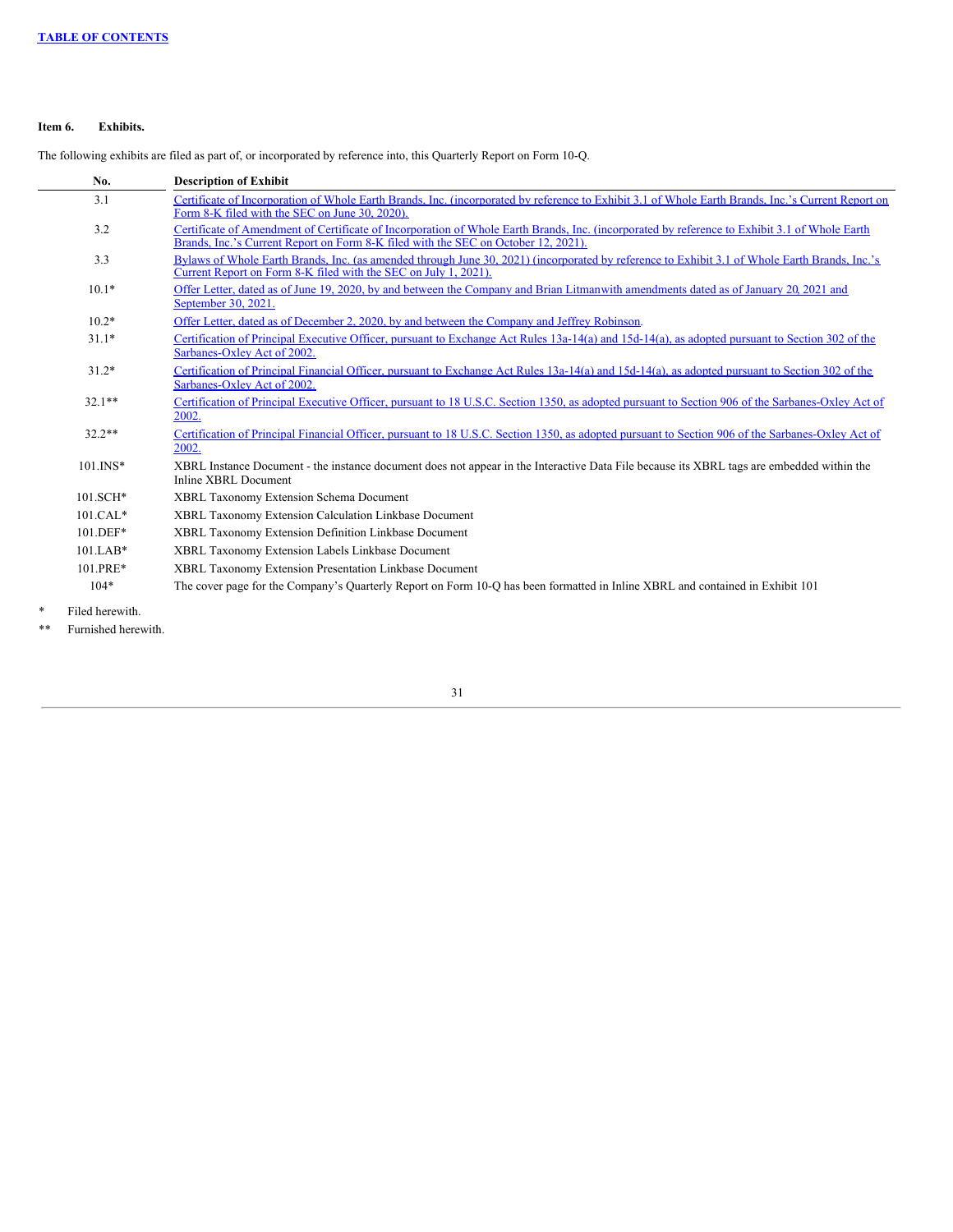## **SIGNATURES**

Pursuant to the requirements of Securities Exchange Act of 1934, the registrant has duly caused this report to be signed on its behalf by the undersigned, thereunto duly authorized.

# **Whole Earth Brands, Inc.**

|                    |        | /s/ Albert Manzone                           |
|--------------------|--------|----------------------------------------------|
| Date: May 10, 2022 | Name:  | Albert Manzone                               |
|                    | Title: | Chief Executive Officer                      |
|                    |        | (Principal Executive Officer)                |
|                    |        |                                              |
|                    |        | /s/ Duane Portwood                           |
| Date: May 10, 2022 | Name:  | Duane Portwood                               |
|                    | Title: | Chief Financial Officer                      |
|                    |        | (Principal Financial and Accounting Officer) |
|                    |        |                                              |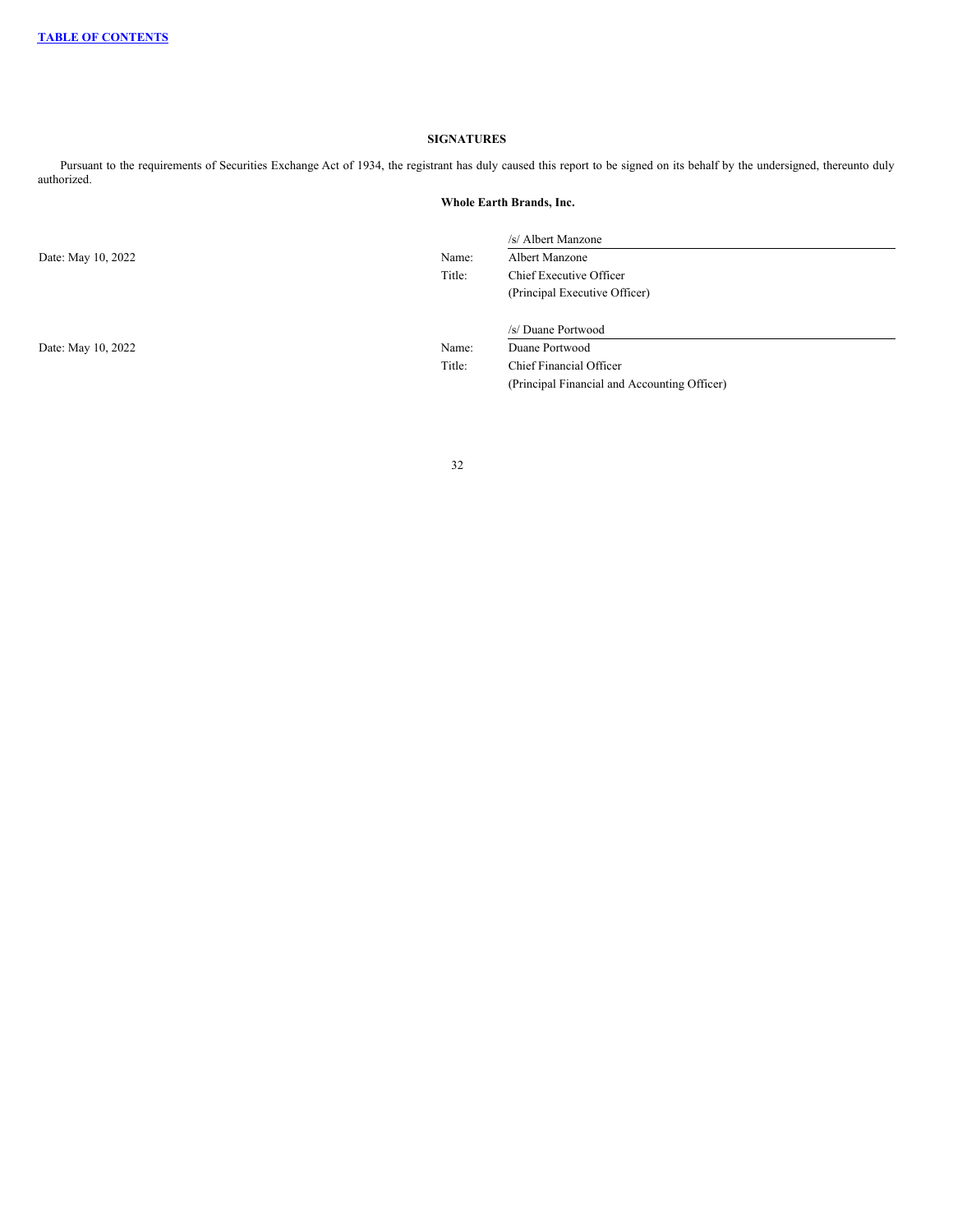**Exhibit 10.1**

*Merisant Company 125 S. Wacker Drive, Suite 3150 Chicago, Illinois 60606*

June 18, 2020

Brian Litman 1664 Dartmouth Court Naperville, IL 60565

Dear Brian:

We are pleased to extend to you an offer of employment (the "Agreement") for the position of Corporate Controller and Treasurer at Merisant US, Inc. ("Merisant "or the "Company"). Summarized below are the principal terms of our employment offer.

- Your starting date will be June 29, 2020, but is contingent on the close of ACT II's definitive business combination with Merisant Company (the "Closing"). This Agreement shall be null and void if the Closing is not consummated on or before June 30, 2020.
- Your base salary ("Base Salary") will be paid at the rate of \$300,000.00 USD per year, subject to appropriate tax withholdings and deductions, payable in accordance with the Company's normal payroll cycle. You will be eligible to participate in the April 2021 salary increase cycle subject to your individual performance and business conditions.
- After the end of each calendar year in which you are employed, you will be eligible for a discretionary bonus based on performance to budget of Merisant and such other performance metrics that may be set annually, with a target level of 40% of Base Salary. Bonus will be based on EBITDA attainment vs. budget. Final determination of the year-end bonus is in the sole discretion of the Company. For purposes of clarity, your 2020 bonus will be multiplied by a fraction, the numerator of which is the number of days you are employed during 2020, and the denominator of which is 365, to reflect pro-ration. Normally, bonus payouts are made in the first quarter of the following year.
- You will be eligible for 4 weeks' (20 days) vacation on an annualized basis, which shall be prorated for any partial year of service. Based on a June 30, 2020 start date you are eligible for 10.00 vacation days and two personal days in 2020. Vacation hours are taken in blocks of 4 or 8 hours.
- You shall be entitled to all benefits for which you are be eligible under the employee benefit plans of the Company, which may include, without limitation, any 401(k) plan, life insurance, disability insurance, health insurance, or other so-called "fringe" benefit plans or policies, which benefits may be amended, modified or terminated in Company's discretion. The Company's benefit programs are described in separate official plan documents, the terms of which govern these benefits.
- You are eligible for a one-time sign-on bonus ("Sign-on Bonus") of \$150,000 (less applicable tax withholdings and deductions). Such bonus shall be paid on the first payroll after your start date. You agree that although such payment is being advanced to you, it will not be earned by you until you satisfactorily complete two years of employment with the Company from the payment date. If you voluntarily resign from your position with the Company or are terminated for Cause (as defined below) within 2 years of this payment, you will be required to repay the full \$150,000 within 60 days of your resignation or termination date. In the event you are required to repay this payment, the Company may deduct such payments from any amounts it may owe to you, to the maximum extent permitted by applicable law, and, you must sign any authorizations reasonably requested by the Company.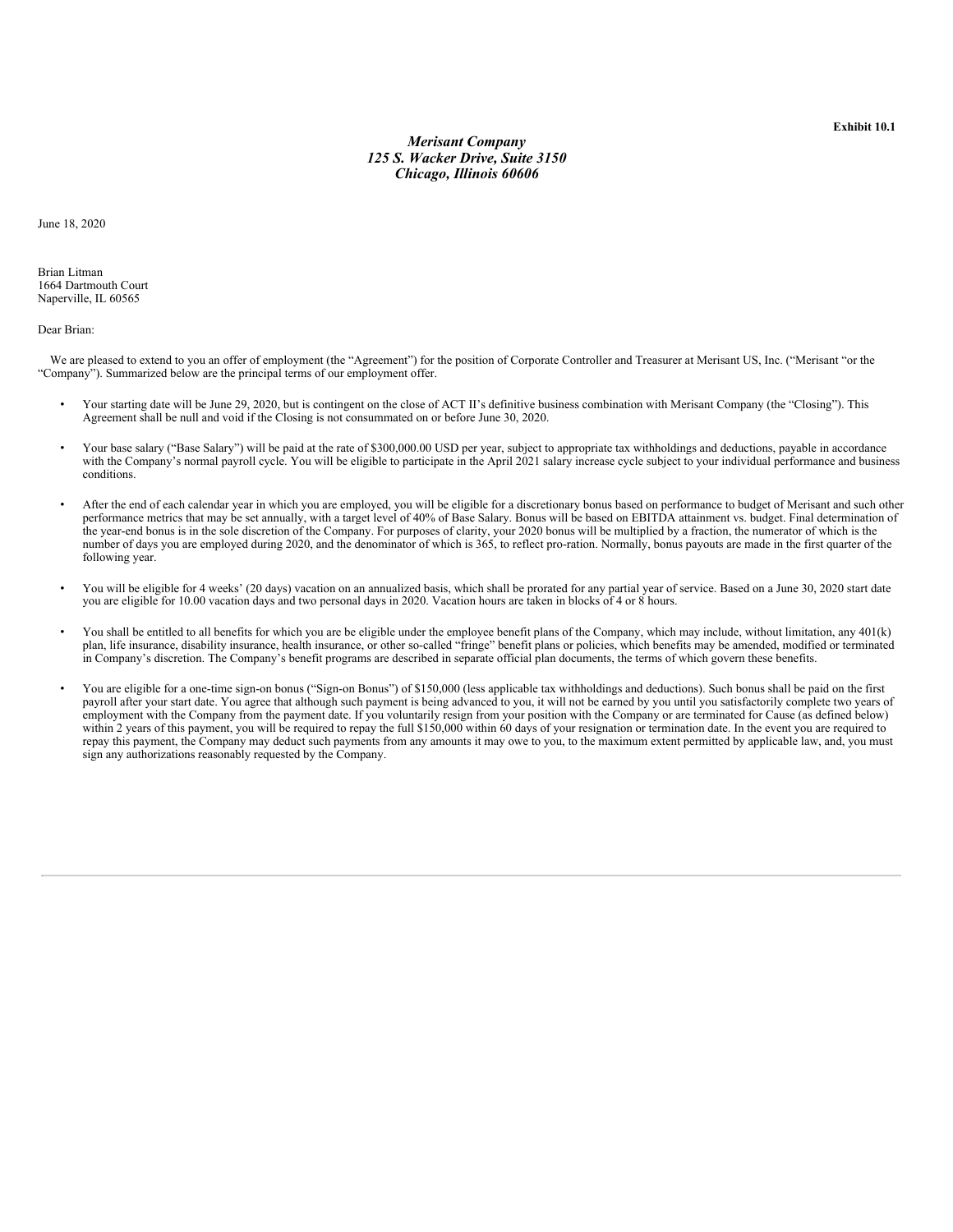- The Corporate Controller and Treasurer will be eligible for a market-based discretionary Long Term Incentive Plan Award ("LTIP Award") consistent with a Chief Accounting Officer, Corporate Controller and Treasurer. A target award amount will be determined by the new ownership. The terms of the LTIP Award will be subject to definitive documentation, it being understood that the terms of such definitive documentation will supersede this paragraph.
- The Company may at any time by written notice to you terminate your employment for Cause (as defined hereunder), and, upon such termination, you shall be entitled to receive no further amounts or benefits hereunder, except any as shall have been earned to the date of such termination. For purposes of this letter, "cause" shall mean: in the event of gross neglect by you of your duties hereunder, your conviction of any felony, your conviction of any lesser crime or offense involving the property of the Company or any of its subsidiaries or affiliates, willful misconduct by you in connection with the performance of any material portion of your duties hereunder on your part which would make your continued employment by either Company materially prejudicial to the best interests of such Company.
- Upon any termination of employment, you shall promptly resign from any positions with the Company and its subsidiaries and affiliates, whether as an officer, director, employee, or otherwise and shall promptly execute any documents reasonably required to effectuate the resignation. For the avoidance of doubt, the restrictive covenants contained in this letter or any employment agreement shall survive the termination of this letter, in such form as may be prepared by the Company, of all claims, except for such matters covered by provisions of this letter which expressly survive the termination of your employment.
- In the event of a termination by the Company without Cause, excluding death or disability, you shall be entitled to severance of six months' Base Salary (the "Severance") Period"), payable during the Company's normal payroll cycle. In addition, if you receive an LTIP and it is permitted in the LTIP plan document, you will receive a pro rata portion of your LTIP Award(s), if any, payable in accordance with company policy when the awards would otherwise be payable to similarly situated employees.
- All of the severance payments described herein are conditioned on your execution, delivery and non-revocation of the general waiver and release of claims within 21 days following your termination of employment (the "Release Condition"). Payments and benefits of amounts which do not constitute nonqualified deferred compensation and are not subject to Section 409A ("Section 409A") of the Internal Revenue Code shall commence five (5) days after the Release Condition is satisfied. Payments and benefits which are subject to Section 409A shall commence on the 60th day after termination of employment (subject to further delay, if required by Section 409A); provided that the Release Condition is satisfied.
- The Company's severance obligations are subject to your duty to mitigate damages by seeking other employment provided, however, that you shall not be required to accept a position of lesser importance or of substantially different character than the position held with the Company immediately prior to the effective date of termination or in a location outside of the Chicago metropolitan area. To the extent that you shall earn compensation during the Severance Period (without regard to when such compensation is paid), the severance payments of Base Salary to be made by the Company shall be correspondingly reduced.
- The Company may deduct and withhold from any amounts payable according to this letter such Federal, state, local, non-U.S. or other taxes as are required or permitted to be withheld pursuant to any applicable law or regulation. This letter is intended to satisfy the requirements of Section 409A of the Internal Revenue Code of 1986, as amended (the "Code") ("Section 409A") with respect to amounts, if any, subject thereto and shall be interpreted and construed and shall be performed by the parties consistent with such intent. If either party notifies the other in writing that one or more or the provisions of this letter contravenes any Treasury Regulations or guidance promulgated under Section 409A or causes any amounts to be subject to interest, additional tax or penalties under Section 409A, the parties shall agree to negotiate in good faith to make amendments to this letter as the parties mutually agree, reasonably and in good faith are necessary or desirable, to (a) maintain to the maximum extent reasonably practicable the original intent of the applicable provisions without violating the provisions of Section 409A or increasing the costs to the Company of providing the applicable benefit or payment and (b) to the extent possible, to avoid the imposition of any interest, additional tax or other penalties under Section 409A upon the parties. To the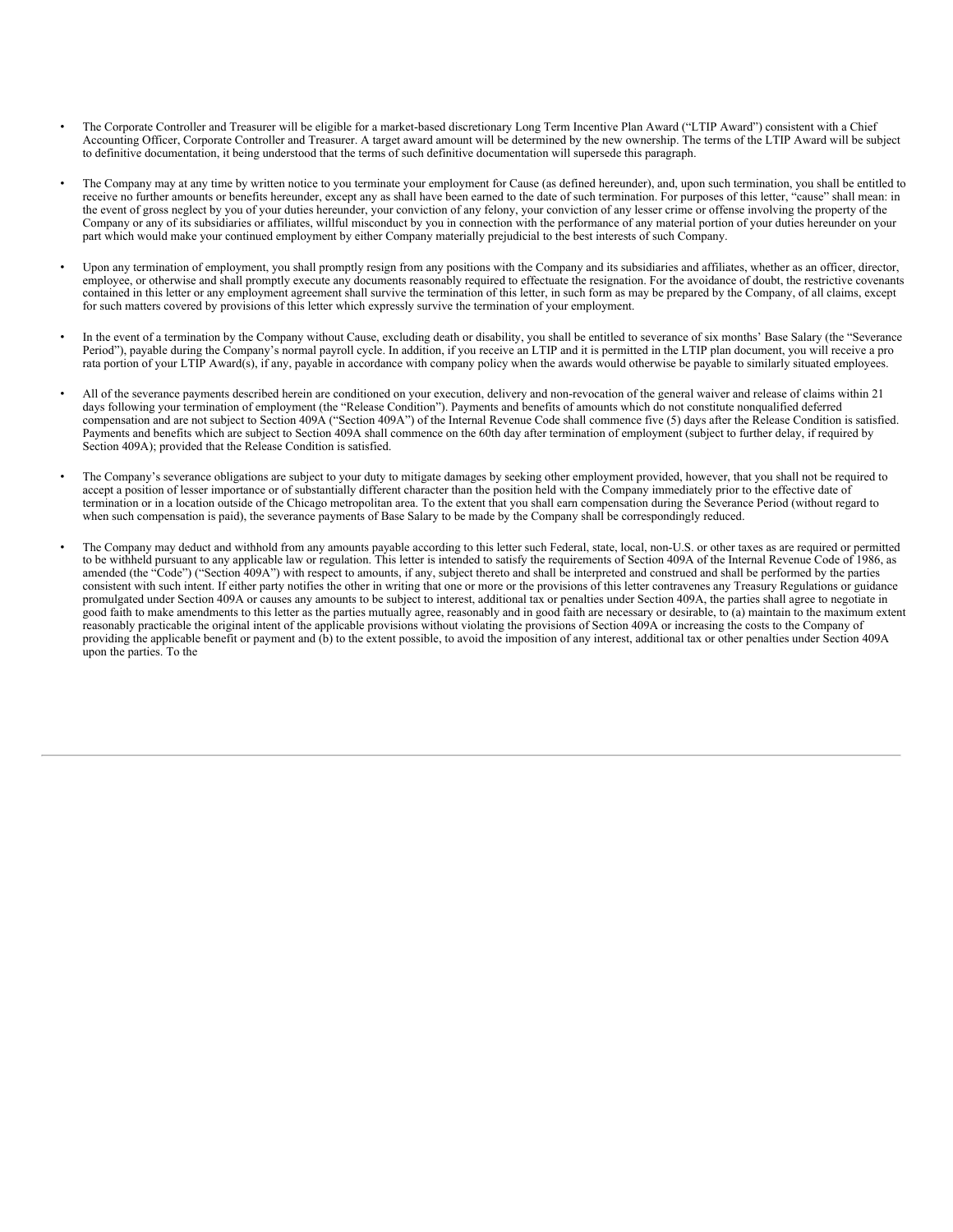<span id="page-34-0"></span>extent you would otherwise be entitled to any payment or benefit under this letter, or any plan or arrangement of the Company or its affiliates, that constitutes a "deferral of compensation" subject to Section 409A and that if paid during the six (6) months beginning on the date of termination of your employment would be subject to the Section 409A additional tax because you are a "specified employee" (within the meaning of Section 409A and as determined by the Company), the payment or benefit will be paid or provided to you on the earlier of the first day following the six (6) month anniversary of your termination of employment or death. Any payment or benefit due upon a termination of your employment that represents a "deferral of compensation" within the meaning of Section 409A shall be paid or provided to you only upon a "separation from service" as defined in Treas. Reg. § 1.409A-1(h). Each payment made under this letter shall be deemed to be a separate payment for purposes of Section 409A. Amounts payable under this letter shall be deemed not to be a "deferral of compensation" subject to Section 409A to the extent provided in the exceptions in Treasury Regulation §§ 1.409A-1(b)(4) ("short-term deferrals") and (b)(9) ("separation pay plans," including the exception under subparagraph (iii)) and other applicable provisions of Treasury Regulation § 1.409A-1 through A-6. Notwithstanding anything to the contrary in this letter, any payment or benefit under this letter or otherwise that is exempt from Section 409A pursuant to Treasury Regulation § 1.409A-1(b)(9)(v)(A) or (C) (relating to certain reimbursements and in-kind benefits) shall be paid or provided to you only to the extent that the expenses are not incurred, or the benefits are not provided, beyond the last day of the second calendar year following the calendar year in which your "separation from service" occurs; and provided further that such expenses are reimbursed no later than the last day of the third calendar year following the calendar year in which your "separation from service" occurs. To the extent any indemnification payment or expense reimbursement or the provision of any in-kind benefit is determined to be subject to Section 409A (and not exempt pursuant to the prior sentence or otherwise), the amount of any such indemnification payment or expenses eligible for reimbursement, or the provision of any in-kind benefit, in one calendar year shall not affect the indemnification payment or provision of in-kind benefits or expenses eligible for reimbursement in any other calendar year (except for any life-time or other aggregate limitation applicable to medical expenses), and in no event shall any indemnification payment or expenses be reimbursed after the last day of the calendar year following the calendar year in which you incurred such indemnification payment or expenses, and in no event shall any right to indemnification payment or reimbursement or the provision of any in-kind benefit be subject to liquidation or exchange for another benefit.

- The Company may withhold from any amounts payable hereunder such federal, state, local and other taxes as may be required to be withheld pursuant to any applicable law or regulation.
- During your employment and for 6 months thereafter (the "Non-Compete Period"), you shall not, directly or indirectly, enter the employ of, or render any services to, any person, firm or corporation engaged in any business competitive with the business of the Company or of any of its subsidiaries or affiliates; you shall not engage in such business on your own account; and you shall not become interested in any such business, directly or indirectly, as an individual, partner, shareholder, director, officer, principal, agent, employee, trustee, consultant, or in any other relationship or capacity provided, however, that nothing contained in this section shall be deemed to prohibit you from acquiring, solely as an investment, up to five percent (5%) of the outstanding shares of capital stock of any public corporation. You further agree that while you are employed by the Company and during the Non-Compete Period, you will not hire or attempt to hire any employee of the Company or any of its affiliates, assist in such hiring by any person, encourage any such employee to terminate his or her relationship with the Company or any of its affiliates, or solicit or encourage any customer or vendor of the Company or any of its affiliates to terminate or diminish its relationship with them, or, in the case of a customer, to conduct with any person any business or activity which such customer conducts or could conduct with the Company or any of its affiliates. The Non-Compete Period will be reduced to 2 months if you voluntarily terminate your employment within 2 weeks of receiving an LTIP Award.

This offer is contingent upon your satisfactory completion of the Company's pre-employment background checks including but not limited to reference checks. Please note that your employment with the Company is also contingent upon your execution of a Confidentiality Agreement. You hereby represent and warrant that you are not subject to any other agreement, including without limitation any agreement not to compete or confidentiality agreement, which would be violated by your performance of services hereunder. The validity, interpretations,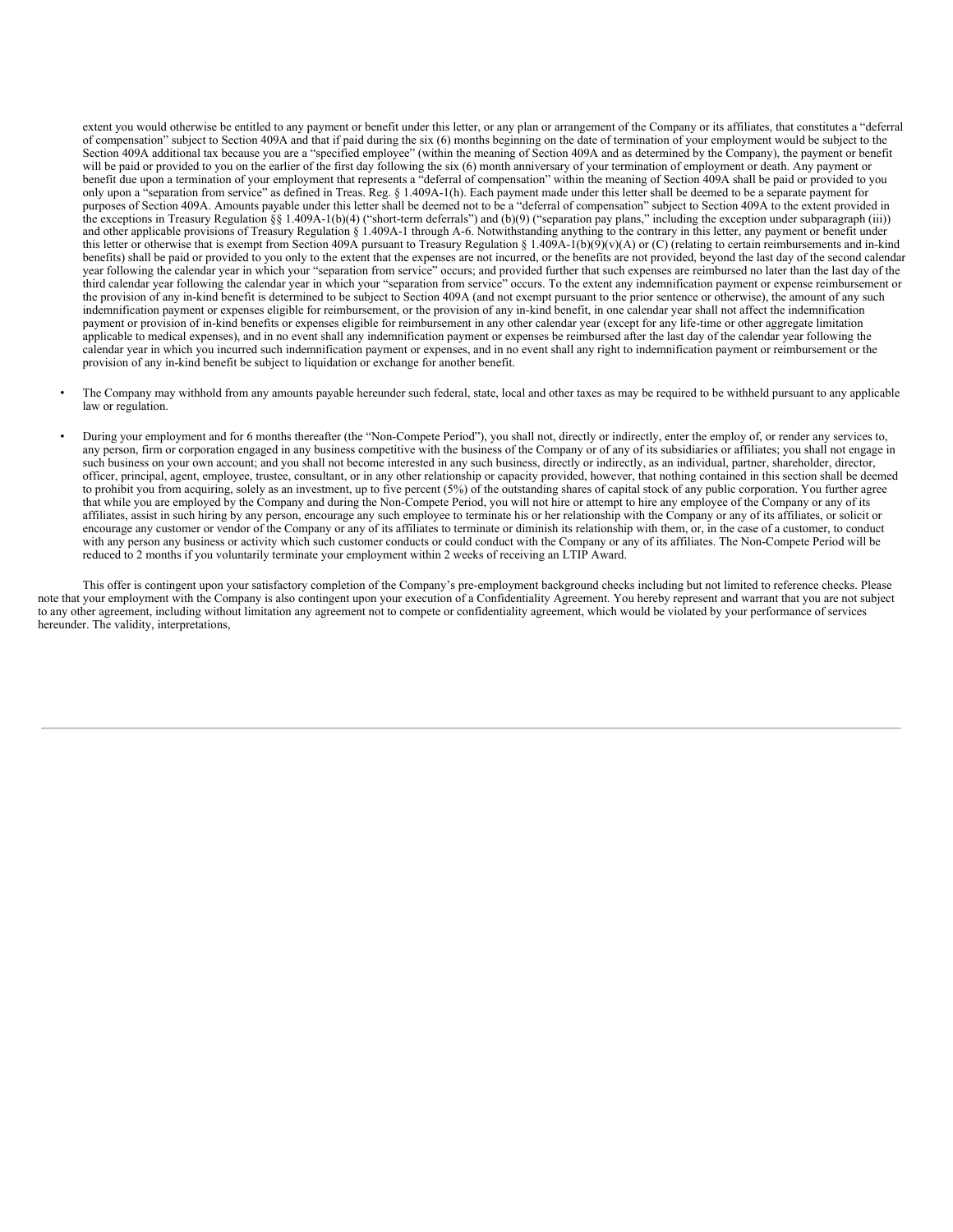construction and performance of this agreement shall be governed by the laws of the State of Illinois without giving effect to conflict of laws principles.

If you accept employment with the Company, you agree to follow the rules and regulations of the Company. Please understand that the Company reserves the right to modify, supplement and discontinue all policies, rules, benefit plans and programs at any time in its sole discretion.

The Company is required by law to obtain documentation of employment authorization and identity within three days of your start date. As a condition of employment, you are required to complete the I-9 form included in your new hire kit and bring, within three days of your start date, the documentation of employment authorization and identity described on the reverse side of the I-9 form.

You acknowledge that no other promises or representations were made to you other than as set forth in this letter, and that no other inducement caused you to sign this letter.

We look forward to working with you in your new position.

Very truly yours,

/s/ Andy Rusie Andy Rusie Chief Financial Officer

Please indicate your acceptance of this offer by signing in the space below and returning a signed original letter to me by June 18, 2020.

Brian Litman

Accepted: /s/ Brian Litman bate: Date: June 19, 2020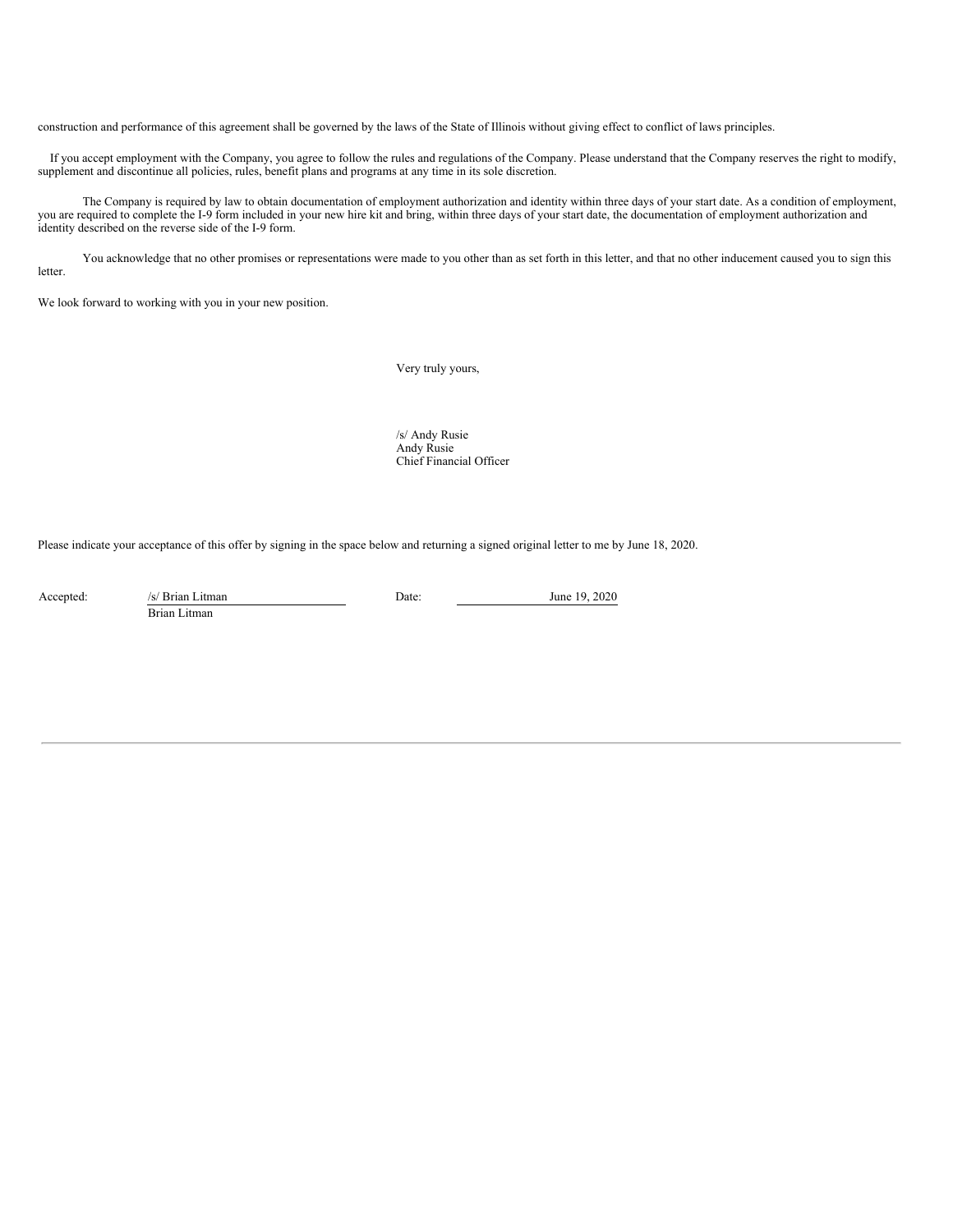### **FIRST AMENDMENT TO EMPLOYMENT AGREEMENT**

This FIRST AMENDMENT TO OFFER OF EMPLOYMENT ("First Amendment") is made and entered into this 20th day of January 2021, by and among Merisant US, Inc., (hereinafter referred to as the "Company"), and Brian Litman (hereinafter referred to as the "Employee"). Except as otherwise defined in this First Amendment, all capitalized terms not otherwise defined herein shall have the meanings ascribed to such terms in the Original Offer (as defined below).

WHEREAS, the Company and the Employee are parties to that certain offer of employment, dated June 19, 2020 (the "Original Offer"), setting forth the employment terms between the Company and the Employee.

The Original Offer and the First Amendment are hereafter referred to collectively as the Agreement.

NOW, THEREFORE, in consideration of the mutual undertakings contained herein, and for other good and valuable consideration, the receipt and sufficiency of which are acknowledged, the parties hereto agree to modify the Agreement as follows:

#### 1. AMENDMENTS.

The following paragraph is amended as indicated below:

You are eligible for a one-time sign-on bonus ("Sign-on Bonus") of \$150,000 (less applicable tax withholdings and deductions). Such bonus shall be paid in the February 28, 2021 payroll and shall vest as follows: i. \$100,000 shall vest on the first anniversary of your employment with the Company and ii. the remaining \$50,000 shall vest on the second anniversary of your employment with the Company. If you voluntarily resign from your position with the Company or are terminated for Cause (as defined below) before the date each amount vests as indicated above, you will be required to repay the respective amount(s) within 60 days of your resignation or termination date. In the event you are required to repay this payment, the Company may deduct such payments from any amounts it may owe to you, to the maximum extent permitted by applicable law, and, you must sign any authorizations reasonably requested by the Company.

#### 2. GENERAL PROVISIONS.

Effectiveness and Effect of the Amendments. The amendments set forth herein shall be effective as of January 20, 2021. All other terms of the Agreement not expressly amended hereby shall remain in full force and effect.

Counterparts. This First Amendment may be executed in one or more counterparts, each of which shall be deemed an original, but all of which shall constitute one and the same instrument.

IN WITNESS WHEREOF, each of the parties has caused this First Amendment to be executed as of the date first written above.

For the **Company: Employee:**

Title: CFO

Name: Andy Rusie Andy Australian Andrew Name: Brian Litman Name: Brian Litman Name: Brian Litman Name: Brian Litman

By: /s/ Andy Rusie /s/ Andy Rusie /s/ Andy Rusie /s/ Brian Litman /s/ Brian Litman /s/ Brian Litman /s/ Brian Litman /s/ Brian Litman /s/ Brian Litman /s/ Brian Litman /s/ Brian Litman /s/ Brian /s/ Andy Rusie /s/ Brian /s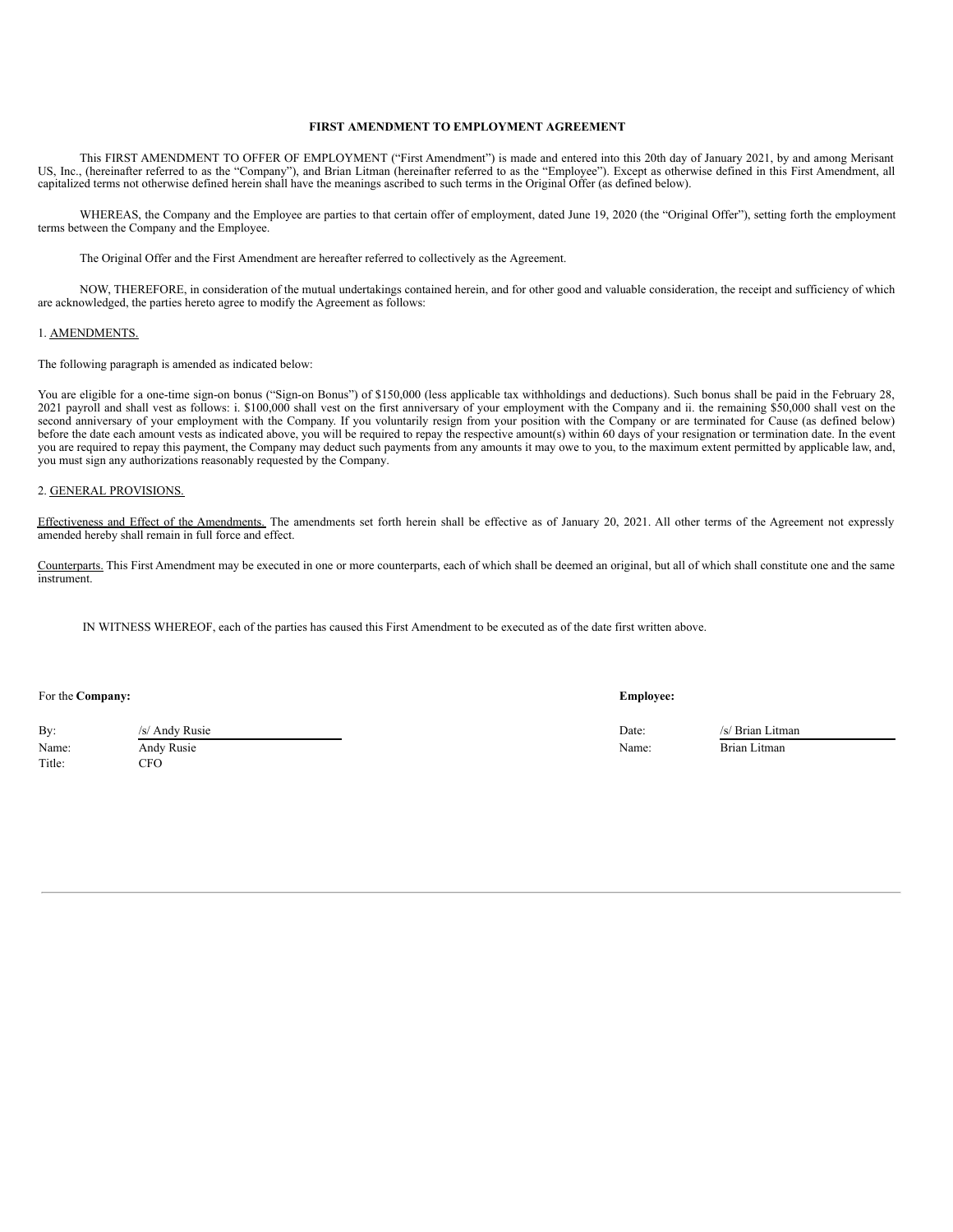September 30, 2021 Brian Litman, via email

#### Dear Brian:

I am pleased to confirm your appointment to the role of Chief Accounting Officer, reporting to the Chief Financial Officer, Whole Earth Brands. The details of your appointment are as follows:

|                                          | Current           | New                |
|------------------------------------------|-------------------|--------------------|
|                                          |                   |                    |
| <b>Effective Date:</b>                   | N/A               | September 28, 2021 |
| <b>Base Salary</b>                       | \$305,985         | \$340,000          |
| <b>Base Salary Increase</b>              | N/A               | $11\%*$            |
| Short-term Incentive Target              | 40%               | 40%                |
| Short-term Investment Payout at Target   | \$122,394         | \$136,000          |
| Short-term Incentive Alignment           | <b>WEB</b> Global | Web Global         |
| Long-term Incentive Target               | 50%               | $75\%**$           |
| Long-term Incentive Payout at Target     | \$152,992         | \$255,000          |
| <b>Total Cash Compensation at Target</b> | \$581,371         | \$731,000          |
| Total Increase %                         | N/A               | 26%                |

\*Inclusive of 2022 merit increase

\*\*For Q4 2021, amount is prorated to reflect the difference between the current and new LTI targets.

The other aspects of your compensation, benefits and employment terms will remain unchanged at this time, and will be reviewed periodically and could be adjusted based upon competitive market data.

Brian, I look forward to your continued contributions and congratulate you on your appointment. Please return a signed copy of this letter to Trisha Fox by October 4, 2021.

Should you have any questions, please do not hesitate to contact me.

Sincerely,

/s/ Albert Manzone

Albert Manzone Chief Executive Officer

/s/ Brian Litman Brian Litman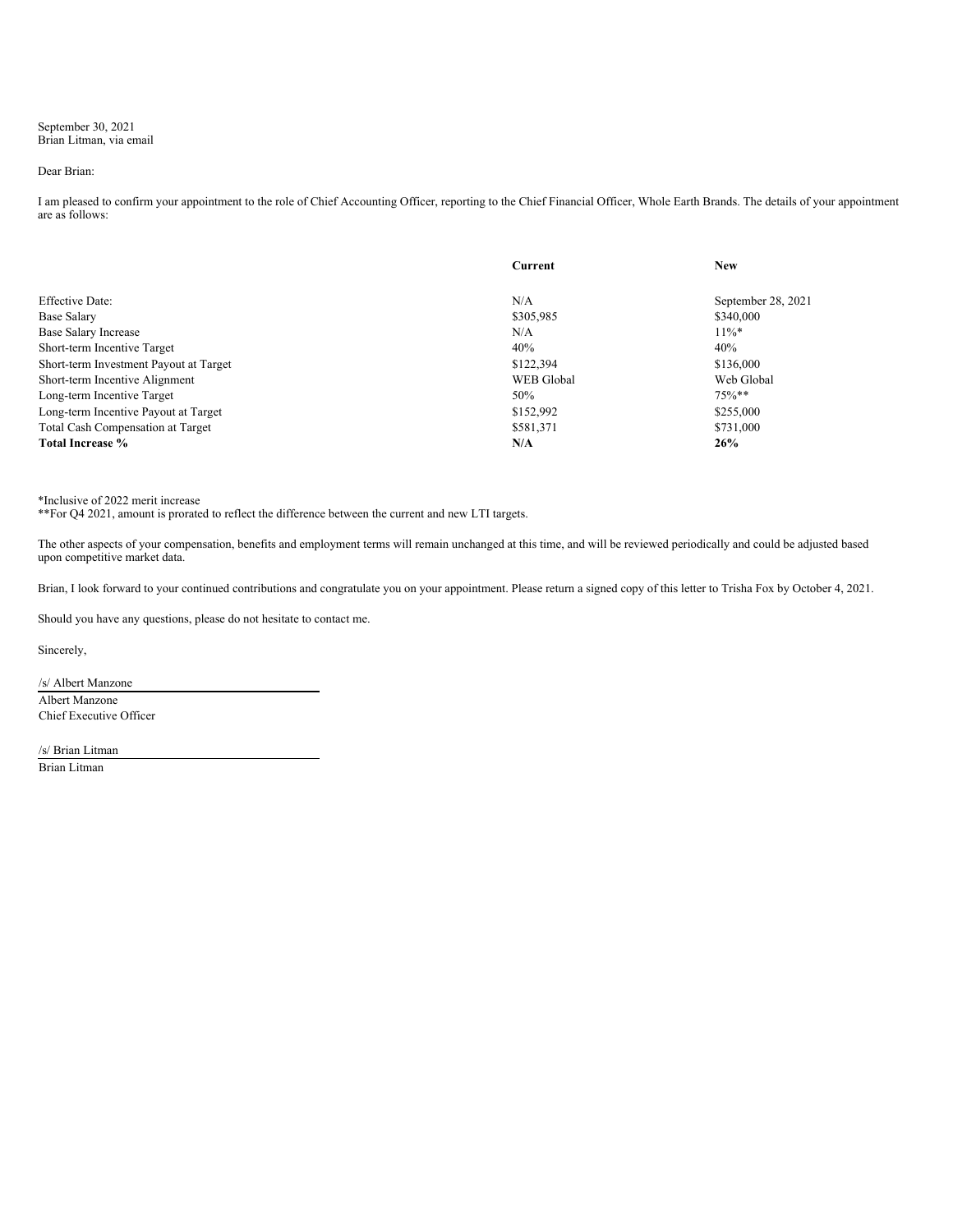December 2, 2020

Jeffrey S. Robinson 22 Mill Road Manalapan, NJ 07726

### Dear Jeff:

We are pleased to extend to you an offer of employment ("Agreement") for the position of President at Mafco Worldwide LLC (the "Company"), the Flavors & Ingredients segment of Whole Earth Brands, Inc. (WEB"). As of the effective date of December 7, 2020, this Agreement will supersede your employment agreement dated August 1, 2016 ("Prior Agreement") in its entirety. In consideration of your new position at the Company and the other promises set forth herein, each party hereto relinquishes all rights, and releases the other from all promises, liabilities and commitments that may have existed in the Prior Agreement, which shall be null and void and of no further effect. Summarized below are the principal terms of our employment offer.

- Your base salary ("Base Salary") will be paid at the rate of \$390,000 USD per year, subject to appropriate tax withholdings and deductions, payable in accordance with the Company's normal payroll cycle.
- After the end of each calendar year in which you are employed, you will be eligible for a discretionary bonus starting in 2021 based on performance to budget of the Company and such other performance metrics that may be set annually, with a target level of 75% of Base Salary. Final determination of the year-end bonus is in the sole discretion of the Company. For purposes of clarity, your 2021 bonus will be multiplied by a fraction, the numerator of which is the number of days you are employed during 2021, and the denominator of which is 365, to reflect pro-ration.
- You shall be eligible for a discretionary long term incentive plan award ("LTIP Award") beginning January 1, 2021. You shall be eligible for a discretionary rolling LTIP Award at the time of any future LTIP Award. For purposes of clarity, your LTIP Award will be multiplied by a fraction, the numerator of which is the number of days you are employed during the award term, and the denominator of which is the total number of days in the award term, to reflect pro-ration. The terms of the LTIP Award are subject to definitive documentation which must be approved by the board of directors of WEB, it being understood that the terms of such definitive documentation will supersede this paragraph.
- You continue to remain eligible according to the terms of the Whole Earth Brands, Inc. Restricted Stock Units Agreement under the Whole Earth Brands, Inc. 2020 Long-Term Incentive Plan and the Restricted Stock Units Notice you signed on October 7, 2020.
- You continue to remain eligible to receive any payments that may come due according to the terms of the letter agreement executed between you and the Company with an effective date of September 19, 2019 related to the Company Sale (as defined in that letter agreement).
- Replacement Defined Benefit Pension Plan: The Company intends to terminate its qualified defined benefit plan, the MAFCO Worldwide LLC Replacement Defined Benefit Pension Plan, (the "Plan") and pay benefits in accordance with the terms of the Plan. To this end the Company will take all actions necessary or advisable for the process of terminating the Plan in accordance with its duties under ERISA, and will make any filings with and obtain all approvals, including from its board of directors and from the appropriate governmental agencies, including the Department of Labor, the Pension Benefit Guaranty Corporation and the Internal Revenue Service. Payment of benefits under the Plan will be contingent upon the completion of this process.
- The Company would like to reward your continued future service as an employee of the Company, by granting you the right to earn a one-time bonus payable in connection with a future Company Sale. Specifically, if you continue to remain an employee in good standing through the closing date of the Company Sale (as defined below), you shall be paid a one-time cash bonus equal to no less than \$1,200,000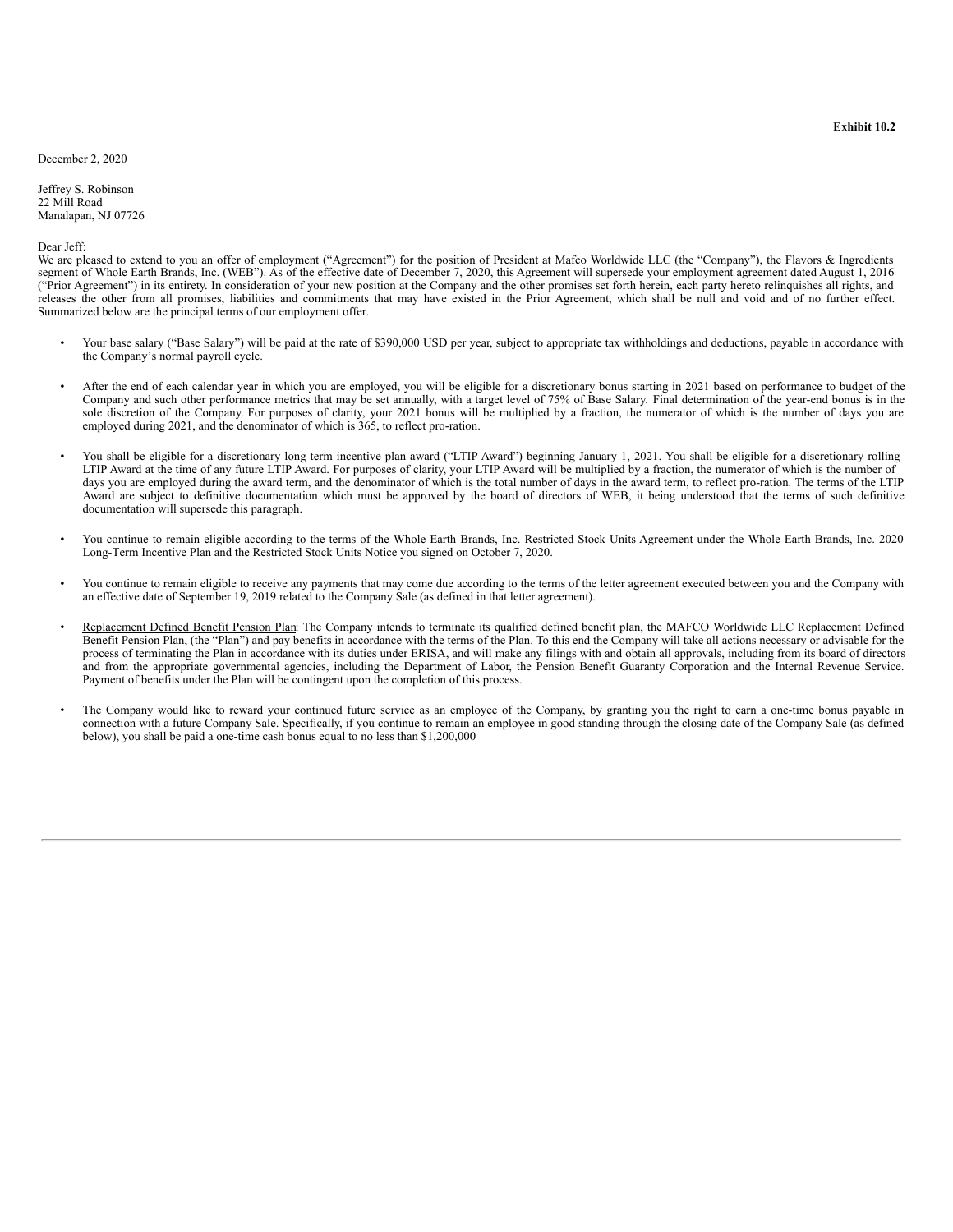<span id="page-39-0"></span>(the "Transaction Bonus") on or within fourteen days following the closing date of such Company Sale. In the event it is determined at a later date by the WEB board of directors that you are entitled to any additional compensation amount beyond the Transaction Bonus amount listed above related to a Company Sale, you will receive a separate agreement documenting such additional compensation but you will not receive less than the Transaction Bonus. "Company Sale" means the first (and only the first) occurrence of the consummation of a transaction which involves a sale or other disposition of all or substantially all of the voting shares or the assets of the Company and which satisfies the requirements of Treas. Regulation 1.409A-3(1)(5). Notwithstanding the foregoing, in no event shall a Company Sale include (x) a sale pursuant to Section 363 of the Bankruptcy Code or (y) a reorganization or recapitalization. Notwithstanding any other provision of this Agreement to the contrary, if the Company determines that any payment or benefit that you would receive pursuant to a Company Sale or otherwise ("Payment") would (i) constitute a "parachute payment" within the meaning of Section 280G of the Internal Revenue Code of 1986, as amended (the "Code"), and (ii) but for this sentence, be subject to the excise tax imposed by Section 4999 of the Code (the "Excise Tax"), then such Payment shall be reduced to the Reduced Amount. The "Reduced Amount" shall be the largest portion of the Payment that would result in no portion of the Payment being subject to the Excise Tax.

- You will be part of the executive team of the Company and eligible to participate in the executive compensation program and serve on any committees, upon approval of the board of directors of Whole Earth Brands, Inc. ("WEB"). The terms of any such executive compensation program will be determined by the Compensation Committee, which may include bonuses and LTIPs in place of or on top of those listed above, and will be subject to definitive documentation. It being understood that if an executive compensation program is approved for the President of the Company, the terms of such definitive documentation will supersede this offer letter.
- You will be eligible for 5 weeks' (25 days) vacation on an annualized basis, which shall be prorated for any partial year of service. Vacation hours are taken in blocks of 4 or 8 hours.
- You shall be entitled to all benefits for which you are be eligible under the employee benefit plans of the Company, which may include, without limitation, any qualified pension plan, 401(k) plan, life insurance, disability insurance, health insurance, or other so-called "fringe" benefit plans or policies, which benefits may be amended, modified or terminated in Company's discretion. The Company's benefit programs are described in separate official plan documents, the terms of which govern these benefits.
- You shall be entitled to use of a company car, consistent with the Company policy in effect from time to time.
- In the event of a termination by the Company without cause, excluding death or disability, you shall be entitled to severance of six months' Base Salary (the "Severance Period"), payable during the Company's normal payroll cycle. In addition, if permitted in the LTIP plan document, you will receive a pro rata portion of your LTIP Award(s) payable in accordance with company policy when the awards would otherwise be payable to similarly situated employees.
- All of the severance payments described herein are conditioned on your execution, delivery and non-revocation of the general waiver and release of claims within 21 days following your termination of employment (the "Release Condition"). Payments and benefits of amounts which do not constitute nonqualified deferred compensation and are not subject to Section 409A ("Section 409A") of the Internal Revenue Code shall commence five (5) days after the Release Condition is satisfied. Payments and benefits which are subject to Section 409A shall commence on the 60th day after termination of employment (subject to further delay, if required by Section 409A); provided that the Release Condition is satisfied.
- The Company's severance obligations are subject to your duty to mitigate damages by seeking other employment provided, however, that you shall not be required to accept a position of lesser importance or of substantially different character than the position held with the Company immediately prior to the effective date of termination or in a location more than 100 miles from Camden, NJ. To the extent that you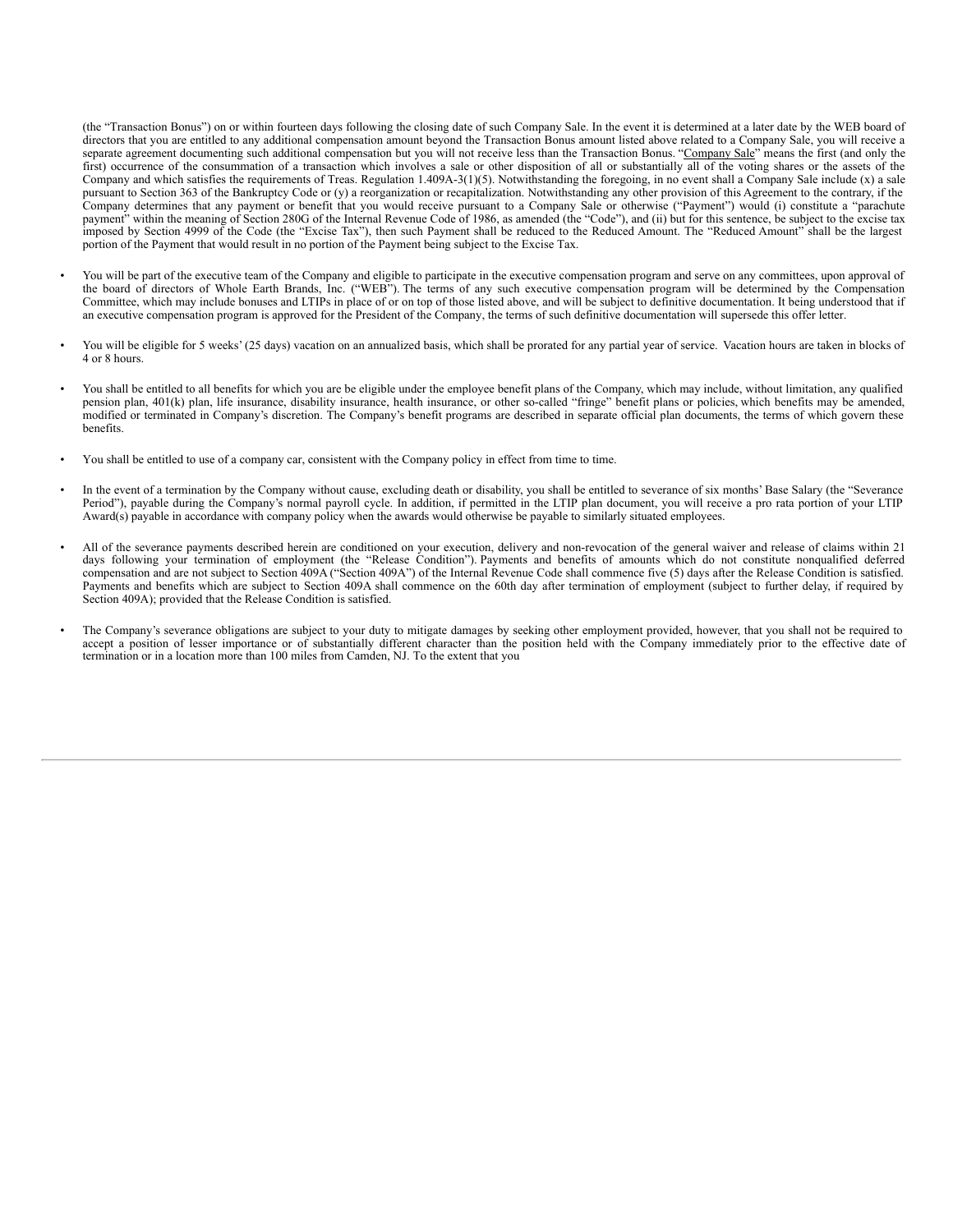shall earn compensation during the Severance Period (without regard to when such compensation is paid), the severance payments of Base Salary to be made by the Company shall be correspondingly reduced.

- The Company may at any time by written notice to you terminate your employment for Cause (as defined hereunder), and upon such termination, you shall be entitled to receive no further amounts or benefits hereunder, except any as shall have been earned to the date of such termination. For purposes of this letter, "cause" shall mean: in the event of gross neglect by you of your duties hereunder, your conviction of any felony, your conviction of any lesser crime or offense involving the property of the Company or any of its subsidiaries or affiliates, willful misconduct by you in connection with the performance of any material portion of your duties hereunder on your part which would make your continued employment by either Company materially prejudicial to the best interests of such Company.
- The Company may withhold from any amounts payable hereunder such federal, state, local and other taxes as may be required to be withheld pursuant to any applicable law or regulation.
- During your employment and for 12 months thereafter (the "Non-Compete Period") and within the Restrictive Territory, you shall not, directly or indirectly, enter the employ of, or render any services to, any person, firm or corporation engaged in any business competitive with the business of the Company or of any of its subsidiaries or affiliates; you shall not engage in such business on your own account; and you shall not become interested in any such business, directly or indirectly, as an individual, partner, shareholder, director, officer, principal, agent, employee, trustee, consultant, or in any other relationship or capacity provided, however, that nothing contained in this section shall be deemed to prohibit you from acquiring, solely as an investment, up to five percent (5%) of the outstanding shares of capital stock of any public corporation. You further agree that while you are employed by the Company and during the Non-Compete Period, you will not hire or attempt to hire any employee of the Company or any of its affiliates, assist in such hiring by any person, encourage any such employee to terminate his or her relationship with the Company or any of its affiliates, or solicit or encourage any customer or vendor of the Company or any of its affiliates to terminate or diminish its relationship with them, or, in the case of a customer, to conduct with any person any business or activity which such customer conducts or could conduct with the Company or any of its affiliates. For purposes of this Agreement, the term "Restrictive Territory" means the states within the United States and the countries in which the Company and its affiliates conduct business. If, at the time of enforcement of this paragraph of this Agreement, a court shall hold that the duration, scope or geographical area restrictions stated herein are unreasonable under circumstances then existing, the parties hereto agree that the maximum duration, scope or geographical area reasonable under such circumstances shall be substituted for the stated duration, scope or area and that the court shall be allowed to revise the restrictions contained herein to cover the maximum period, scope and area permitted by law.

Please note that your employment with the Company is also contingent upon your execution of a Confidentiality Agreement. You hereby represent and warrant that you are not subject to any other agreement, including without limitation any agreement not to compete or confidentiality agreement, which would be violated by your performance of services hereunder. The validity, interpretations, construction and performance of this agreement shall be governed by the laws of the State of New York without giving effect to conflict of laws principles.

If you accept employment with the Company, you agree to follow the rules and regulations of the Company. Please understand that the Company reserves the right to modify, supplement and discontinue all policies, rules, benefit plans and programs at any time in its sole discretion.

You acknowledge that no other promises or representations were made to you other than as set forth in this letter, and that no other inducement caused you to sign this letter. If you accept the terms of this offer of employment, please sign this letter and return it to me by Thursday, December 3.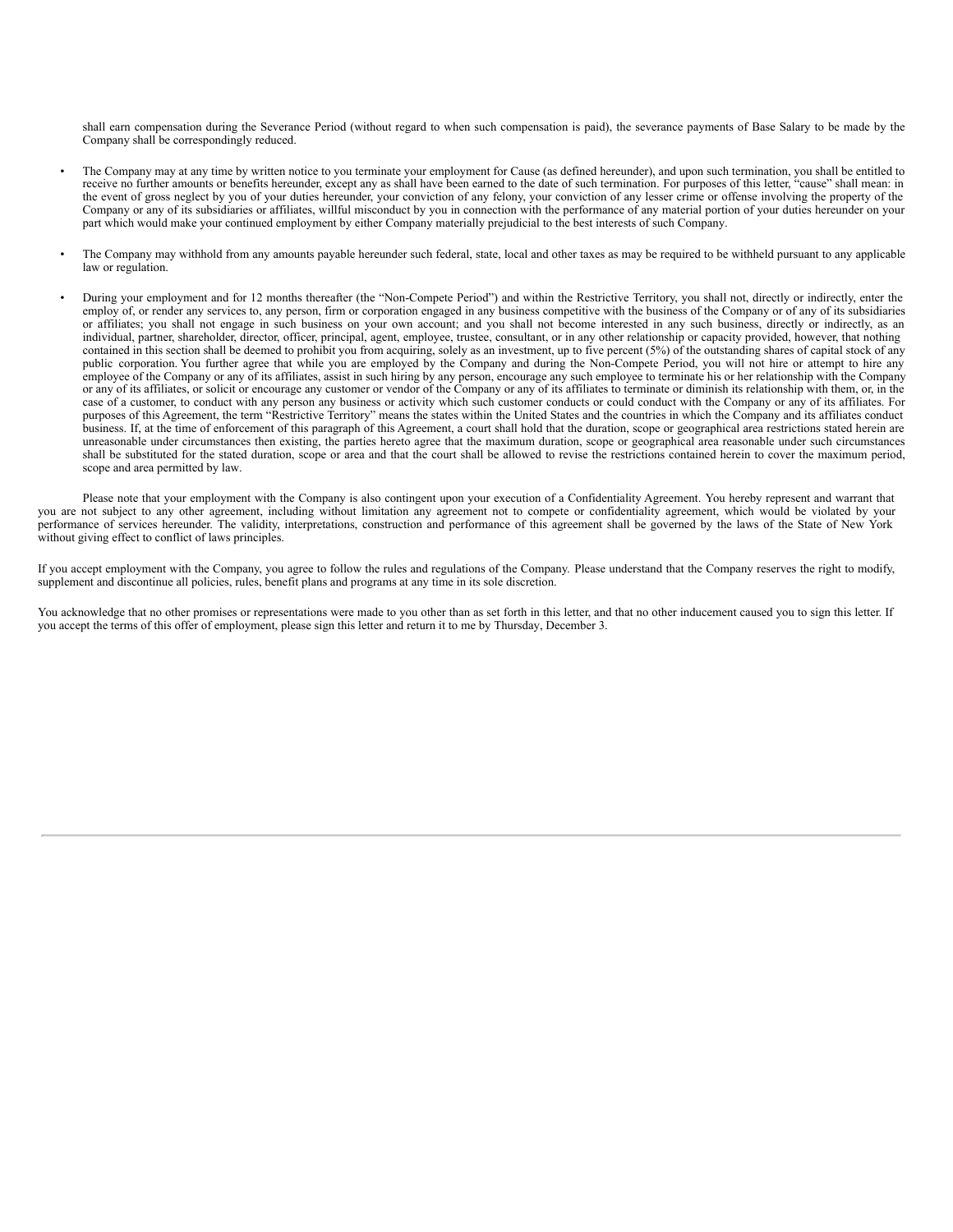We look forward to working with you in your new position.

Very truly yours,

/s/ Albert Manzone Albert Manzone CEO Whole Earth Brands, Inc.

Please indicate your acceptance of this offer by signing in the space below and returning a signed original letter to me.

| Accepted: | /s/ Jeffrey S. Robinson | Date: | December 7, 2020 |
|-----------|-------------------------|-------|------------------|
|           | Jeffrey S. Robinson     |       |                  |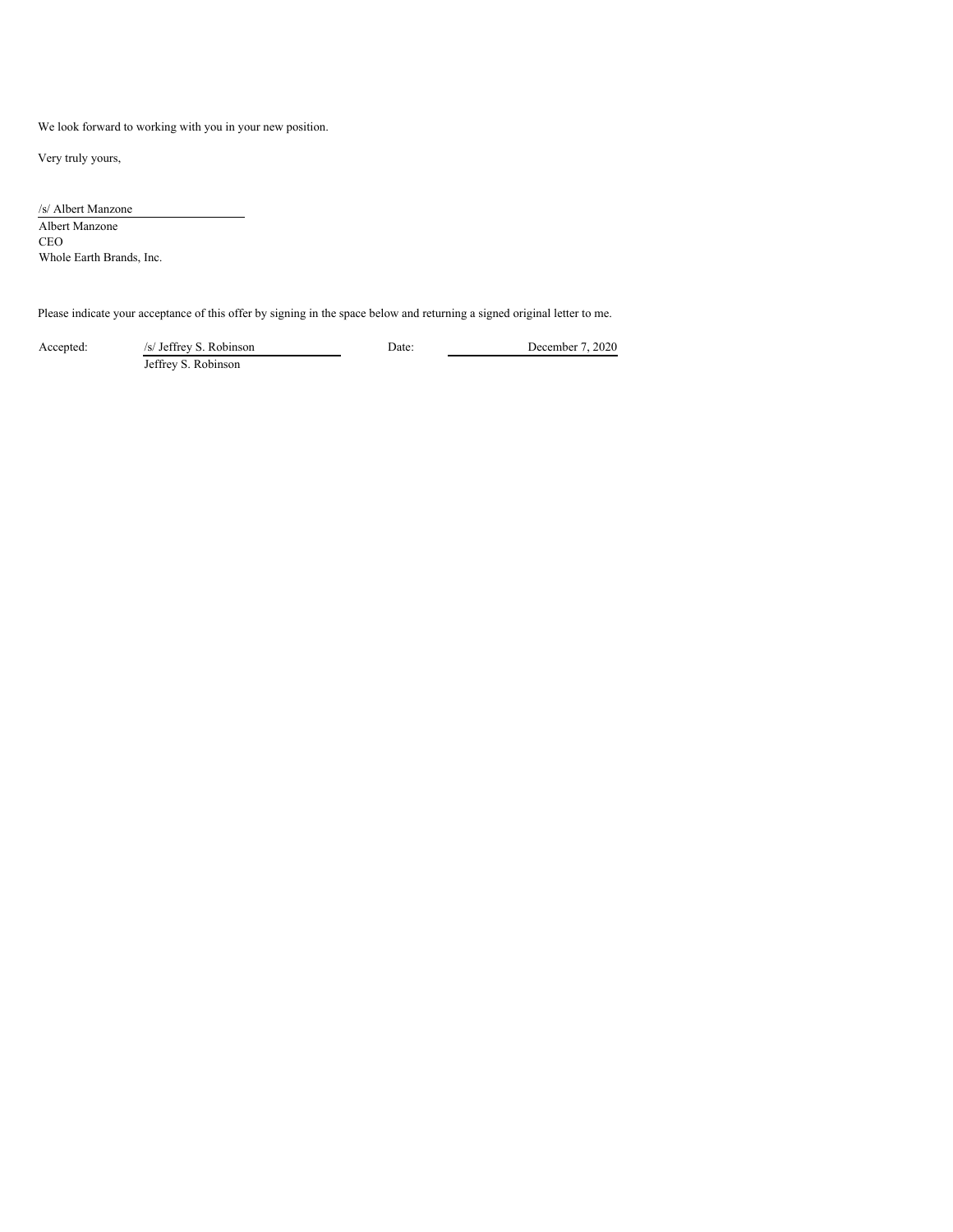### **CERTIFICATION PURSUANT TO RULES 13a-14(a) AND 15d-14(a) UNDER THE SECURITIES EXCHANGE ACT OF 1934, AS AMENDED, AS ADOPTED PURSUANT TO SECTION 302 OF THE SARBANES-OXLEY ACT OF 2002**

### <span id="page-42-0"></span>I, Albert Manzone, certify that:

- 1. I have reviewed this Quarterly Report on Form 10-Q of Whole Earth Brands, Inc.;
- 2. Based on my knowledge, this report does not contain any untrue statement of a material fact or omit to state a material fact necessary to make the statements made, in light of the circumstances under which such statements were made, not misleading with respect to the period covered by this report;
- 3. Based on my knowledge, the financial statements, and other financial information included in this report, fairly present in all material respects the financial condition, results of operations and cash flows of the registrant as of, and for, the periods presented in this report;
- 4. The registrant's other certifying officer and I are responsible for establishing and maintaining disclosure controls and procedures (as defined in Exchange Act Rules  $13a-15(e)$  and  $15d-15(e)$ ) and internal control over financial reporting (as defined in Exchange Act Rules  $13a-15(f)$  and  $15d-15(f)$ ) for the registrant and have:
	- a) Designed such disclosure controls and procedures, or caused such disclosure controls and procedures to be designed under our supervision, to ensure that material information relating to the registrant, including its consolidated subsidiaries, is made known to us by others within those entities, particularly during the period in which this report is being prepared;
	- b) Designed such internal control over financial reporting, or caused such internal control over financial reporting to be designed under our supervision, to provide reasonable assurance regarding the reliability of financial reporting and the preparation of financial statements for external purposes in accordance with generally accepted accounting principles;
	- c) Evaluated the effectiveness of the registrant's disclosure controls and procedures and presented in this report our conclusions about the effectiveness of the disclosure controls and procedures, as of the end of the period covered by this report based on such evaluation; and
	- d) Disclosed in this report any change in the registrant's internal control over financial reporting that occurred during the registrant's most recent fiscal quarter (the registrant's fourth fiscal quarter in the case of an annual report) that has materially affected, or is reasonably likely to materially affect, the registrant's internal control over financial reporting; and
- 5. The registrant's other certifying officer and I have disclosed, based on our most recent evaluation of internal control over financial reporting, to the registrant's auditors and the audit committee of the registrant's board of directors (or persons performing the equivalent functions):
	- (a) All significant deficiencies and material weaknesses in the design or operation of internal control over financial reporting which are reasonably likely to adversely affect the registrant's ability to record, process, summarize and report financial information; and
	- (b) Any fraud, whether or not material, that involves management or other employees who have a significant role in the registrant's internal control over financial reporting.

Date: May 10, 2022 /s/ Albert Manzone

Albert Manzone Chief Executive Officer (Principal Executive Officer)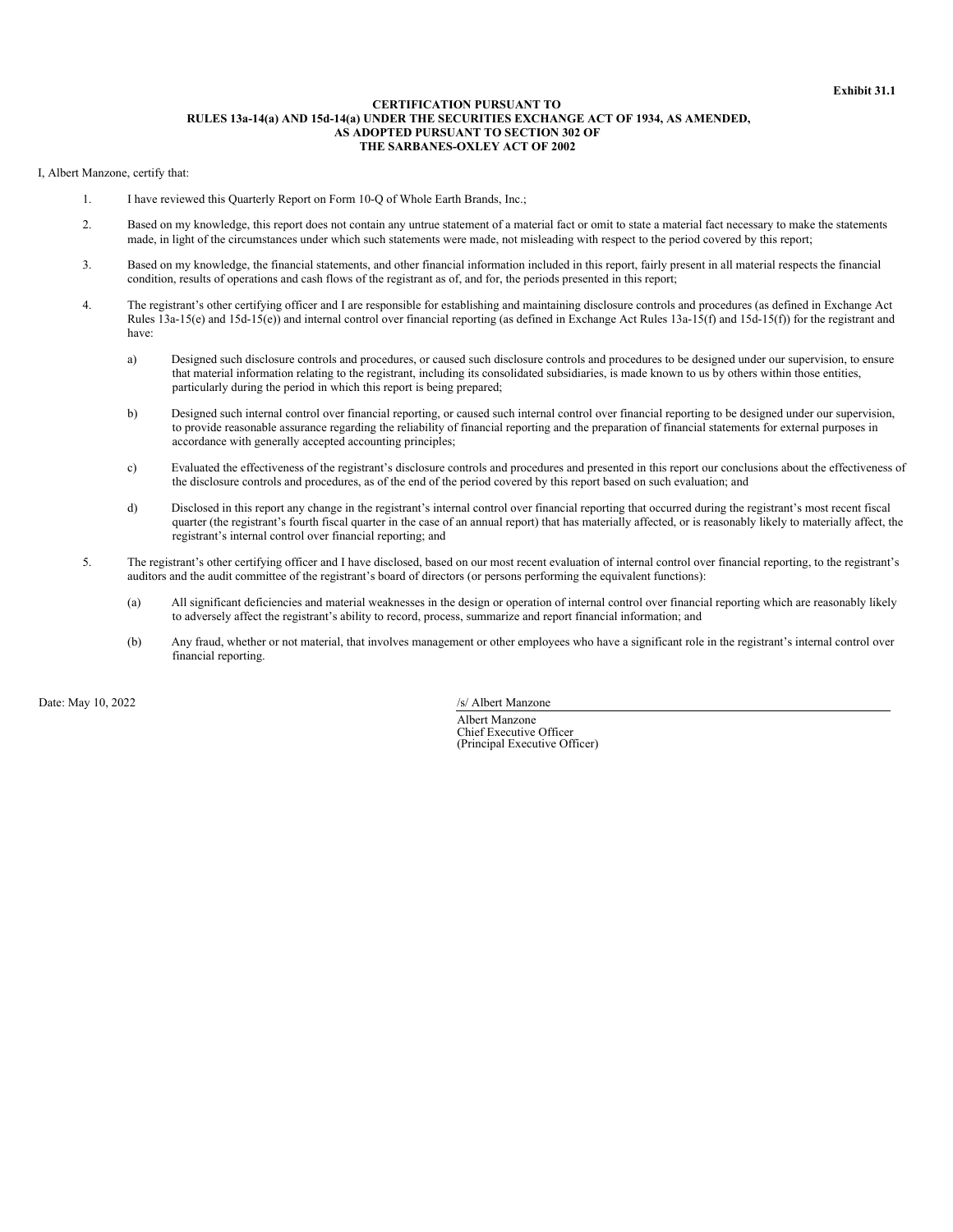#### **CERTIFICATION PURSUANT TO RULES 13a-14(a) AND 15d-14(a) UNDER THE SECURITIES EXCHANGE ACT OF 1934, AS AMENDED, AS ADOPTED PURSUANT TO SECTION 302 OF THE SARBANES-OXLEY ACT OF 2002**

#### <span id="page-43-0"></span>I, Duane Portwood, certify that:

- 1. I have reviewed this Quarterly Report on Form 10-Q of Whole Earth Brands, Inc.;
- 2. Based on my knowledge, this report does not contain any untrue statement of a material fact or omit to state a material fact necessary to make the statements made, in light of the circumstances under which such statements were made, not misleading with respect to the period covered by this report;
- 3. Based on my knowledge, the financial statements, and other financial information included in this report, fairly present in all material respects the financial condition, results of operations and cash flows of the registrant as of, and for, the periods presented in this report;
- 4. The registrant's other certifying officer and I are responsible for establishing and maintaining disclosure controls and procedures (as defined in Exchange Act Rules 13a-15(e) and 15d-15(e)) and internal control over financial reporting (as defined in Exchange Act Rules 13a-15(f) and 15d-15(f)) for the registrant and have:
	- a) Designed such disclosure controls and procedures, or caused such disclosure controls and procedures to be designed under our supervision, to ensure that material information relating to the registrant, including its consolidated subsidiaries, is made known to us by others within those entities, particularly during the period in which this report is being prepared;
	- b) Designed such internal control over financial reporting, or caused such internal control over financial reporting to be designed under our supervision, to provide reasonable assurance regarding the reliability of financial reporting and the preparation of financial statements for external purposes in accordance with generally accepted accounting principles;
	- c) Evaluated the effectiveness of the registrant's disclosure controls and procedures and presented in this report our conclusions about the effectiveness of the disclosure controls and procedures, as of the end of the period covered by this report based on such evaluation; and
	- d) Disclosed in this report any change in the registrant's internal control over financial reporting that occurred during the registrant's most recent fiscal quarter (the registrant's fourth fiscal quarter in the case of an annual report) that has materially affected, or is reasonably likely to materially affect, the registrant's internal control over financial reporting; and
- 5. The registrant's other certifying officer and I have disclosed, based on our most recent evaluation of internal control over financial reporting, to the registrant's auditors and the audit committee of the registrant's board of directors (or persons performing the equivalent functions):
	- (a) All significant deficiencies and material weaknesses in the design or operation of internal control over financial reporting which are reasonably likely to adversely affect the registrant's ability to record, process, summarize and report financial information; and
	- (b) Any fraud, whether or not material, that involves management or other employees who have a significant role in the registrant's internal control over financial reporting.

Date: May 10, 2022 /s/ Duane Portwood

Duane Portwood Chief Financial Officer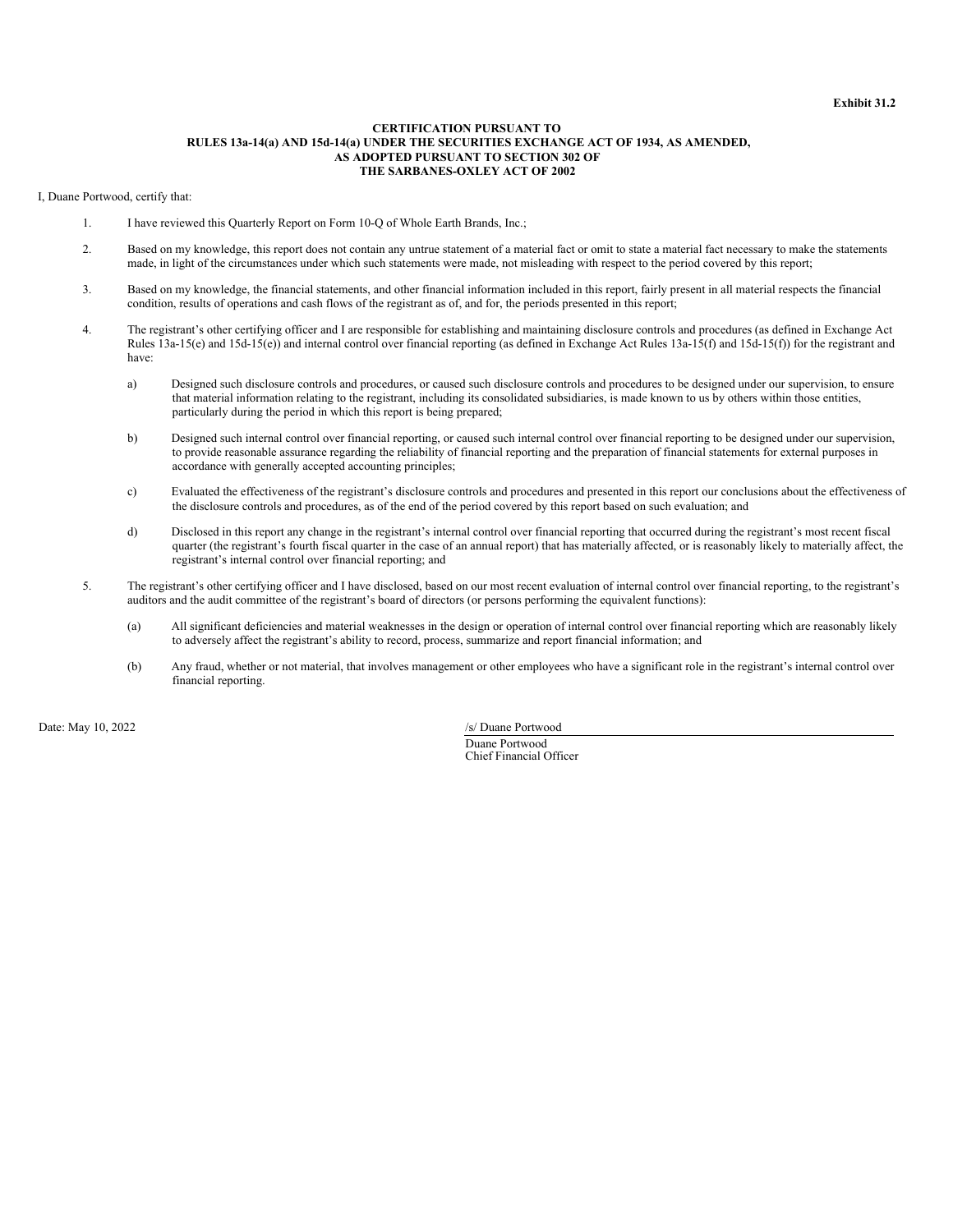## **Exhibit 32.1**

#### **CERTIFICATION PURSUANT TO 18 U.S.C. SECTION 1350, AS ADOPTED PURSUANT TO SECTION 906 OF THE SARBANES-OXLEY ACT OF 2002**

<span id="page-44-0"></span>In connection with the Quarterly Report of Whole Earth Brands, Inc. (the "Company") on Form 10-Q for the quarterly period ended March 31, 2022, as filed with the Securities and Exchange Commission (the "Report"), I, Albert Manzone, Chief Executive Officer of the Company, certify, pursuant to 18 U.S.C. Section 1350, as adopted pursuant to Section 906 of the Sarbanes-Oxley Act of 2002, that, to my knowledge:

- 1. The Report fully complies with the requirements of Section 13(a) or 15(d) of the Securities Exchange Act of 1934, as amended; and
- 2. The information contained in the Report fairly presents, in all material respects, the financial condition and results of operations of the Company.

Date: May 10, 2022 /s/ Albert Manzone

Albert Manzone Chief Executive Officer (Principal Executive Officer)